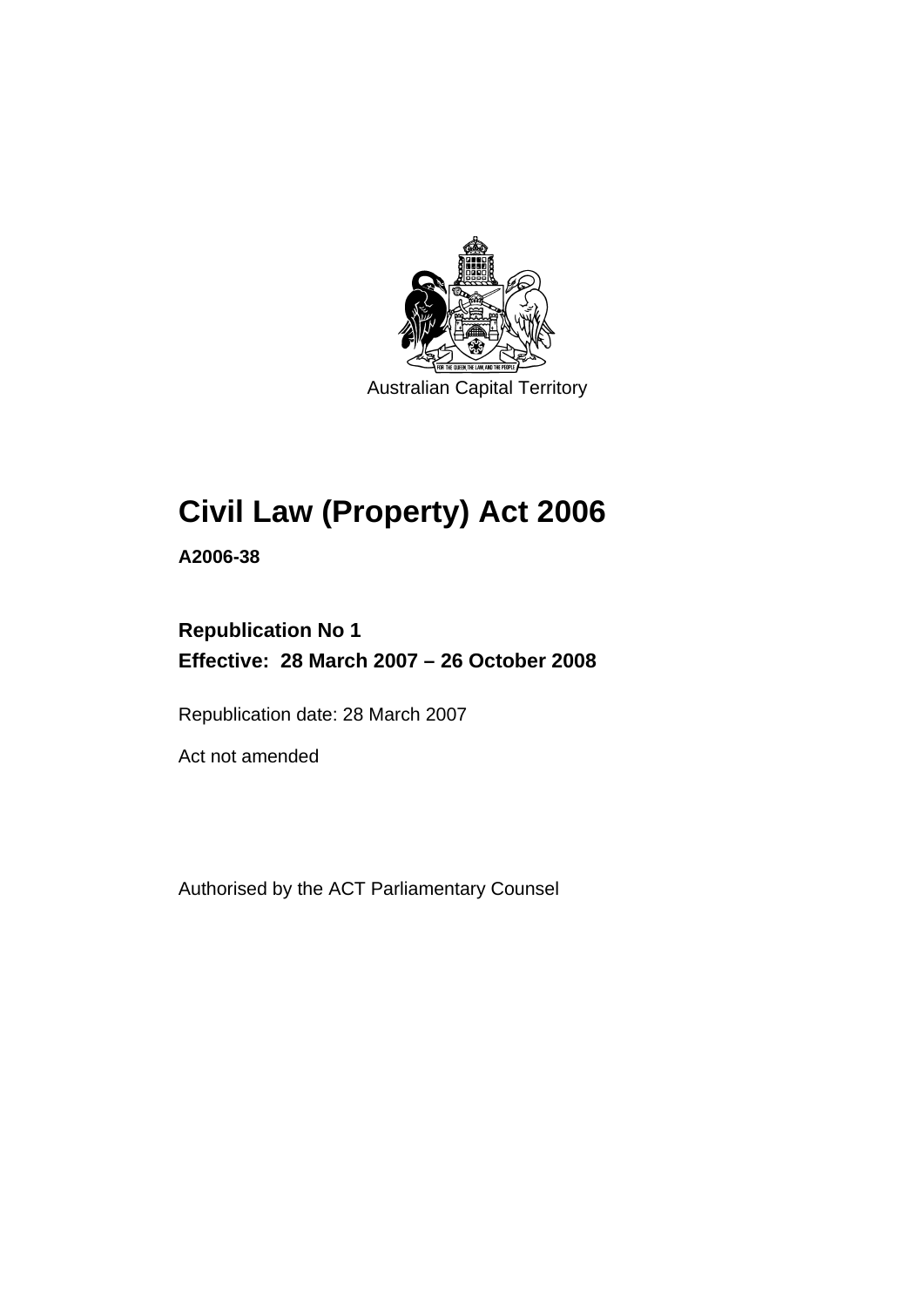#### **About this republication**

#### **The republished law**

This is a republication of the *Civil Law (Property) Act 2006* (including any amendment made under the *Legislation Act 2001*, part 11.3 (Editorial changes)) as in force on 28 March 2007*.* It also includes any amendment, repeal or expiry affecting the republished law.

The legislation history and amendment history of the republished law are set out in endnotes 3 and 4.

#### **Kinds of republications**

The Parliamentary Counsel's Office prepares 2 kinds of republications of ACT laws (see the ACT legislation register at www.legislation.act.gov.au):

- authorised republications to which the *Legislation Act 2001* applies
- unauthorised republications.

The status of this republication appears on the bottom of each page.

#### **Editorial changes**

The *Legislation Act 2001*, part 11.3 authorises the Parliamentary Counsel to make editorial amendments and other changes of a formal nature when preparing a law for republication. Editorial changes do not change the effect of the law, but have effect as if they had been made by an Act commencing on the republication date (see *Legislation Act 2001*, s 115 and s 117). The changes are made if the Parliamentary Counsel considers they are desirable to bring the law into line, or more closely into line, with current legislative drafting practice.

This republication does not include amendments made under part 11.3 (see endnote 1).

#### **Uncommenced provisions and amendments**

If a provision of the republished law has not commenced or is affected by an uncommenced amendment, the symbol  $\mathbf{U}$  appears immediately before the provision heading. The text of the uncommenced provision or amendment appears only in the last endnote.

#### **Modifications**

If a provision of the republished law is affected by a current modification, the symbol  $\mathbf{M}$ appears immediately before the provision heading. The text of the modifying provision appears in the endnotes. For the legal status of modifications, see *Legislation Act 2001*, section 95.

#### **Penalties**

The value of a penalty unit for an offence against this republished law at the republication date is—

- (a) if the person charged is an individual—\$100; or
- (b) if the person charged is a corporation—\$500.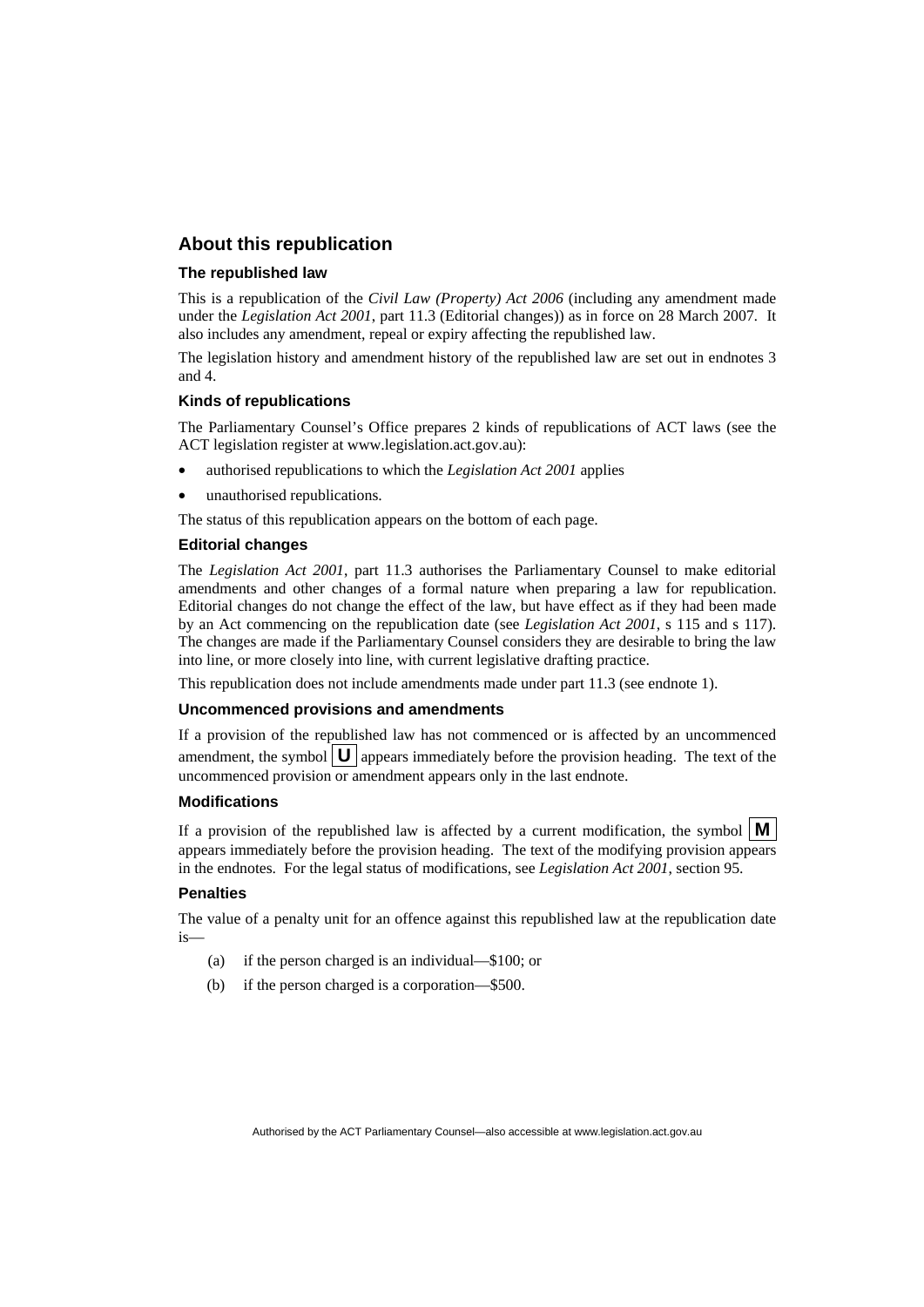

# **[Civil Law \(Property\) Act 2006](#page-10-0)**

# **Contents**

|                        |                                                   | Page           |
|------------------------|---------------------------------------------------|----------------|
| <b>Chapter 1</b>       | <b>Preliminary</b>                                |                |
| 1                      | Name of Act                                       | 2              |
| 3                      | Dictionary                                        | 2              |
| 4                      | <b>Notes</b>                                      | $\overline{2}$ |
| 5                      | Application of Act                                | 2              |
| <b>Chapter 2</b>       | Conveyancing                                      |                |
| <b>Part 2.1</b><br>200 | Conveyancing-preliminary<br>What is a settlement? | 4              |

| R1       |  |
|----------|--|
| 28/03/07 |  |

Civil Law (Property) Act 2006 Effective: 28/03/07-26/10/08 contents 1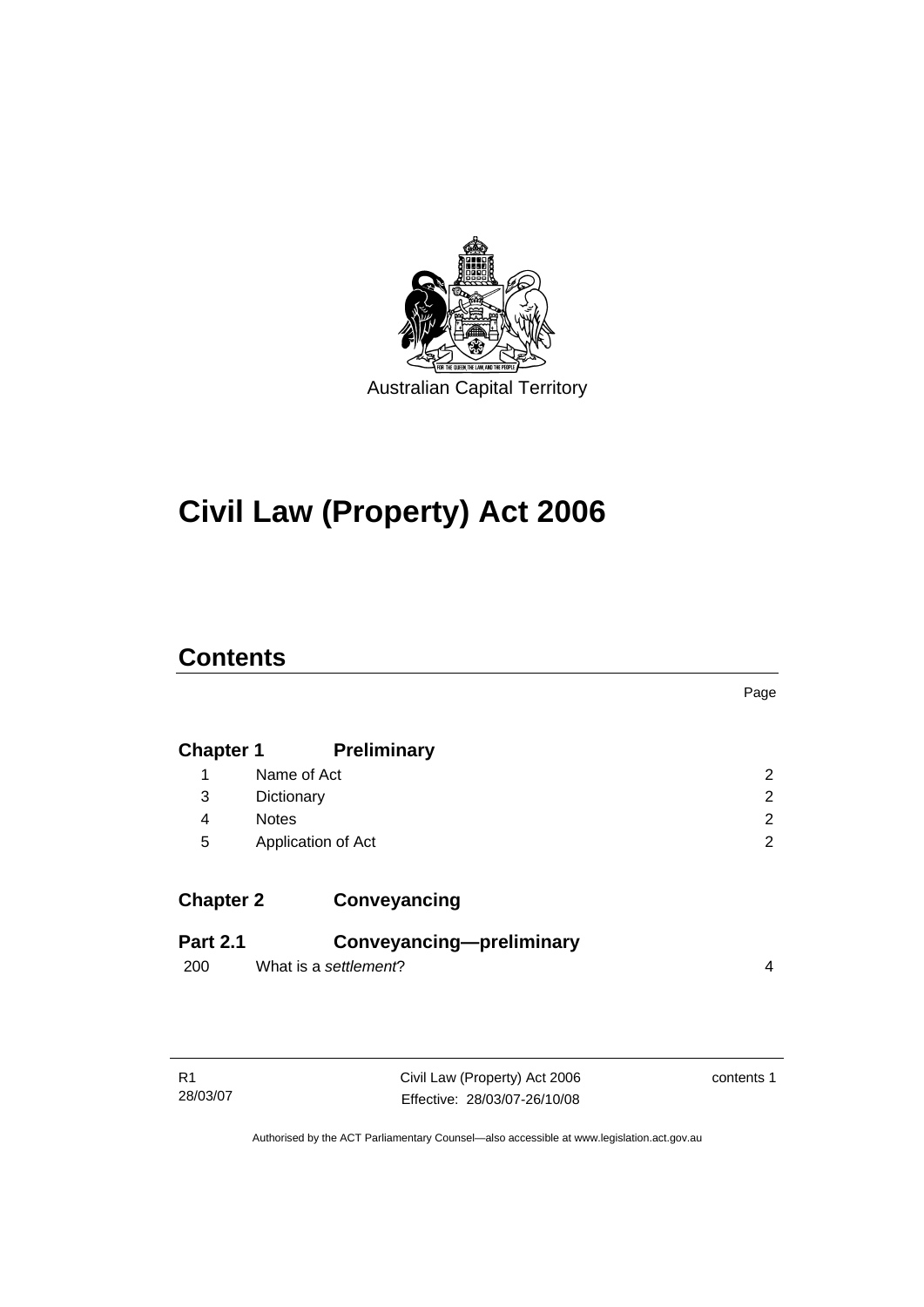#### **Contents**

|                 |                                                                              | Page              |
|-----------------|------------------------------------------------------------------------------|-------------------|
| <b>Part 2.2</b> | General rules about property                                                 |                   |
| Division 2.2.1  | Rules of law on certain points                                               |                   |
| 201             | Instruments required to be in writing                                        | 5                 |
| 202             | Creation of interests in land by word of mouth                               | 6                 |
| 203             | Exceptions to s 201 and s 202                                                | 6                 |
| 204             | Proceedings do not lie on certain unwritten agreements                       | 7                 |
| 205             | Assignment of debts and things in action                                     | 8                 |
| 206             | Merger                                                                       | 8                 |
| 207             | Equitable waste                                                              | 9                 |
| Division 2.2.2  | <b>Property generally</b>                                                    |                   |
| 208             | Person may assure property to self or to self and others                     | 9                 |
| 209             | Power for corporations to hold property as joint tenants                     | 9                 |
| 210             | Interpretation of conveyance etc of property to 2 or more people<br>together | 10                |
| 211             | Tenants in common of equitable estate acquiring legal estate                 | 10                |
| 212             | People taking who are not parties                                            | 11                |
| 213             | Presumption of survivorship                                                  | 11                |
| 214             | Provisions about supplemental instruments                                    | 11                |
| Division 2.2.3  | <b>Ending life interests</b>                                                 |                   |
| 215             | Meaning of life interest for div 2.2.3                                       | 12                |
| 216             | Wrongful holding over of life interest etc                                   | $12 \overline{ }$ |
| 217             | Vesting of interests on end of life interest—evidence of death               | 12 <sup>2</sup>   |
| 218             | Vesting orders made in error                                                 | 14                |
| <b>Part 2.3</b> | General rules about deeds and documents of<br>corporations                   |                   |
| Division 2.3.1  | Deeds and their effect                                                       |                   |
| 219             | Signature and attestation of deeds                                           | 15                |
| 220             | Receipt in deed sufficient                                                   | 15                |
| 221             | Receipt in deed or endorsed evidence for subsequent purchaser                | 16                |
| 222             | How powers of appointment are to be exercised                                | 16                |
| Division 2.3.2  | <b>Operation of deeds</b>                                                    |                   |
| 223             | Limitations may be made by direct conveyance without uses                    | 16                |
| contents 2      | Civil Law (Property) Act 2006                                                | R <sub>1</sub>    |
|                 | Effective: 28/03/07-26/10/08                                                 | 28/03/07          |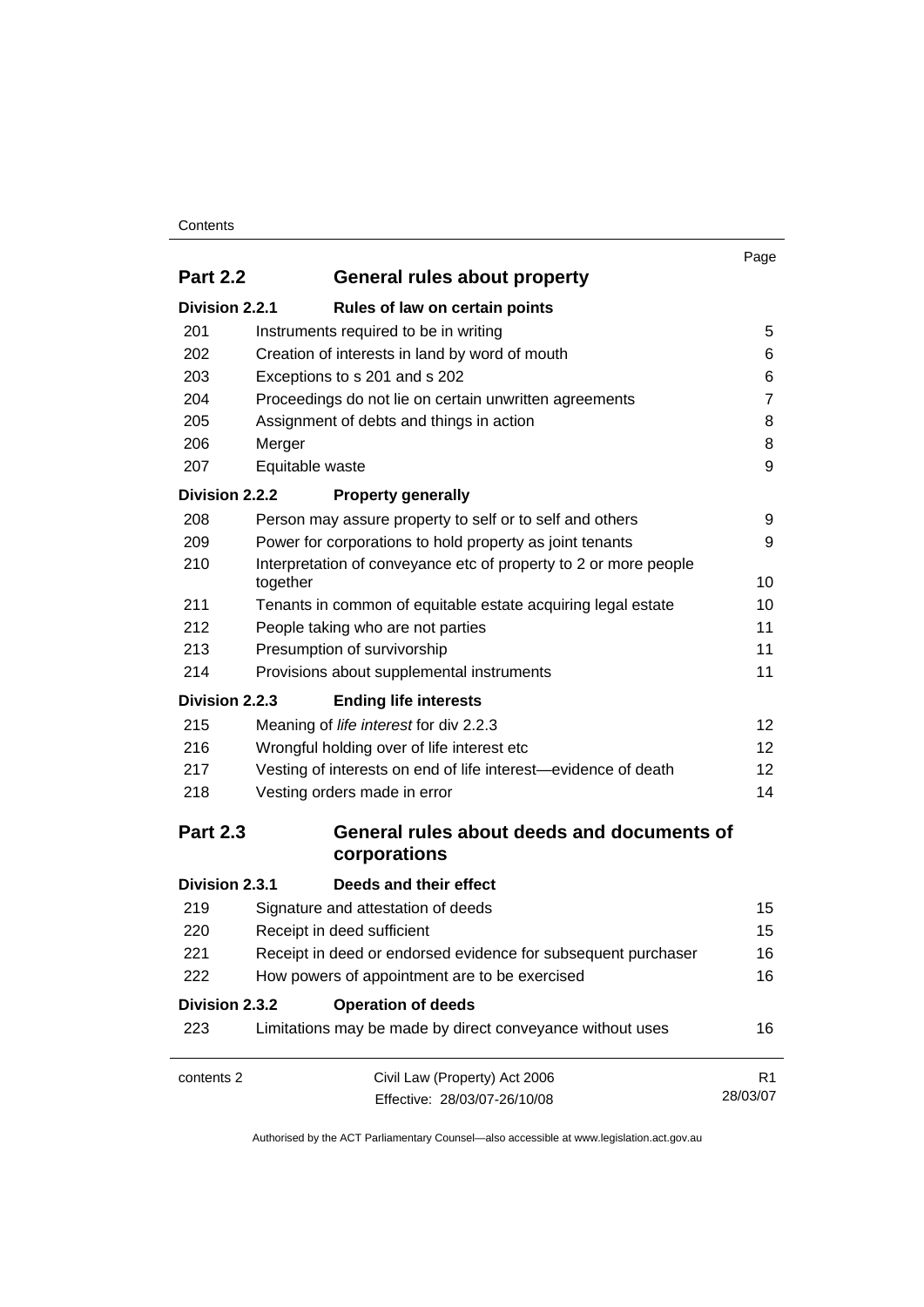|                 |                                                                            | Contents   |
|-----------------|----------------------------------------------------------------------------|------------|
|                 |                                                                            | Page       |
| 224             | In conveyance use of word grant unnecessary                                | 16         |
| 225             | Rights of entry etc                                                        | 17         |
| 226             | Certain conveyance etc void                                                | 17         |
| Division 2.3.3  | <b>Documents of corporations</b>                                           |            |
| 227             | Execution of documents by or on behalf of corporations                     | 17         |
| Division 2.3.4  | <b>Powers of appointment</b>                                               |            |
| 228             | Application-div 2.3.4                                                      | 19         |
| 229             | Appointments to be valid despite exclusion of object                       | 19         |
| <b>Part 2.4</b> | <b>Sales and other transactions</b>                                        |            |
| Division 2.4.1  | Dispositions on trust for sale or with power of sale                       |            |
| 230             | Meaning of <i>purchaser</i> for div 2.4.1                                  | 20         |
| 231             | Consents to execution of trust for sale etc                                | 20         |
| 232             | Purchaser not to be concerned with trusts of proceeds of sale              | 21         |
| 233             | Settlements of personal property invested in land                          | 21         |
| 234             | Powers given to trustees for sale                                          | 22         |
| 235             | Application of income of land under trust for sale                         | 22         |
| 236             | Partition of land under trust for sale                                     | 22         |
| 237             | Powers of Supreme Court if trustees for sale decline to exercise<br>powers | 24         |
| Division 2.4.2  | <b>Voidable dispositions</b>                                               |            |
| 238             | Meaning of purchaser for div 2.4.2                                         | 24         |
| 239             | Voluntary dispositions to defraud creditors voidable                       | 24         |
| 240             | Voluntary dispositions of land-how far voidable against purchasers         | 25         |
| 241             | Acquisitions of reversions at under value                                  | 25         |
| <b>Part 2.5</b> | <b>Partition</b>                                                           |            |
| 242             | Definitions-pt 2.5                                                         | 26         |
| 243             | Court may order partition of land held in co-ownership                     | 26         |
| 244             | Power of Supreme Court to order sale instead of partition                  | 26         |
| 245             | Authority for interested person to bid                                     | 28         |
| 246             | Parties to partition proceedings                                           | 28         |
| 247             | Several sales in same partition proceeding                                 | 28         |
| R <sub>1</sub>  | Civil Law (Property) Act 2006                                              | contents 3 |

Effective: 28/03/07-26/10/08

28/03/07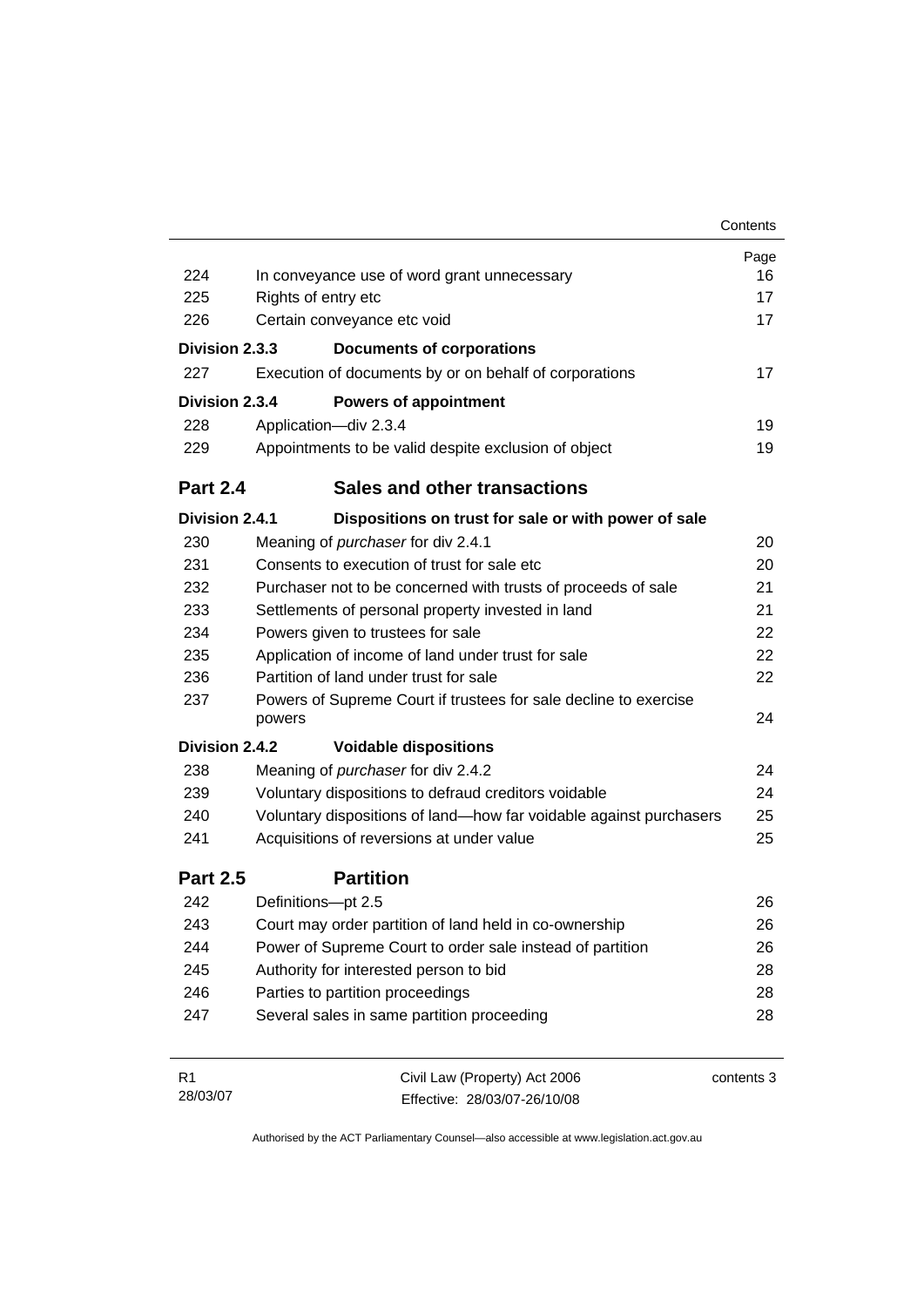#### **Contents**

|                  |                                                 | Page |
|------------------|-------------------------------------------------|------|
| <b>Part 2.6</b>  | <b>Apportionment</b>                            |      |
| 248              | Definitions-pt 2.6                              | 30   |
| 249              | Application of pt 2.6 to dividends of companies | 30   |
| 250              | Income apportionable in relation to time        | 30   |
| 251              | Time when apportioned part is payable           | 31   |
| 252              | Recovery of apportioned parts                   | 31   |
| 253              | Exceptions and application                      | 32   |
| <b>Part 2.7</b>  | Children and children's property                |      |
| 254              | Receipts by certain children                    | 33   |
| 255              | Management of land during childhood             | 33   |
| 256              | Power to appoint trustees of child's property   | 34   |
| 257              | Powers and duties of guardian                   | 36   |
| <b>Part 2.8</b>  | Rights-of-way                                   |      |
| 258              | No right-of-way by user against Territory etc   | 37   |
| <b>Chapter 3</b> | <b>Mortgages</b>                                |      |
| <b>Part 3.1</b>  | Powers in relation to mortgages                 |      |
| 300              | Application-pt 3.1                              | 38   |
| 301              | Powers incidental to mortgages                  | 38   |
| 302              | Receipt for purchase money sufficient discharge | 39   |
| 303              | Notice of sale                                  | 39   |

| ◡◡◡ | nouve or said                                         |    |
|-----|-------------------------------------------------------|----|
| 304 | Purported exercise of power of sale                   | 40 |
| 305 | Application of purchase money by mortgagee            | 40 |
| 306 | Property that may be transferred to purchaser         | 40 |
| 307 | Mortgagee may call for documents relating to property | 41 |
| 308 | Appointment of receiver                               | 41 |
| 309 | Receiver taken to be agent of mortgagor               | 42 |
| 310 | Powers of receiver                                    | 42 |
| 311 | Ending appointment of receiver etc.                   | 42 |
| 312 | Commission to receiver                                | 42 |
| 313 | Receiver to insure if required                        | 43 |
|     |                                                       |    |

| contents 4 | Civil Law (Property) Act 2006 |          |
|------------|-------------------------------|----------|
|            | Effective: 28/03/07-26/10/08  | 28/03/07 |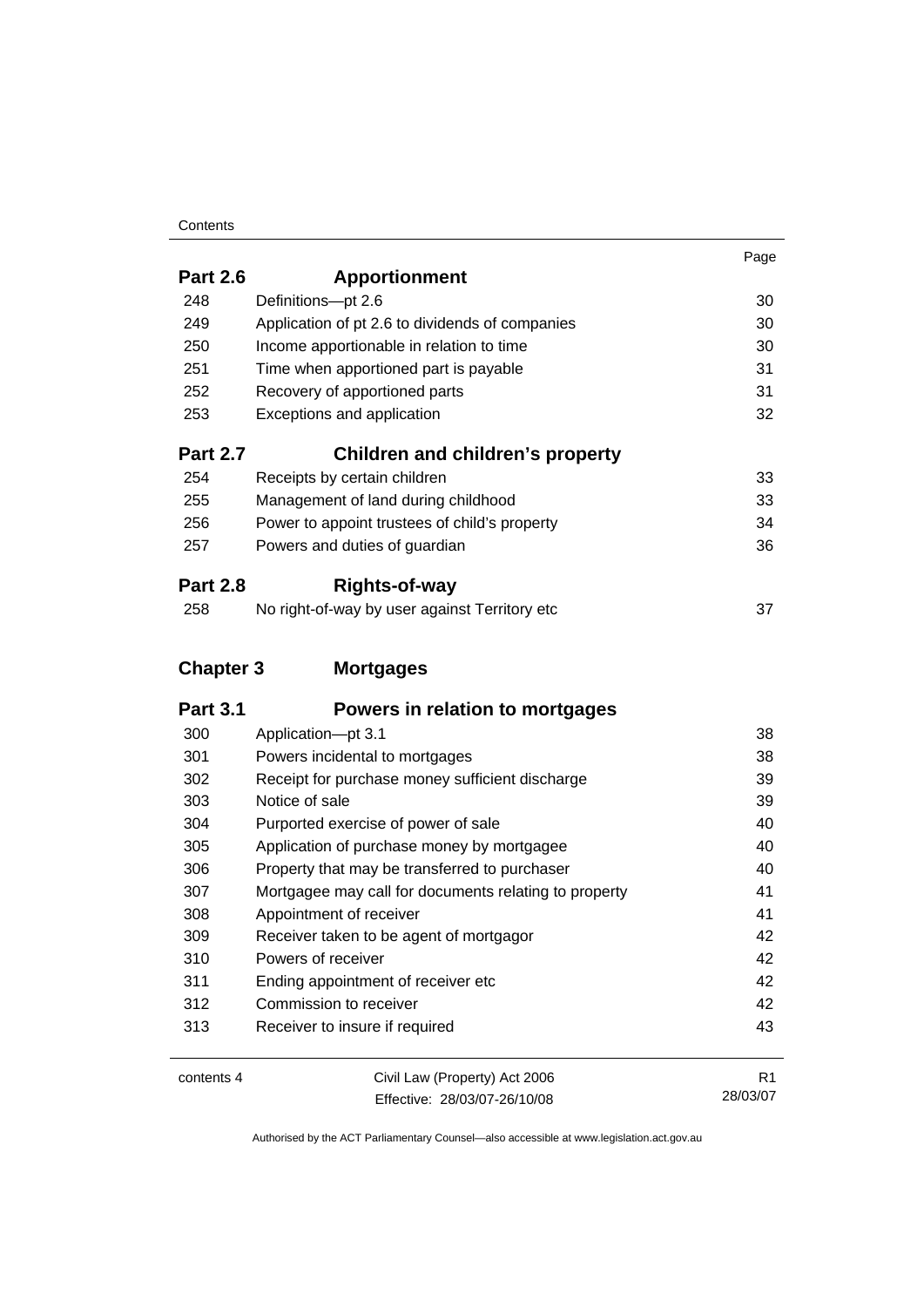|                  |                                                             | Contents   |
|------------------|-------------------------------------------------------------|------------|
| 314              | Application of amounts received by receiver                 | Page<br>43 |
|                  |                                                             |            |
| <b>Part 3.2</b>  | <b>Mortgages-other provisions</b>                           |            |
| 315              | Effect of repayment on ejectment by mortgagee               | 44         |
| 316              | Section 315 not to apply in certain cases                   | 45         |
| 317              | Redemption if mortgagee absent or unknown                   | 45         |
| <b>Chapter 4</b> | Leases                                                      |            |
| <b>Part 4.1</b>  | <b>Leases-general provisions</b>                            |            |
| Division 4.1.1   | Lessee's and lessor's obligations                           |            |
| 400              | Lessee's obligations attach to reversion                    | 47         |
| 401              | Lessor's obligations to run with reversion                  | 48         |
| 402              | Lessee to give notice of ejectment to lessor                | 49         |
| Division 4.1.2   | Renewal of headlease without surrender of sublease          |            |
| 403              | Renewal of headlease                                        | 49         |
| 404              | Rights on renewal                                           | 50         |
| <b>Part 4.2</b>  | Leases to and for children and for absent<br>lessors        |            |
| 405              | Leases for children                                         | 51         |
| 406              | Costs of lease authorisation application for child          | 51         |
| 407              | Renewal of leases by children                               | 52         |
| 408              | Renewal of leases for people not amenable to process        | 52         |
| 409              | Preconditions for grant or renewal of lease to be satisfied | 53         |
| 410              | Application of amounts paid for lease renewal under pt 4.2  | 53         |
| 411              | Validity of surrenders and leases under pt 4.2              | 53         |
| 412              | Costs of applications under pt 4.2                          | 54         |
| <b>Part 4.3</b>  | <b>Breach of insurance provisions</b>                       |            |
| 413              | Application-pt 4.3                                          | 55         |
| 414              | Relief against forfeiture for failure to insure             | 55         |
| 415              | Record of relief granted                                    | 55         |
| 416              | Limit on relief                                             | 56         |
| R <sub>1</sub>   | Civil Law (Property) Act 2006                               | contents 5 |
| 28/03/07         | Effective: 28/03/07-26/10/08                                |            |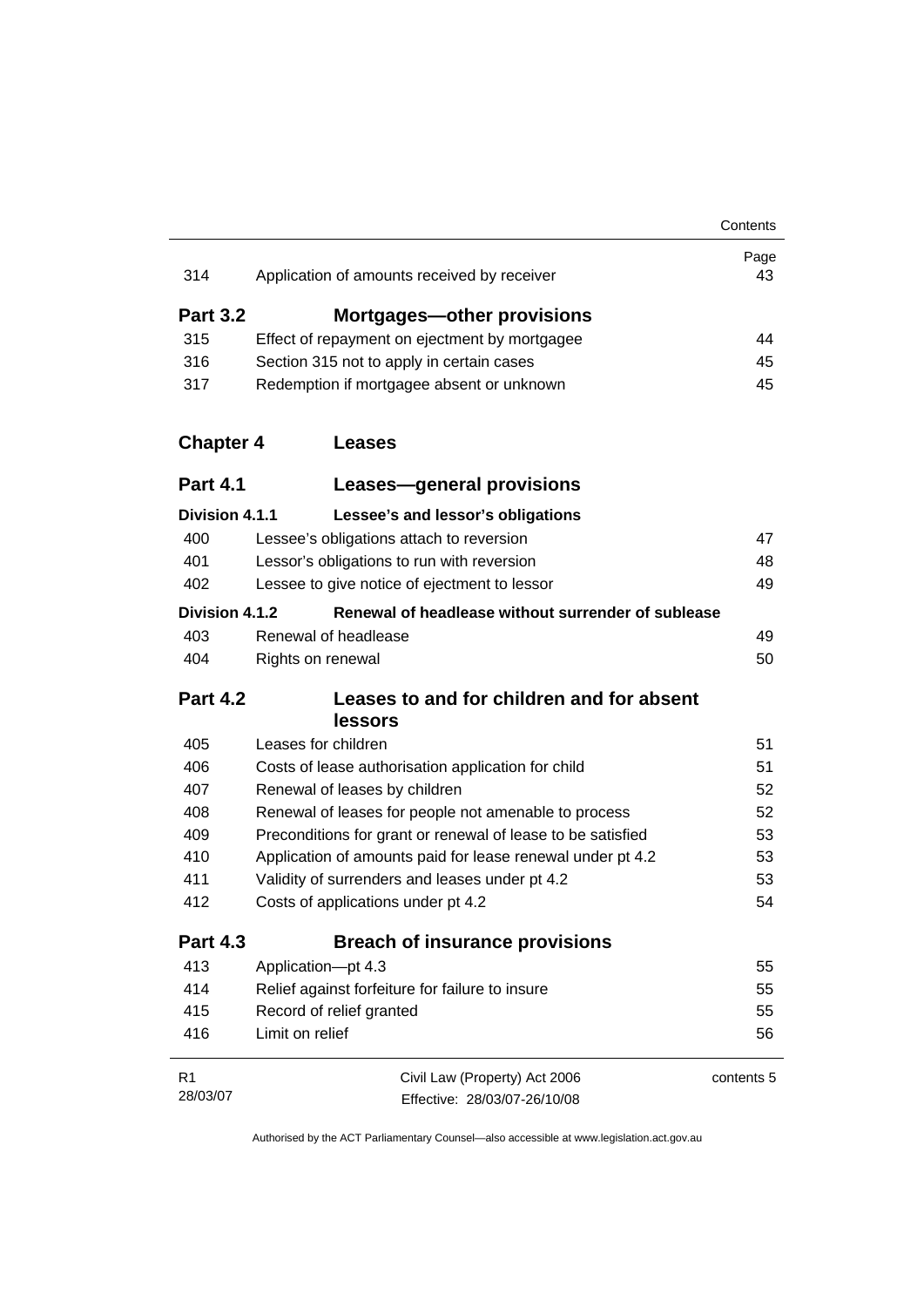| 417             | Noncomplying insurance                                   | Page<br>56 |
|-----------------|----------------------------------------------------------|------------|
| 418             | Protection of purchaser of leasehold against forfeiture  | 57         |
|                 |                                                          |            |
| <b>Part 4.4</b> | Restriction of effect of licence or waiver by            |            |
|                 | lessor                                                   |            |
| 419             | Application-pt 4.4                                       | 58         |
| 420             | Effect of licence given to lessee                        | 58         |
| 421             | Operation of partial licences                            | 59         |
| 422             | Apportionment of conditions of entry on severance        | 60         |
| 423             | Waiver of benefit of lease provision                     | 60         |
| <b>Part 4.5</b> | <b>Forfeiture of leases</b>                              |            |
| 424             | Definitions-pt 4.5                                       | 61         |
| 425             | Application-pt 4.5                                       | 61         |
| 426             | Restrictions on re-entry or forfeiture                   | 61         |
| 427             | Notices under s 426 (1)                                  | 63         |
| 428             | Protection of sublessees                                 | 63         |
| <b>Part 4.6</b> | Leases invalidly granted under powers                    |            |
| 429             | Pt 4.6 does not bind the Territory                       | 64         |
| 430             | Leases taken to be granted in intended exercise of power | 64         |
| 431             | Certain invalid leases taken to be agreements to lease   | 64         |
| 432             | Certain leases validated                                 | 65         |
| 433             | Acceptance of rent taken to be confirmation of lease     | 66         |
| 434             | Lessee bound to accept confirmation                      | 66         |
| 435             | Pt 4.6 does not affect certain other rights              | 67         |
| <b>Part 4.7</b> | <b>Recovery of leased premises</b>                       |            |
| 436             | Application-pt 4.7                                       | 68         |
| 437             | Who is an agent for pt 4.7?                              | 68         |
| 438             | Recovery of possession                                   | 69         |

contents 6 Civil Law (Property) Act 2006 Effective: 28/03/07-26/10/08

R1 28/03/07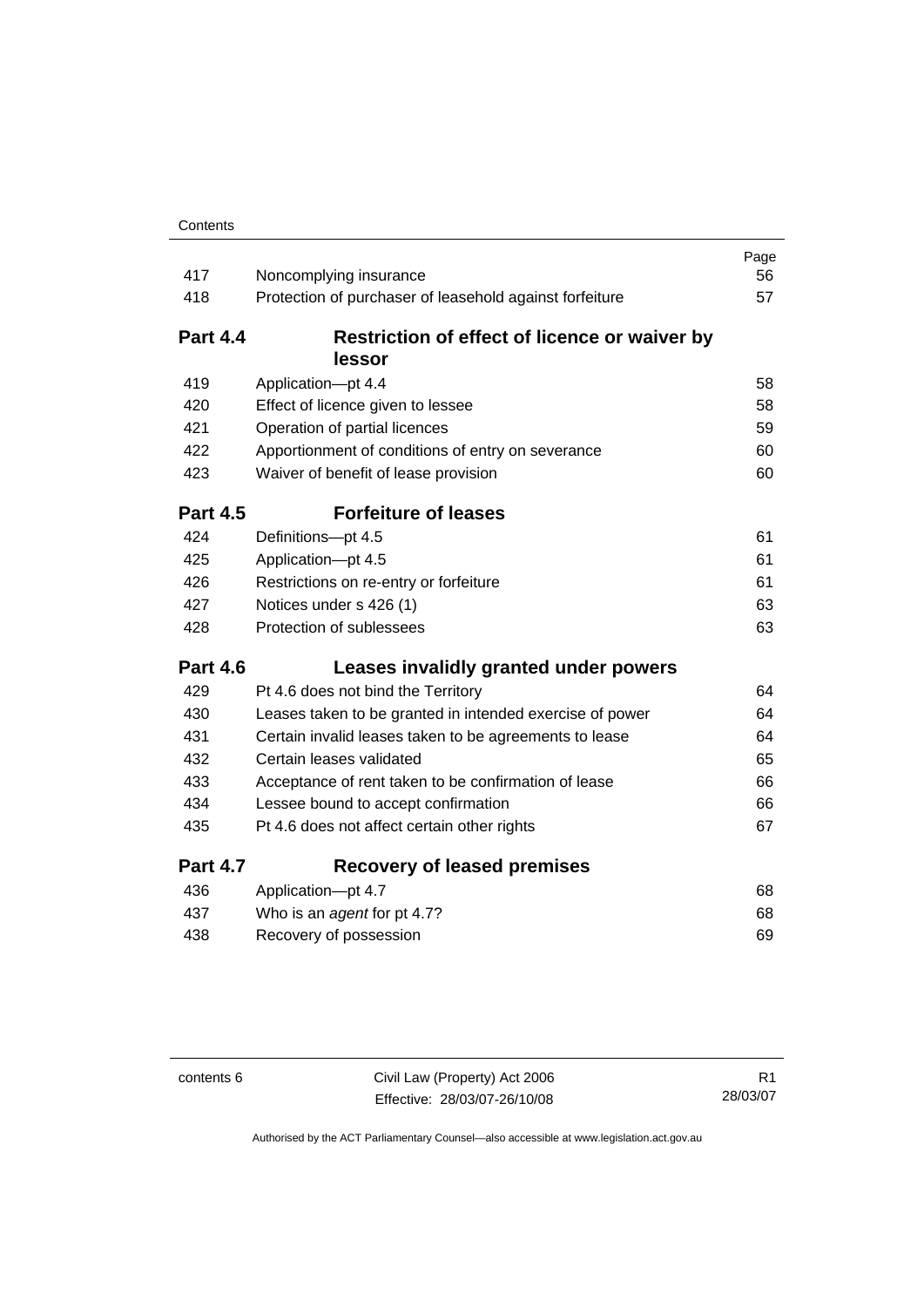|                   |                                                                                        | Page |
|-------------------|----------------------------------------------------------------------------------------|------|
| <b>Chapter 5</b>  | <b>Miscellaneous</b>                                                                   |      |
| <b>Part 5.1</b>   | Debts charged on property of deceased<br>person                                        |      |
| 500               | Charges on property of deceased person to be paid primarily out of<br>property charged | 70   |
| <b>Part 5.2</b>   | <b>Stipulations in contracts</b>                                                       |      |
| 501               | Stipulations not of the essence of contracts                                           | 72   |
| <b>Part 5.3</b>   | <b>Miscellaneous-other provisions</b>                                                  |      |
| 502               | Approved forms                                                                         | 73   |
| 503               | Regulation-making power                                                                | 73   |
| <b>Part 5.4</b>   | <b>Transitional</b>                                                                    |      |
| 504               | References to repealed Act                                                             | 74   |
| 505               | <b>Transitional regulations</b>                                                        | 74   |
| 506               | Expiry of pt 5.4                                                                       | 75   |
| <b>Dictionary</b> |                                                                                        | 76   |
| <b>Endnotes</b>   |                                                                                        |      |
| 1                 | About the endnotes                                                                     | 81   |
| 2                 | Abbreviation key                                                                       | 81   |
| 3                 | Legislation history                                                                    | 82   |

4 Amendment history [82](#page-91-0)

**Contents**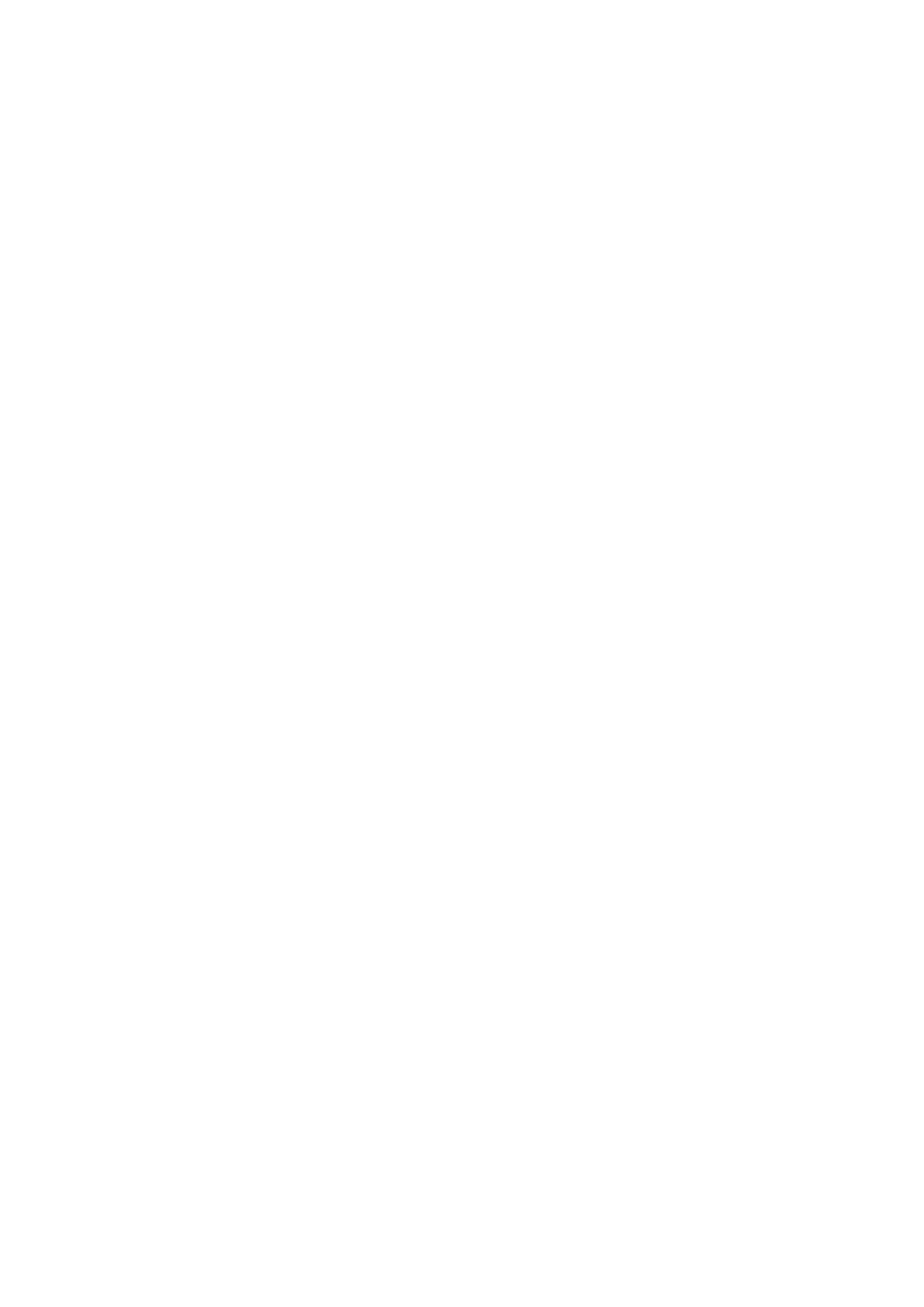<span id="page-10-0"></span>

# **Civil Law (Property) Act 2006**

An Act to amend, simplify and consolidate provisions about the law of property, and for other purposes

R1 28/03/07

Ī

Civil Law (Property) Act 2006 Effective: 28/03/07-26/10/08

page 1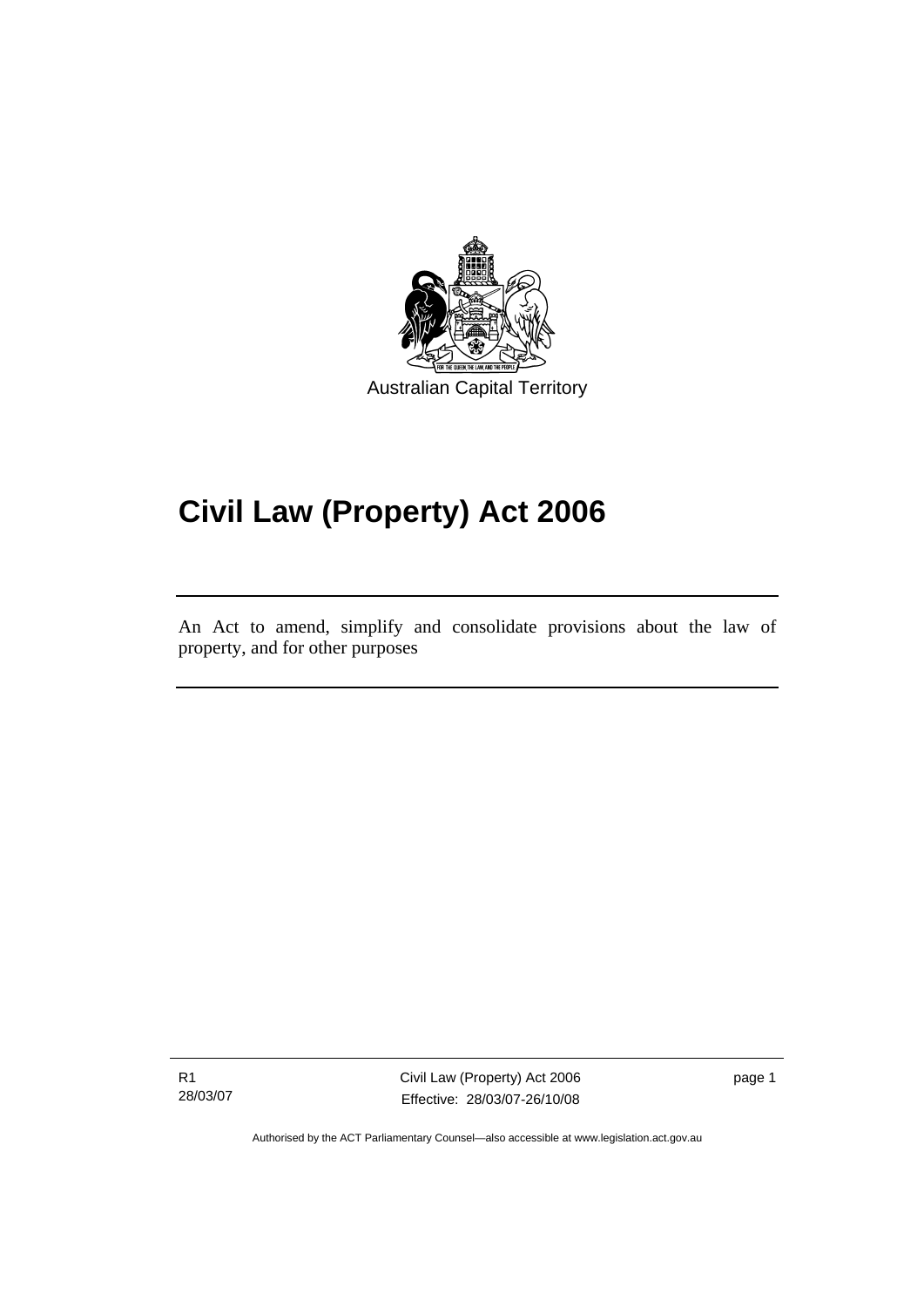#### <span id="page-11-0"></span>**Chapter 1** Preliminary

Section 1

# **Chapter 1** Preliminary

#### **1 Name of Act**

This Act is the *Civil Law (Property) Act 2006*.

#### **3 Dictionary**

The dictionary at the end of this Act is part of this Act.

*Note 1* The dictionary at the end of this Act defines certain terms used in this Act, and includes references (*signpost definitions*) to other terms defined elsewhere.

> For example, the signpost definition '*trustee company*—see the *Trustee Companies Act 1947*, dictionary.' means that the term 'trustee company' is defined in that dictionary and the definition applies to this Act.

*Note* 2 A definition in the dictionary (including a signpost definition) applies to the entire Act unless the definition, or another provision of the Act, provides otherwise or the contrary intention otherwise appears (see Legislation Act,  $s$  155 and  $s$  156 (1)).

#### **4 Notes**

A note included in this Act is explanatory and is not part of this Act.

*Note* See the Legislation Act, s 127 (1), (4) and (5) for the legal status of notes.

#### **5 Application of Act**

- (1) This Act does not apply in relation to leasehold land (including leases of leasehold land) under the *Land Titles Act 1925* so far as there is an inconsistency with that Act.
- (2) If a provision of this Act is stated to apply to land under the *Land Titles Act 1925*, the provision is not taken (unless the contrary intention appears) to apply exclusively to land of that kind.

R1 28/03/07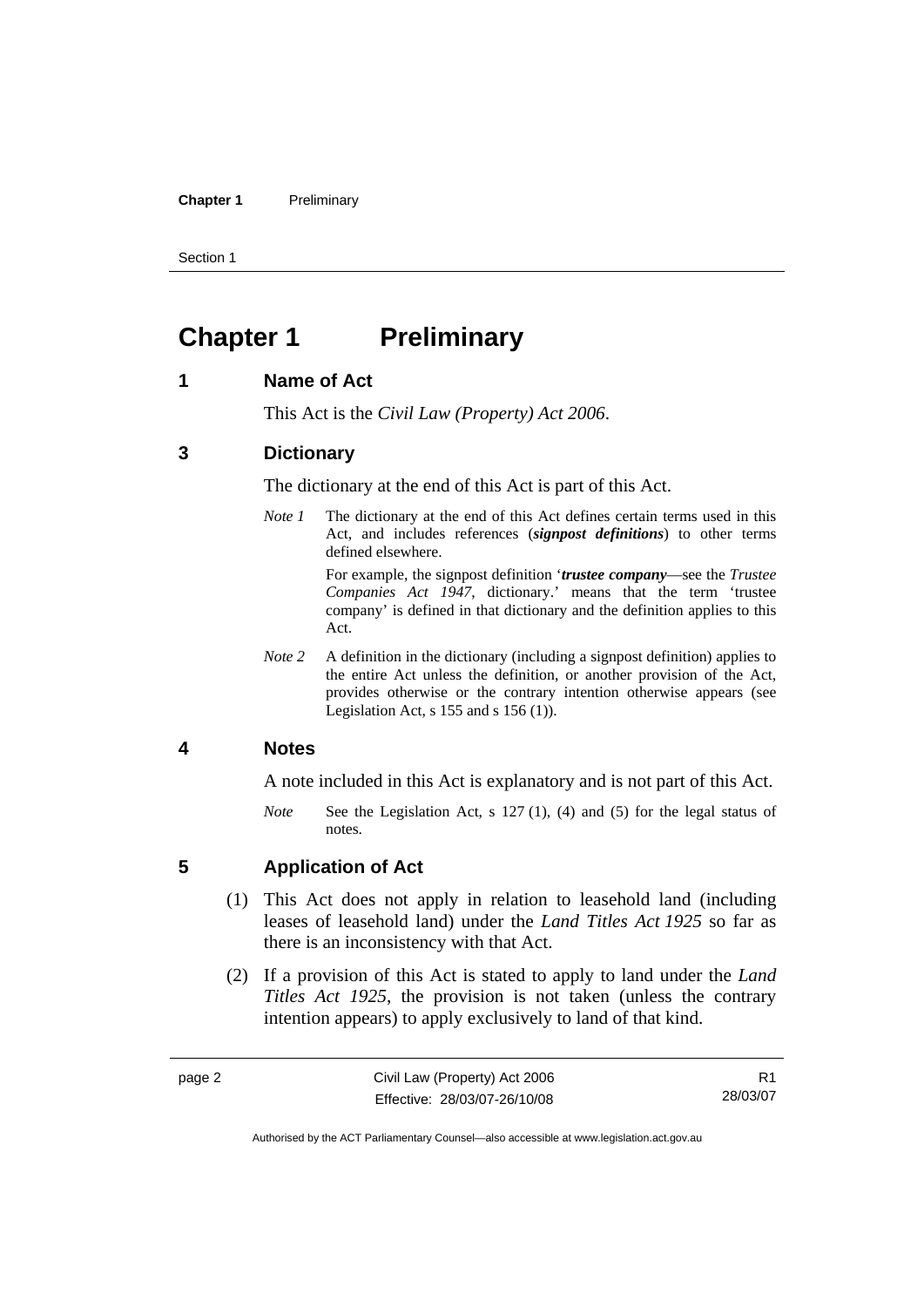- (3) This Act is subject to the following legislation:
	- (a) the *Consumer Credit Act 1995*;
	- (b) the *Consumer Credit (Australian Capital Territory) Code*;
	- (c) the *Consumer Credit (Australian Capital Territory) Regulations*;
	- (d) a law prescribed by regulation.

R1 28/03/07 Civil Law (Property) Act 2006 Effective: 28/03/07-26/10/08

page 3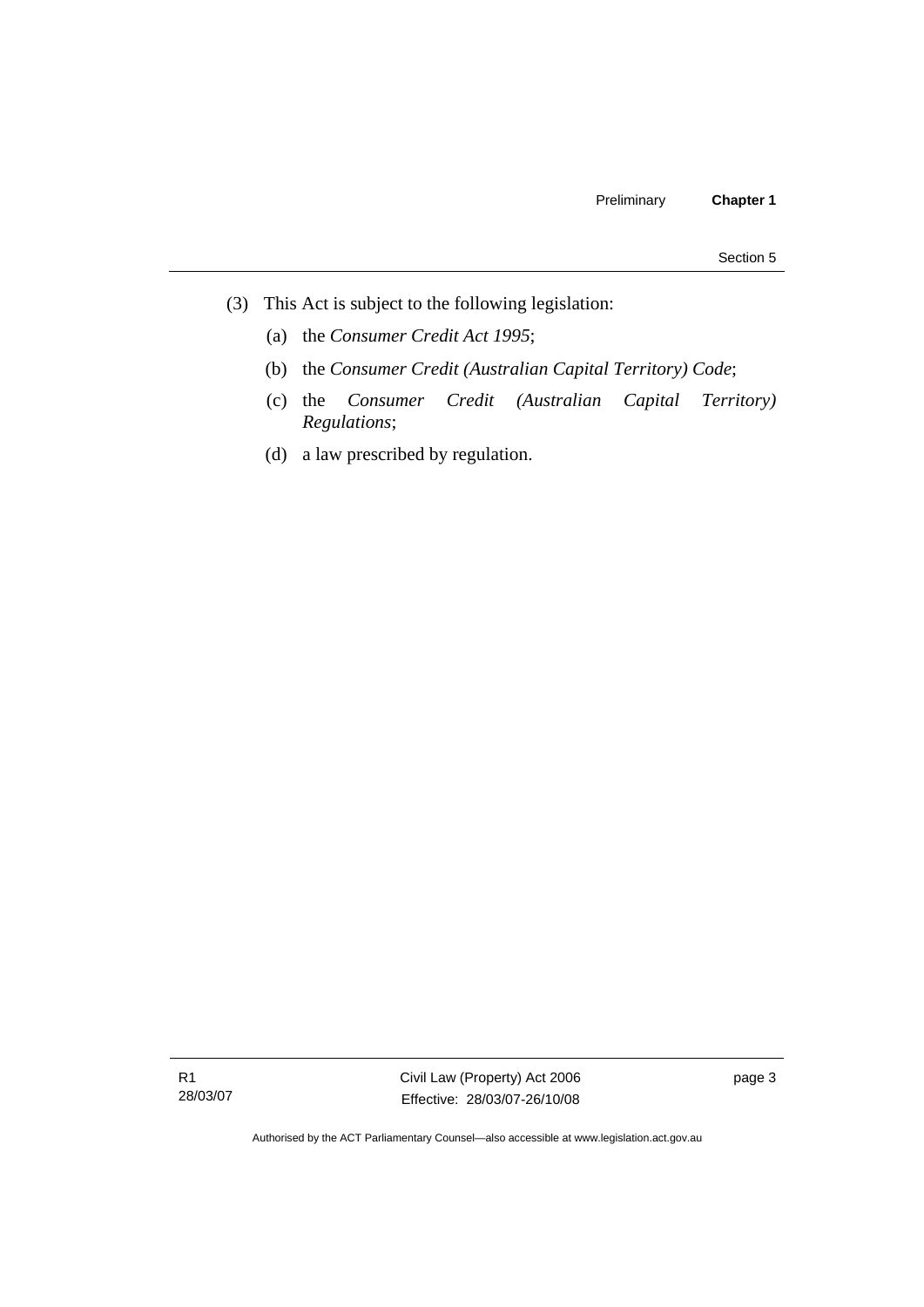<span id="page-13-0"></span>**Chapter 2** Conveyancing<br>**Part 2.1** Conveyancing **Part 2.1** Conveyancing—preliminary

Section 200

# **Chapter 2 Conveyancing**

# **Part 2.1 Conveyancing—preliminary**

#### **200 What is a** *settlement***?**

- (1) A *settlement* is an instrument, or a number of instruments, under which land is—
	- (a) held by people in limited ownership by succession; or
	- (b) held in trust for people as limited owners by succession; or
	- (c) held in trust for a child in possession; or
	- (d) held in limited ownership by a trust for a child in possession.

## **Example of settlement**

will

- *Note* An example is part of the Act, is not exhaustive and may extend, but does not limit, the meaning of the provision in which it appears (see Legislation Act, s 126 and s 132).
- (2) If a child is beneficially entitled to land, and because of an intestacy or otherwise there is no instrument under which the interest of the child arises or is acquired, a *settlement* is taken to have been made by the intestate or the person whose interest the child has acquired.
- (3) An interest not disposed of by a settlement, and remaining in or reverting to the settlor (or someone deriving title through the settlor), is an interest included in the settlement and coming to the settlor (or other person) under the settlement.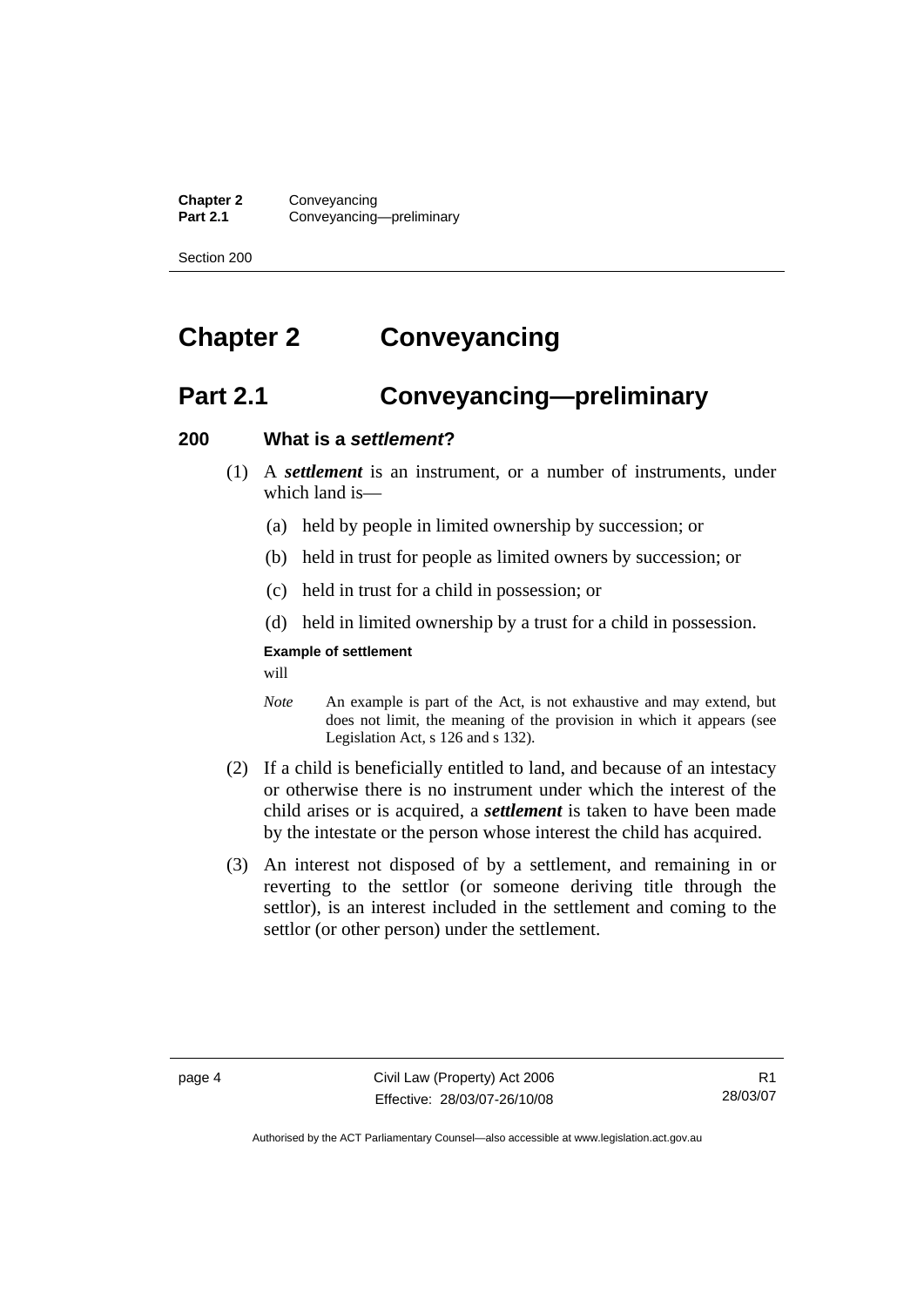Section 201

# <span id="page-14-0"></span>**Part 2.2 General rules about property**

## **Division 2.2.1 Rules of law on certain points**

#### **201 Instruments required to be in writing**

- (1) An interest in land cannot be created or disposed of by a person except—
	- (a) by writing signed by the person or by the person's agent properly authorised in writing; or
	- (b) by the person's will; or
	- (c) by operation of law.
	- *Note 1* The Legislation Act, dict, pt 1 defines *interest*, in relation to land and other property, and *land*.
	- *Note 2* See also the Legislation Act, s 168 (References to person with interest in land include personal representative etc).
- (2) A declaration of trust by a person in relation to an interest in land must be—
	- (a) in writing signed by the person; or
	- (b) made by the person's will.
- (3) A disposition by a person of an equitable interest or trust existing at the time of the disposition must be—
	- (a) in writing signed by the person or by the person's agent properly authorised in writing; or
	- (b) made by the person's will.

page 5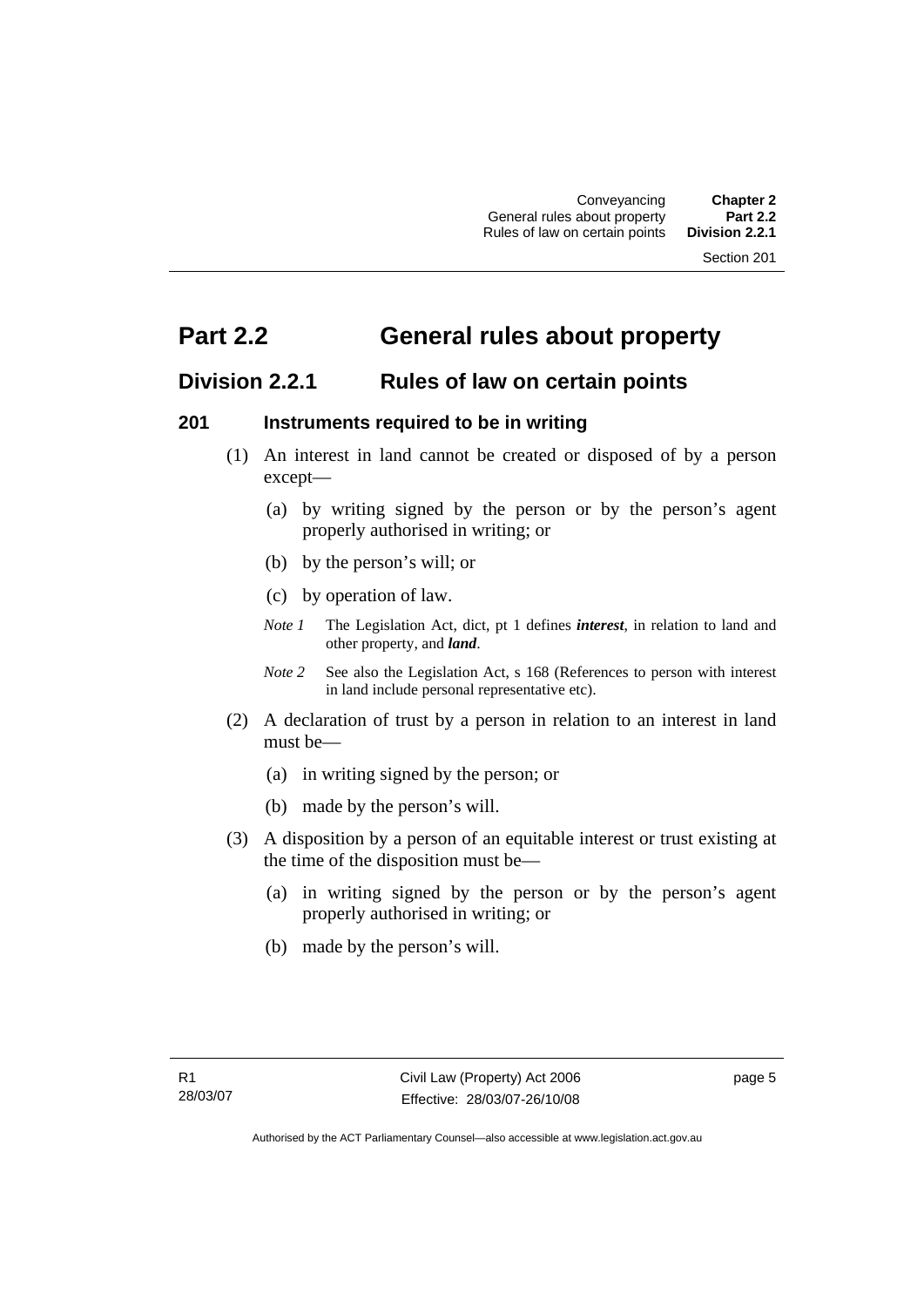<span id="page-15-0"></span>

| <b>Chapter 2</b> | Conveyancing                   |
|------------------|--------------------------------|
| <b>Part 2.2</b>  | General rules about property   |
| Division 2.2.1   | Rules of law on certain points |
| Section 202      |                                |

- (4) This section—
	- (a) does not affect the creation or operation of a resulting, implied or constructive trust; and
	- (b) is subject to section 202 (Creation of interests in land by word of mouth).

## **202 Creation of interests in land by word of mouth**

- (1) This section applies to an interest in land if the interest is—
	- (a) created by word of mouth; and
	- (b) not put into writing signed by the person creating it or by the person's agent properly authorised in writing.
- (2) The interest is an interest at will only, whether or not consideration is given for it.

## **203 Exceptions to s 201 and s 202**

- (1) Section 201 (Instruments required to be in writing) and section 202 (Creation of interests in land by word of mouth) do not—
	- (a) affect the creation by word of mouth of a lease that is at the highest rent reasonably obtainable without taking a fine and that takes effect in possession—
		- (i) for a term not longer than 3 years without a right for the lessee to extend the term; or
		- (ii) for a term not longer than 3 years with a right for the lessee to extend the term, at the best rent reasonably obtainable without taking a fine, for a further period, but so that the period of the lease and the period of the extension do not total longer than 3 years; or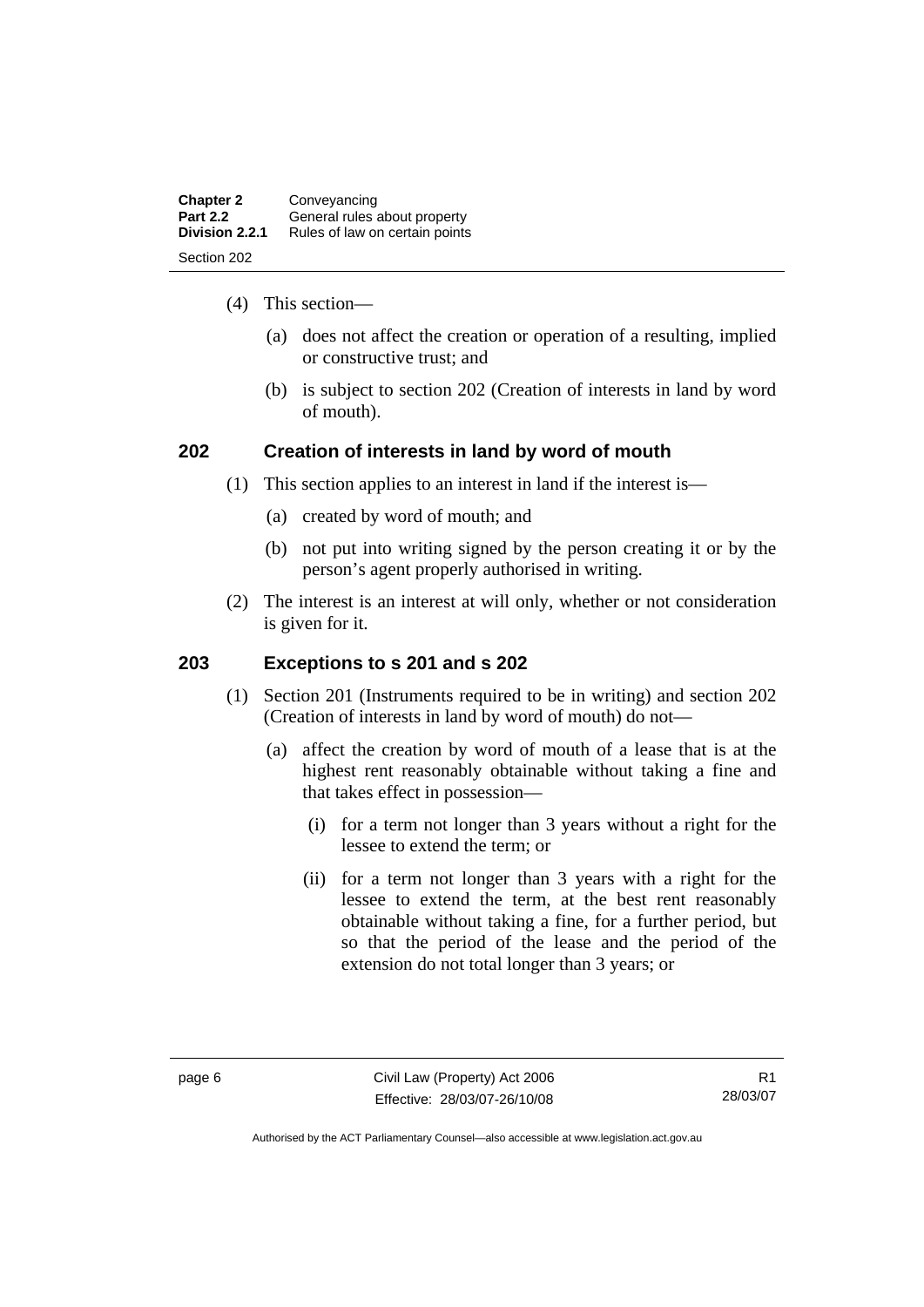- <span id="page-16-0"></span>(b) invalidate a disposition by will; or
- (c) affect an interest validly created before 26 June 1986; or
- (d) affect the law about part performance.
- *Note* A 'fine' is an amount paid by a tenant to a landlord for the grant, transfer or renewal of a lease. It is not an amount reasonably demanded to cover the landlord's expenses, rather an extortionate amount demanded by a landlord without reasonable cause (see Butterworths, Australian Legal Dictionary, p 477).
- (2) In this section:

*possession*—to remove any doubt, *possession* of land does not include receipt of income from the land.

#### **204 Proceedings do not lie on certain unwritten agreements**

- (1) A proceeding does not lie against a person on a contract for the sale or other disposition of land unless the agreement on which the proceeding is brought, or a memorandum or note of the agreement, is in writing signed by the person or by the person's agent properly authorised in writing.
- (2) This section—
	- (a) applies to contracts whenever they were made; and
	- (b) applies to land under the *Land Titles Act 1925*; and
	- (c) does not affect the law about part performance or sales by a court.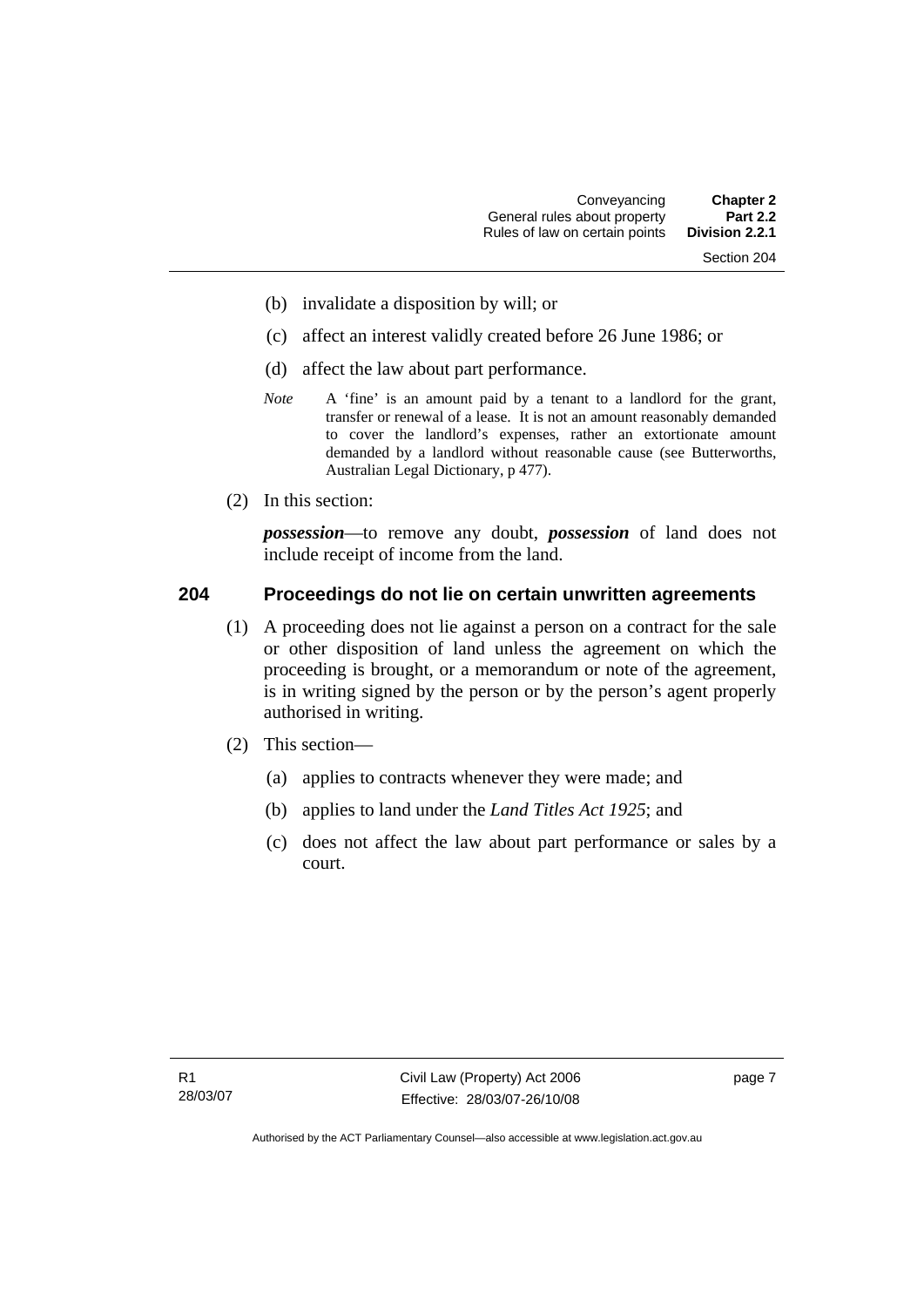<span id="page-17-0"></span>**Chapter 2 Conveyancing**<br>**Part 2.2 General rules Part 2.2** General rules about property<br>**Division 2.2.1** Rules of law on certain points **Division 2.2.1** Rules of law on certain points Section 205

#### **205 Assignment of debts and things in action**

- (1) An absolute assignment, in writing signed by the assignor, of a debt or thing in action (other than an assignment expressed to be by charge only) is effective at law to transfer the right to the debt or thing in action if written notice of the assignment is given to the debtor, trustee, or other person, (the *liable person*) from whom the assignor would have been entitled to receive or claim the debt or thing in action.
	- *Note* A *thing in action* (also called a *chose in action*) is an intangible personal property right recognised and protected by the law. Examples include debts, money held at a bank, shares, rights under a trust, copyright, and the right to sue for breach of contract.
- (2) The transfer takes effect on the day the notice is given.
- (3) Without limiting subsection (1), the assignee may recover or otherwise enforce the debt or thing in action without involving the assignor.
- (4) However, the transfer is subject to all equities that would have been entitled to priority over the right of the assignee apart from this section.
- (5) If the liable person has notice that the assignment is disputed, or of any conflicting claims to the debt or thing in action, the liable person may—
	- (a) call on anyone claiming the debt or thing in action to interplead; or
	- (b) pay any amount in dispute into court.

#### **206 Merger**

An estate in land is merged in another estate by operation of law only if the beneficial interest in the estate is merged or extinguished in equity.

R1 28/03/07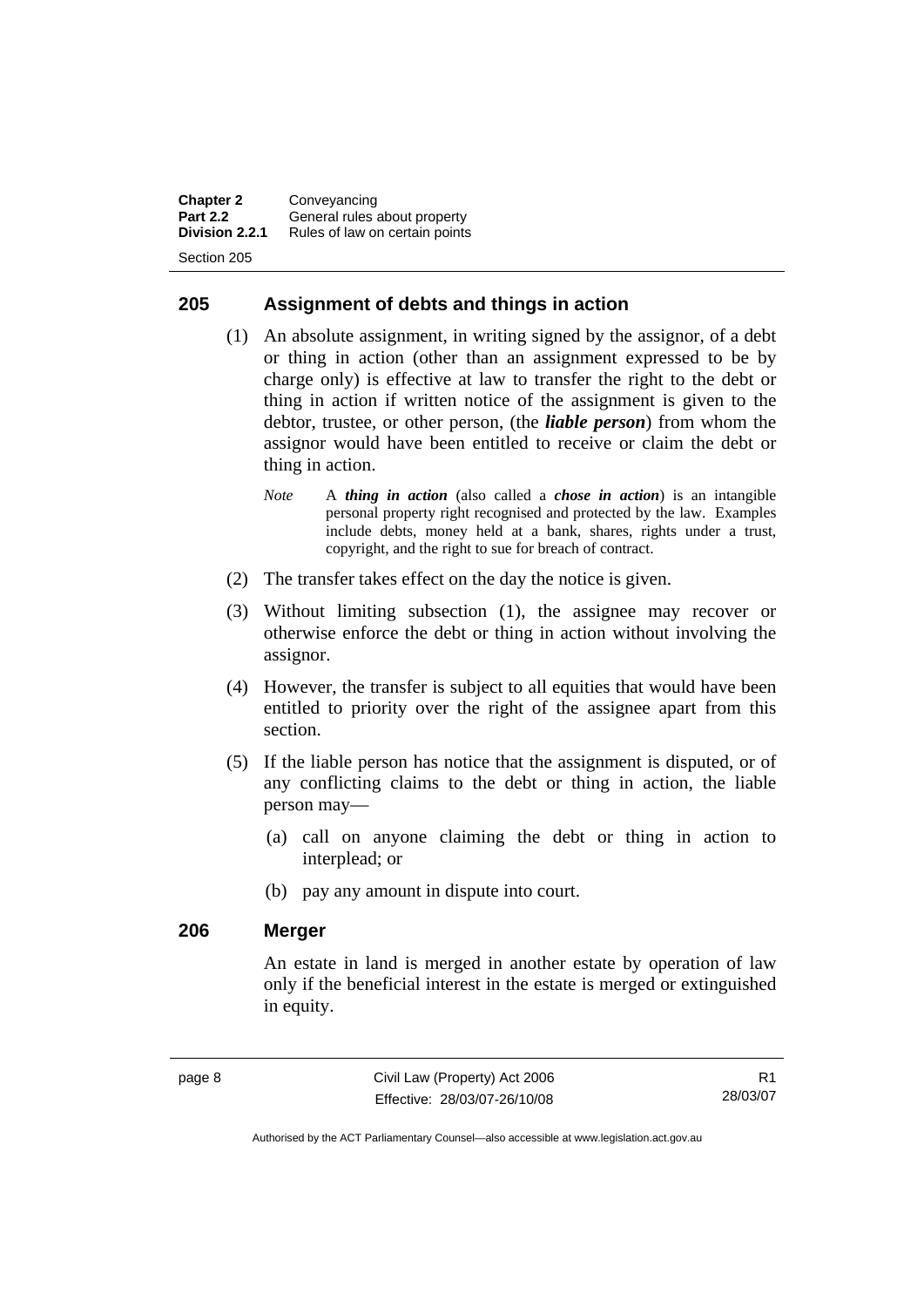#### <span id="page-18-0"></span>**207 Equitable waste**

An estate for life without impeachment of waste does not give the tenant for life a legal right to commit equitable waste, unless an intention to give the tenant for life that right expressly appears in the instrument creating the estate.

## **Division 2.2.2 Property generally**

#### **208 Person may assure property to self or to self and others**

A person may assure property to—

- (a) himself or herself; or
- (b) himself or herself and anyone else.

#### **209 Power for corporations to hold property as joint tenants**

- (1) A corporation may acquire and hold property in joint tenancy in the same way as if it were an individual.
- (2) Without limiting subsection (1), if a corporation and an individual become entitled to property under circumstances or an instrument that would have created a joint tenancy if the corporation were an individual, the corporation and individual are entitled to the property as joint tenants.
- (3) However, the acquisition and holding of property by a corporation in joint tenancy is subject to the conditions and restrictions that apply to the acquisition and holding of property by a corporation in severalty.
- (4) If a corporation that is a joint tenant of property is dissolved, the property devolves on the other joint tenant.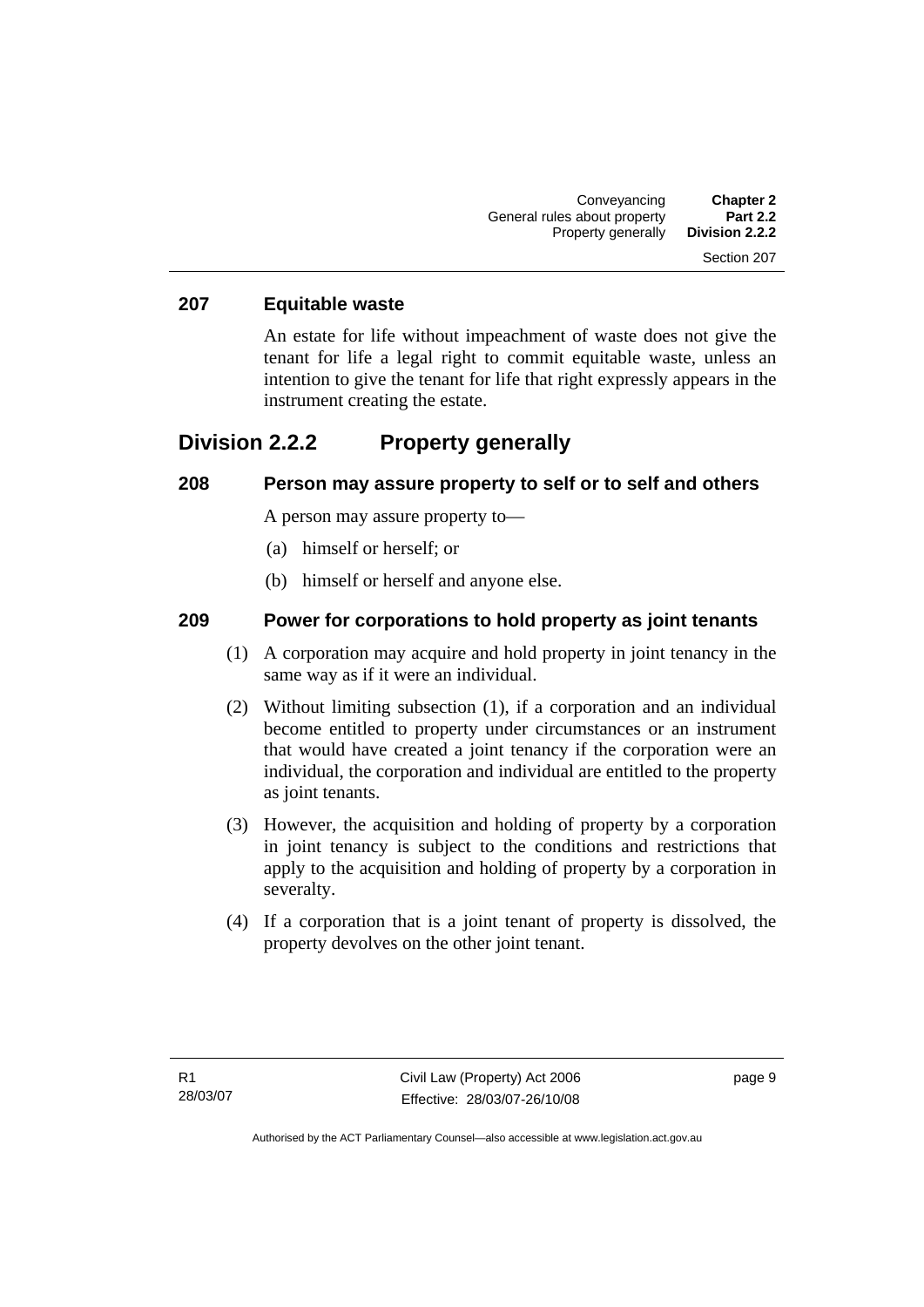<span id="page-19-0"></span>**Chapter 2** Conveyancing<br>**Part 2.2** General rules **Part 2.2** General rules about property<br>**Division 2.2.2** Property generally **Property generally** 

Section 210

#### **210 Interpretation of conveyance etc of property to 2 or more people together**

- (1) A disposition of the beneficial interest in property (whether or not with the legal estate) to or for 2 or more people together beneficially is taken to be made to or for them as tenants in common, and not as joint tenants.
- (2) However, this section does not apply—
	- (a) to people who, under the instrument, are executors, administrators, trustees or mortgagees; or
	- (b) if the instrument expressly provides that they are to take as joint tenants.
- (3) This section applies to the interpretation of an instrument commencing after 8 May 1958.

## **211 Tenants in common of equitable estate acquiring legal estate**

- (1) This section applies if—
	- (a) 2 or more people are beneficially entitled as tenants in common to an equitable estate in property; and
	- (b) they are or become entitled in their own right (whether as joint tenants or tenants in common) to the legal estate in the property; and
	- (c) their legal estate in the property is equal to, and coextensive with, their equitable estate in the property.
- (2) The legal and equitable estates in the property are both to be held by them as tenants in common unless they otherwise agree.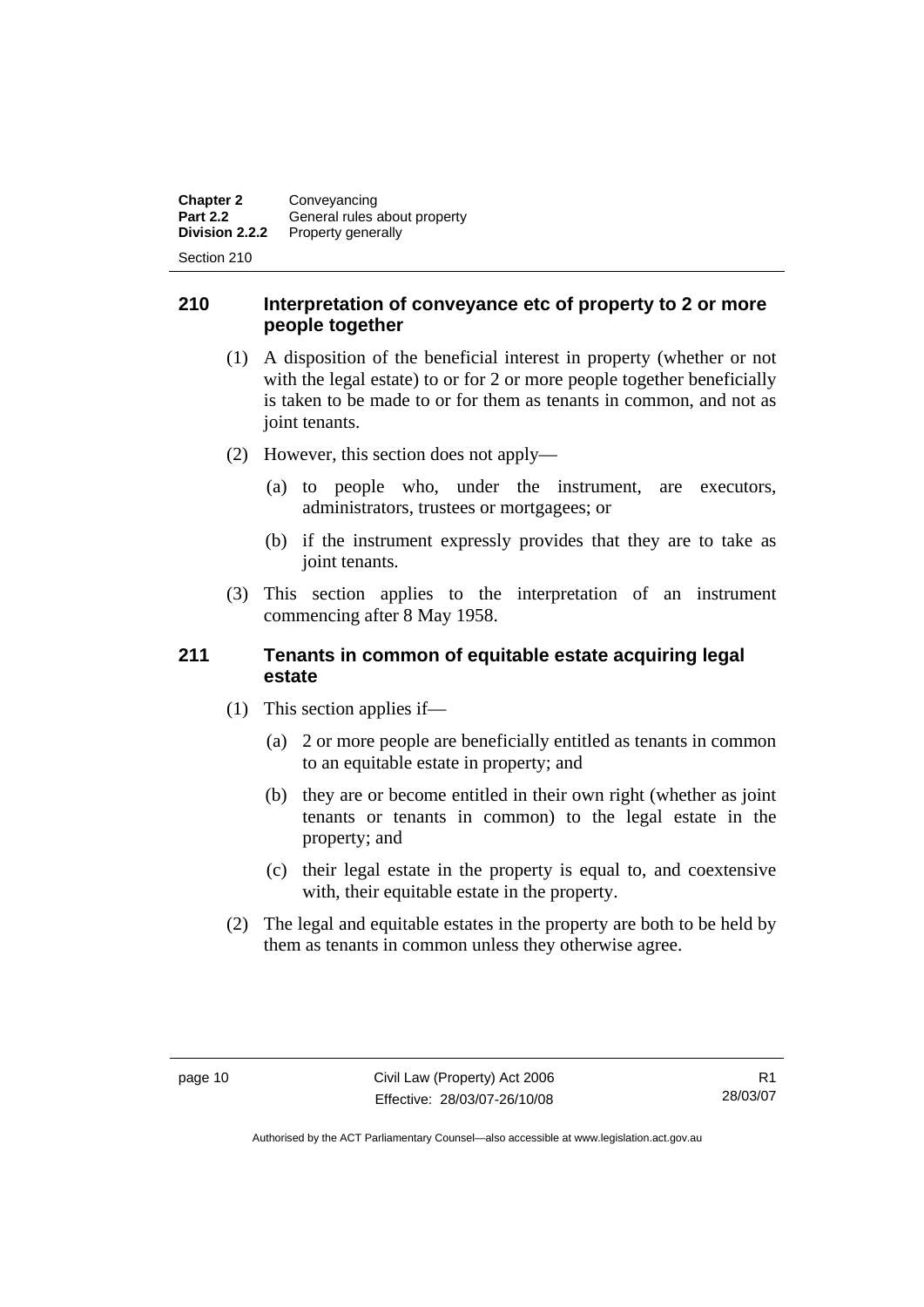#### <span id="page-20-0"></span>**212 People taking who are not parties**

- (1) A person may take an immediate or other interest in land or other property, or the benefit of a condition, right of entry, covenant or agreement over or in relation to land or other property, even though the person is not a party to the assurance or other instrument.
- (2) The person may sue, and is entitled to all rights and remedies, in relation to the land or other property as if the person had been a party to the assurance or other instrument.

#### **213 Presumption of survivorship**

- (1) If 2 people die at the same time or in an order that is uncertain, the deaths are, for purposes affecting title to land, taken to have happened in order of seniority, and the younger is taken to have survived the elder.
- (2) If more than 2 people die at the same time or in an order that is uncertain, the deaths are, for purposes affecting title to land, taken to have happened in order of seniority, and the youngest is taken to have survived the eldest.
- (3) This section is subject to the *Administration and Probate Act 1929*, part 3B (Simultaneous deaths).

#### **214 Provisions about supplemental instruments**

- (1) An instrument (the *supplemental instrument*) expressed to be supplemental to a previous instrument is, as far as practicable, to be read, and has effect, as if the supplemental instrument contained a full recital of the previous instrument.
- (2) This section does not operate to give a right to production of the previous instrument.

page 11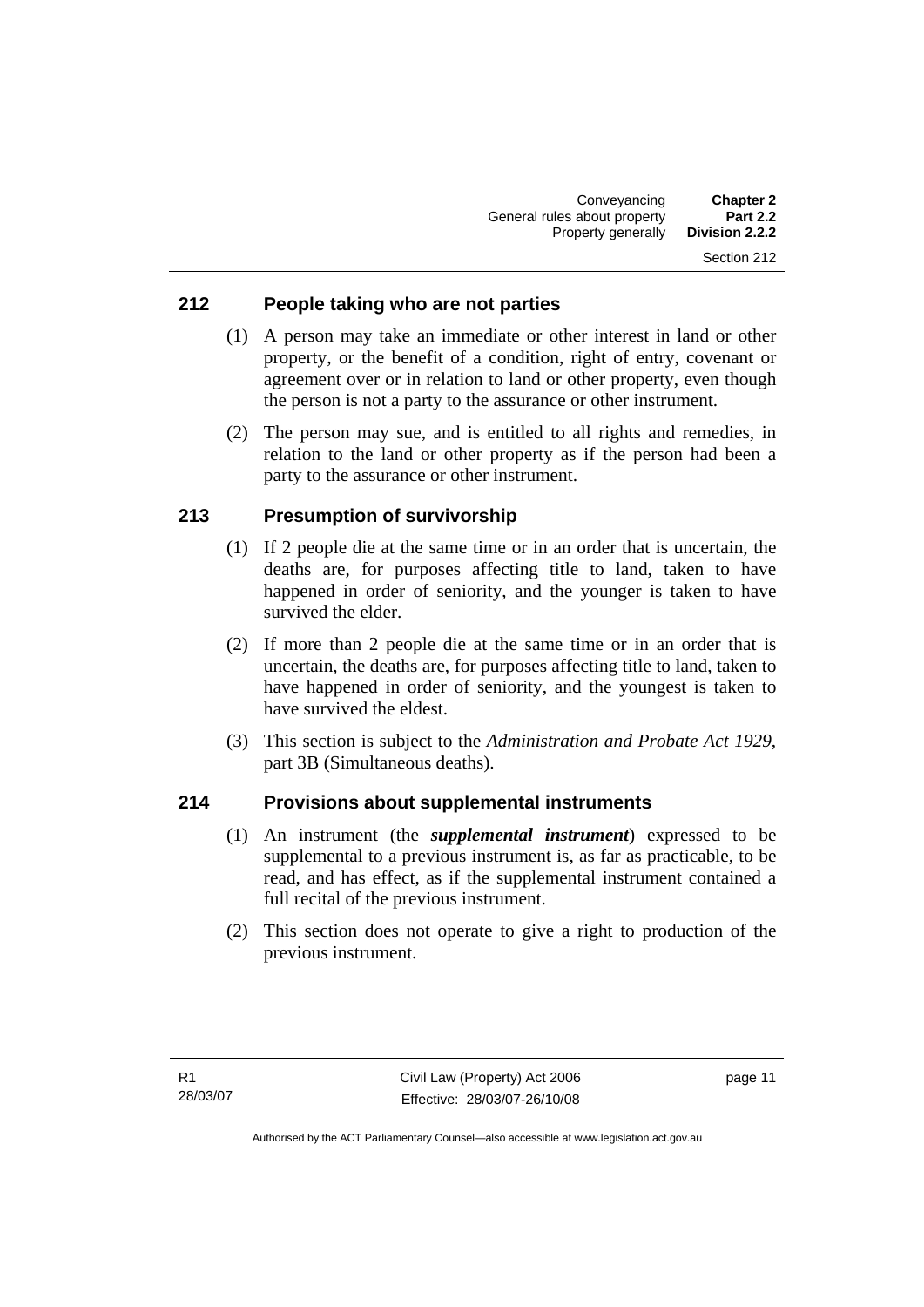<span id="page-21-0"></span>

| <b>Chapter 2</b> | Conveyancing                 |
|------------------|------------------------------|
| <b>Part 2.2</b>  | General rules about property |
| Division 2.2.3   | Ending life interests        |
| Section 215      |                              |

 (3) A purchaser may accept the same evidence that the previous instrument does not affect the title as the purchaser could have accepted if it had only been mentioned in the supplemental instrument.

# **Division 2.2.3 Ending life interests**

## **215 Meaning of** *life interest* **for div 2.2.3**

In this division:

*life interest* means an interest in property ending on the death of 1 or more people.

## **216 Wrongful holding over of life interest etc**

- (1) This section applies if a person entitled to a life interest in property holds over or continues in possession of the property, the interest in the property, or the rents, profits or income of the property, after the end of the life interest without the express consent of the person next entitled to the property, or to the rents, profits or income of the property, on the ending of the life interest.
- (2) The holder of the life interest is liable in damages, to account for the rents, profits or income of the property, or both, to the person entitled to the property, or to the rents, profits or income, after the end of the life interest.

## **217 Vesting of interests on end of life interest—evidence of death**

 (1) If a reversion, remainder or other interest in property is to vest in possession on the death of 1 or more people and the person entitled to the interest believes that the interest has become vested in possession because of the death of the relevant person, the person entitled to the interest (the *applicant*) may—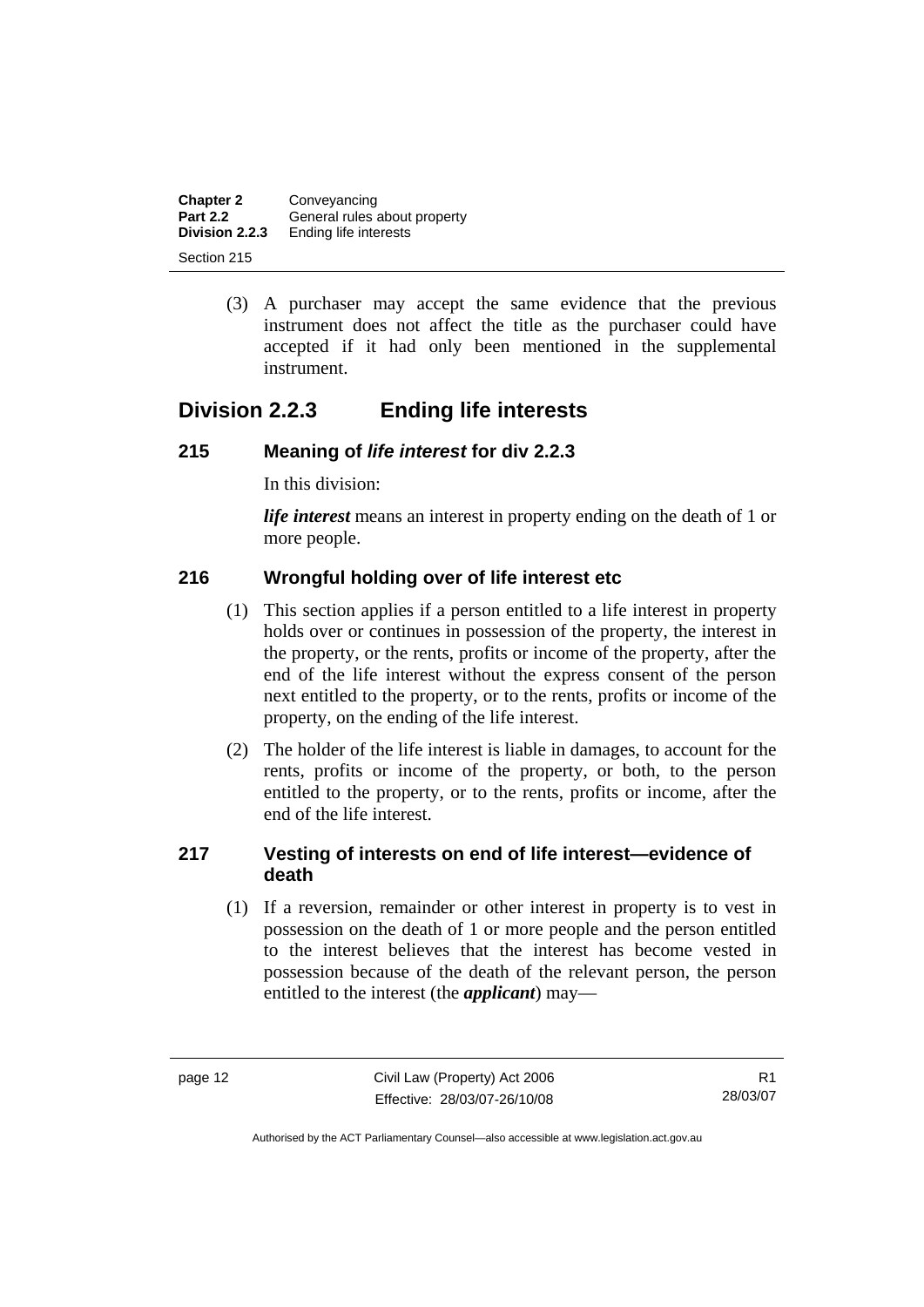- (a) apply to a court for appropriate orders in relation to the property; and
- (b) give the court evidence of the death of the relevant person.
- (2) If the court is satisfied that the relevant person has died, the court may make appropriate orders in relation to the property in which the interest is held.
- (3) Without limiting subsection (2), if evidence is given to the court that the relevant person has remained outside Australia, or has been absent from the place in Australia where the person might have been expected to be found, for 7 years or longer, then, unless it is proved to the satisfaction of the court that the relevant person is still alive, the court may order that the person is, for the proceeding, taken to have died and make appropriate orders on that basis.
- (4) If judgment is given against the applicant and the applicant later begins another proceeding in a court in which the applicant claims that the relevant person has died, the court in which the other proceeding is begun may order that the proceeding be stayed—
	- (a) for a stated time; or
	- (b) until a further order of the court; or
	- (c) permanently.
- (5) In this section:

*relevant person*, in relation to the vesting in possession of a reversion, remainder or other interest in property, means the person on whose death the interest vests in possession or, if the vesting of the interest in possession happens on the deaths of 2 or more people, the last of them to die.

page 13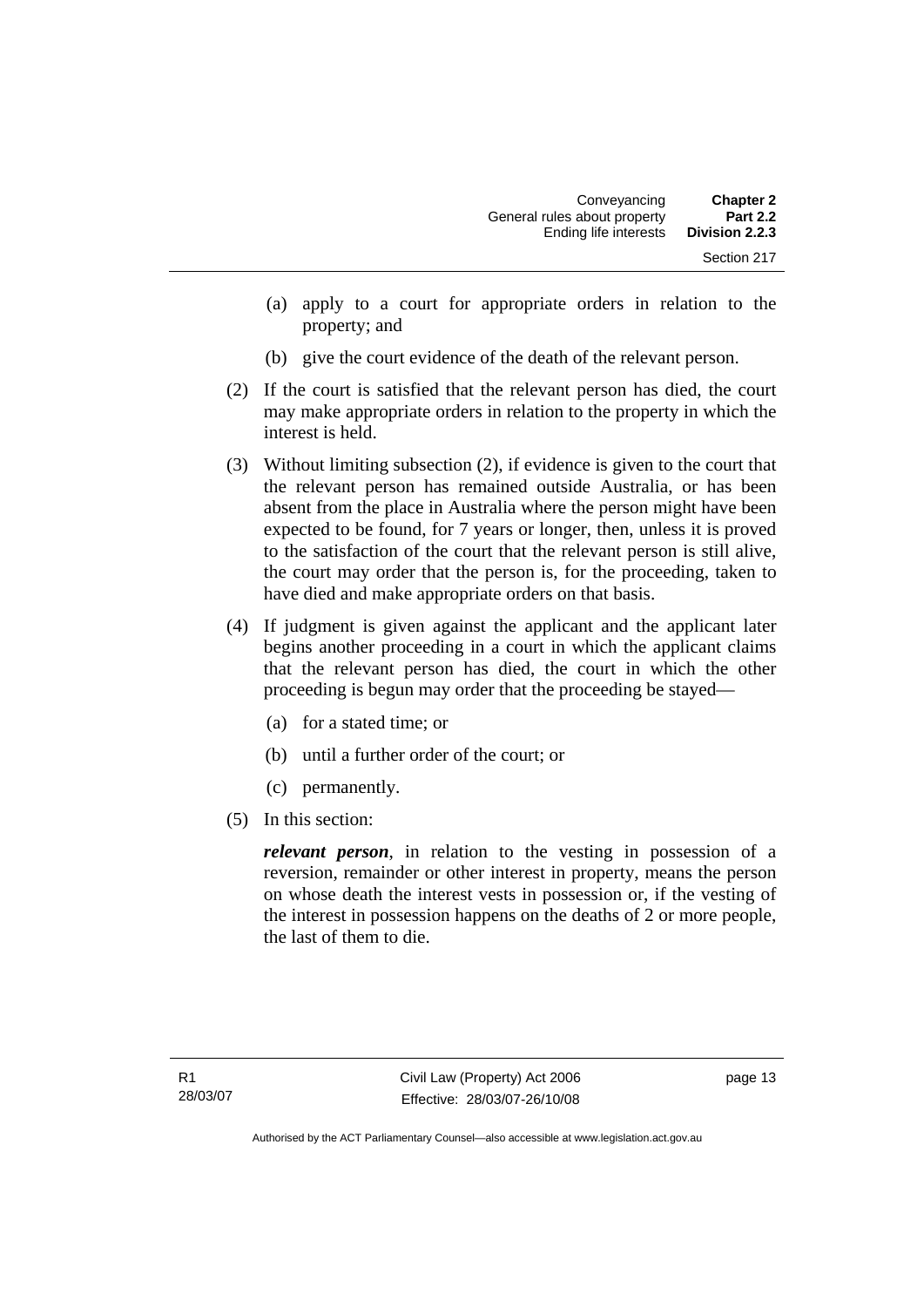<span id="page-23-0"></span>**Chapter 2 Conveyancing**<br>**Part 2.2 General rules Part 2.2** General rules about property<br>**Division 2.2.3** Ending life interests **Ending life interests** Section 218

## **218 Vesting orders made in error**

- (1) This section applies if—
	- (a) a person with a life interest in property (the *interest-holder*) has been evicted from the property or deprived of the interest because of an order made by a court on the basis that the life interest has ended; and
	- (b) in a later court proceeding the court is satisfied that the life interest has not ended, or had not ended when the order was made.
- (2) The court hearing the later proceeding may give the interest-holder appropriate relief.

page 14 Civil Law (Property) Act 2006 Effective: 28/03/07-26/10/08

R1 28/03/07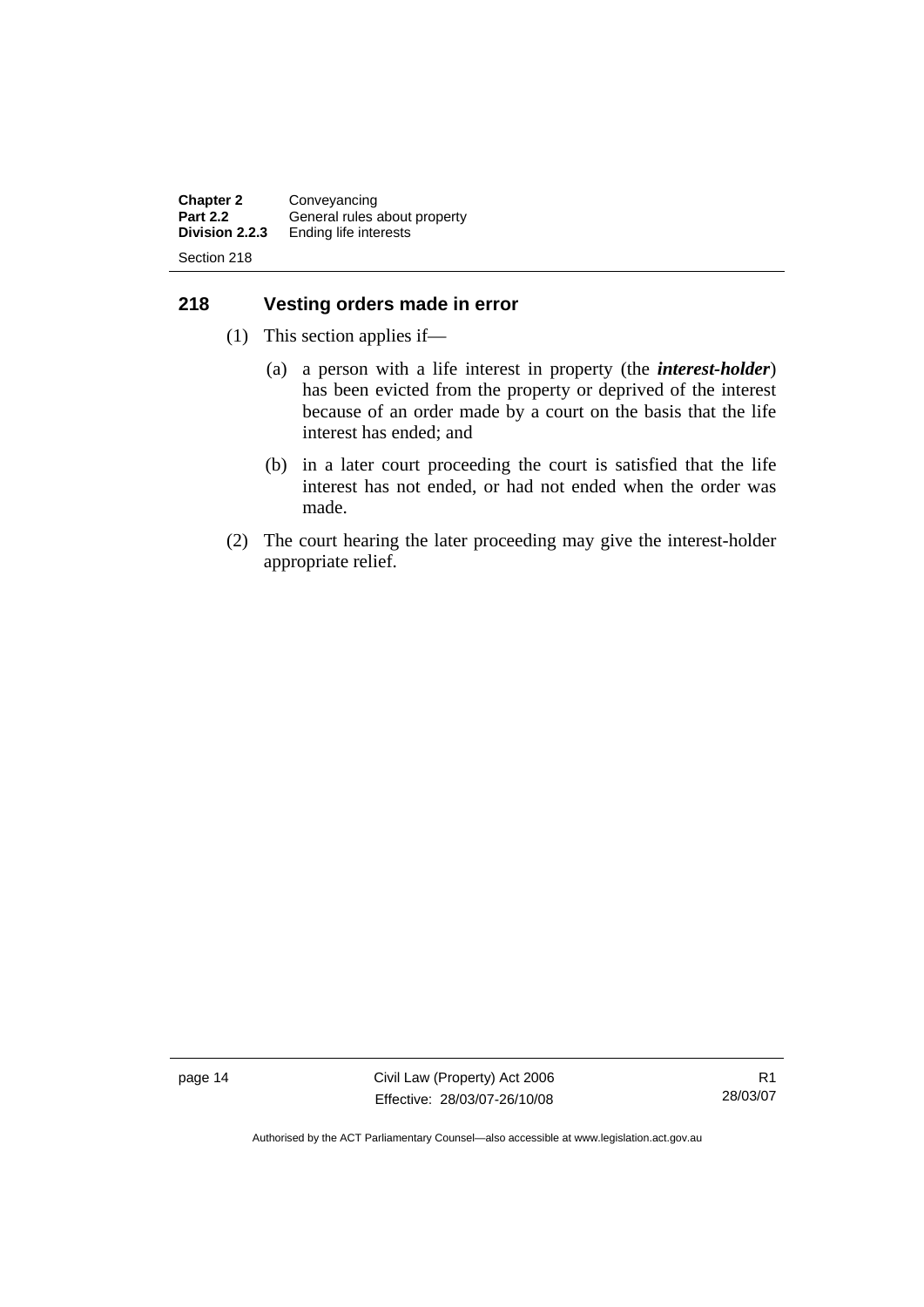# <span id="page-24-0"></span>**Part 2.3 General rules about deeds and documents of corporations**

## **Division 2.3.1 Deeds and their effect**

#### **219 Signature and attestation of deeds**

- (1) A deed (whether or not it affects property) must be—
	- (a) signed and sealed; and
	- (b) attested by at least 1 witness who is not a party to the deed, using any form of words.
- (2) Indenting is not necessary.
- (3) An instrument executed after 1 July 1920 that is signed and attested in accordance with this section is taken to be sealed if the instrument is expressed to be an indenture or deed or to be sealed.
- (4) A deed executed and attested in accordance with this section may be proved in the same way that a deed not required by law to be attested may be proved.
- (5) This section does not affect—
	- (a) the execution of a deed by a corporation; or
	- (b) a deed executed before 1 November 1951.

## **220 Receipt in deed sufficient**

A receipt for consideration in the body of a deed is a discharge for the consideration to the person giving it, even though a receipt is not endorsed on the deed.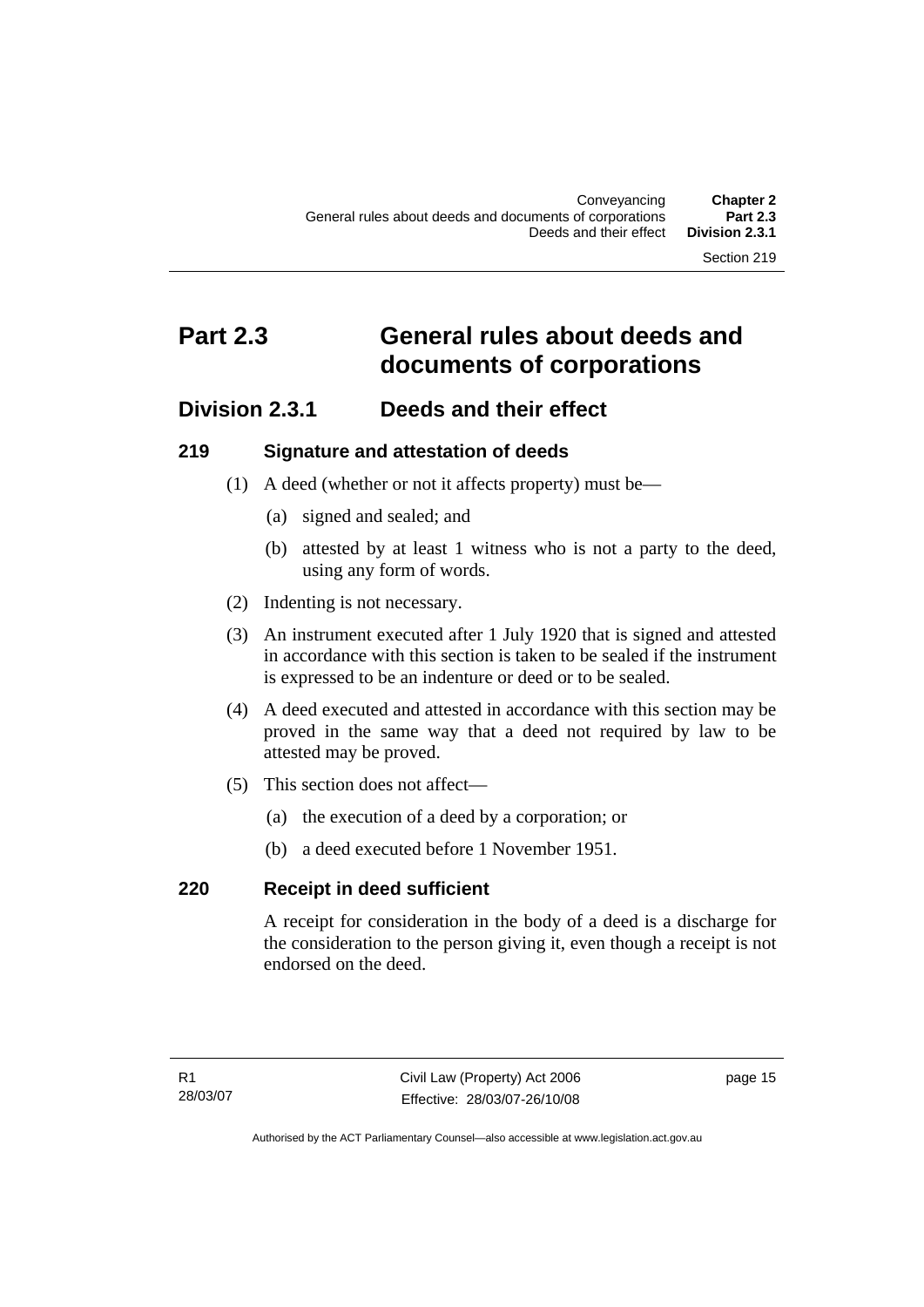<span id="page-25-0"></span>**Chapter 2 Conveyancing**<br>**Part 2.3 General rules Part 2.3** General rules about deeds and documents of corporations<br>**Division 2.3.2** Operation of deeds **Operation of deeds** Section 221

**221 Receipt in deed or endorsed evidence for subsequent purchaser** 

> A receipt for consideration in the body of a deed (or endorsed on it) is, for a subsequent purchaser without notice that all or part of the consideration has not been given, evidence of the giving of all the consideration.

#### **222 How powers of appointment are to be exercised**

- (1) This section applies if a power of appointment by an instrument other than a will is exercised by—
	- (a) a deed executed and attested in accordance with this Act or the Corporations Act; or
	- (b) an instrument under the *Land Titles Act 1925* executed and attested in accordance with that Act.
- (2) The deed or instrument is, in relation to the execution and attestation, a valid exercise of the power, even though the instrument that creates the power requires an additional or another form of execution or attestation.

## **Division 2.3.2 Operation of deeds**

## **223 Limitations may be made by direct conveyance without uses**

A limitation that may be made by use operating under this Act may be made by direct conveyance without the intervention of uses.

## **224 In conveyance use of word grant unnecessary**

- (1) In a conveyance it is not necessary to use the word 'grant' to convey land.
- (2) Any words that indicate an intention to convey the land are sufficient.

R1 28/03/07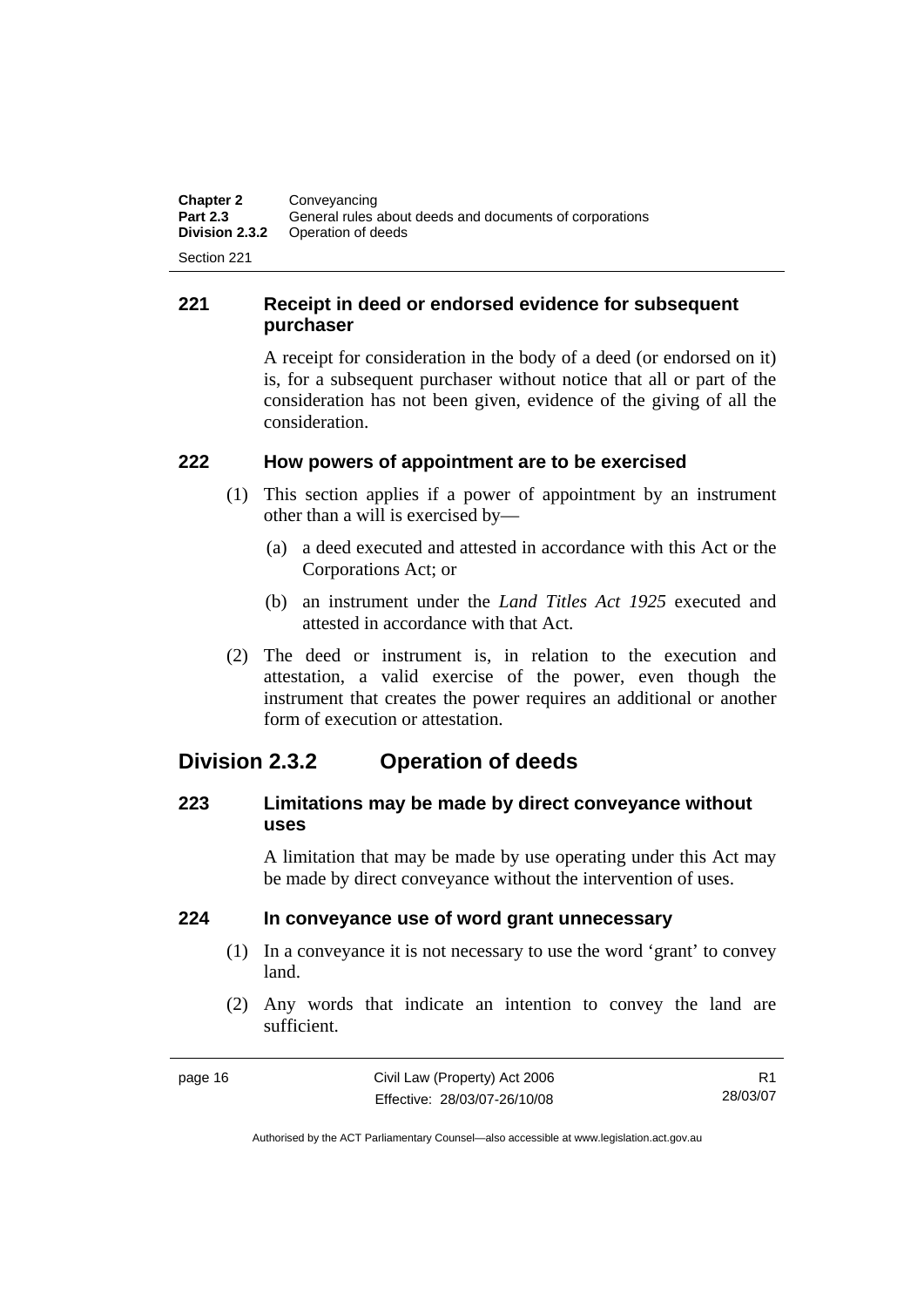#### <span id="page-26-0"></span>**225 Rights of entry etc**

The following interests in property may be conveyed by deed:

- (a) a right of entry;
- (b) a contingent remainder;
- (c) a contingent, executory, or future estate, right or interest;
- (d) a possibility coupled with an interest.

#### **226 Certain conveyance etc void**

- (1) This section applies to a conveyance of, or an agreement to convey, a present right of entry to land, other than a conveyance or agreement to convey to the person in possession of the land (*A*).
- (2) The conveyance or agreement to convey is void as against A or anyone claiming through A unless the person conveying or agreeing to convey  $(B)$ , or the person through whom B claims, has been in possession of the land within 1 year from the date of the conveyance or agreement.

## **Division 2.3.3 Documents of corporations**

#### **227 Execution of documents by or on behalf of corporations**

- (1) For an honest purchaser, a document is taken to have been properly executed by a corporation aggregate if the seal of the corporation is fixed to the document and the fixing of the seal is attested by—
	- (a) the secretary or another officer of the corporation or a deputy of the secretary or other officer; and
	- (b) a member of the board of directors, council or other governing body of the corporation.

page 17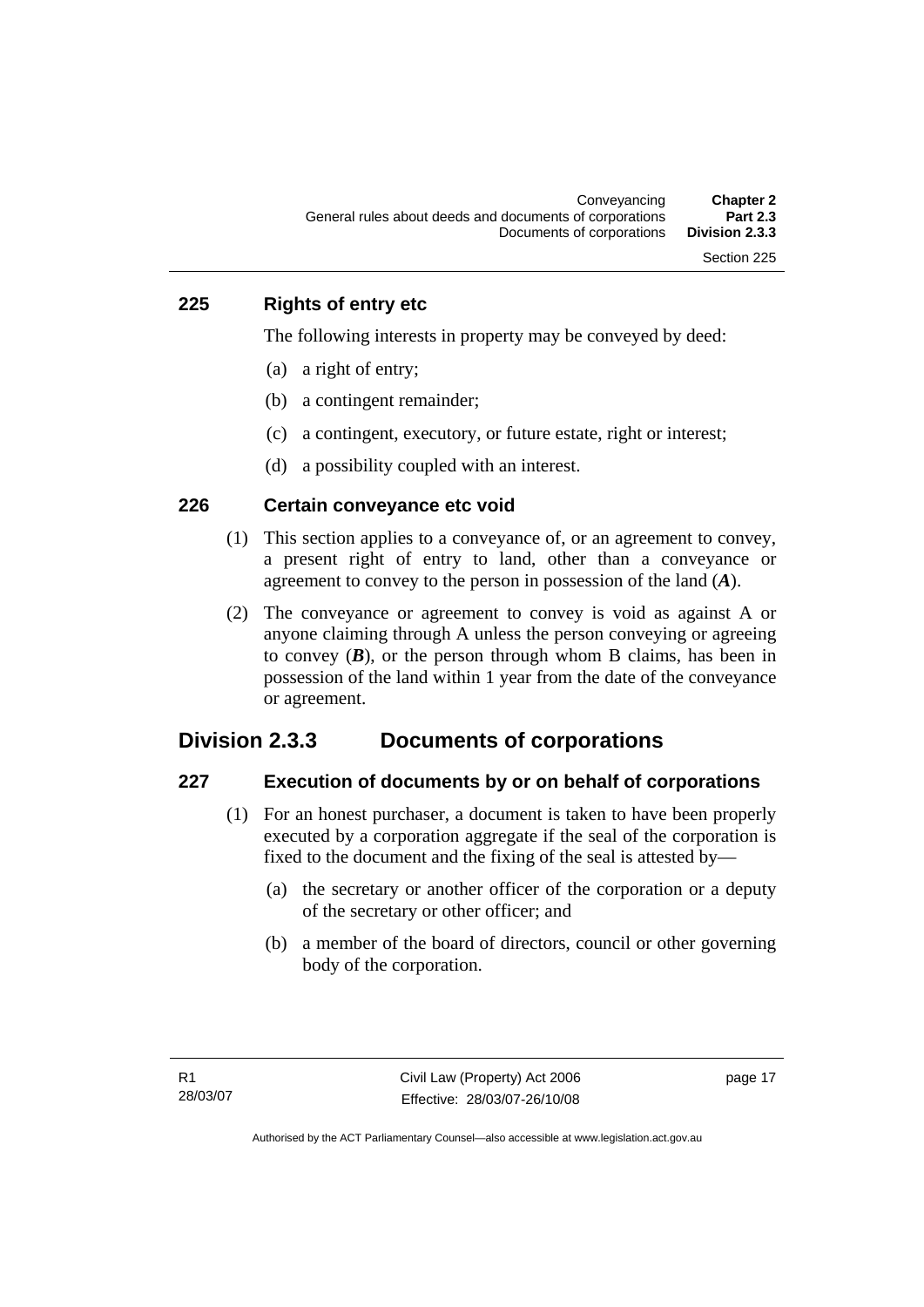| <b>Chapter 2</b> | Conveyancing                                            |
|------------------|---------------------------------------------------------|
| <b>Part 2.3</b>  | General rules about deeds and documents of corporations |
| Division 2.3.3   | Documents of corporations                               |
| Section 227      |                                                         |

- (2) If a document has attached to it a seal purporting to be the seal of a corporation aggregate and the fixing of the seal has been attested by people purporting to hold the positions mentioned in subsection (1), an honest purchaser may assume the document has been executed in accordance with subsection (1).
- (3) The board of directors, council or other governing body of a corporation aggregate may, by resolution or other means, appoint an agent to execute documents for the corporation, including registration copies of documents to which the corporation is a party.
- (4) If a person is authorised under a power of attorney or a statutory or other power to assure property for a corporation, the person may make the assurance by—
	- (a) signing it in his or her name in the presence of at least 1 attesting witness and stating in the assurance the power the person has to sign it for the corporation; and
	- (b) if the assurance is a deed—further executing the assurance in accordance with section 219 (Signature and attestation of deeds).
- (5) If a corporation aggregate is authorised under a power of attorney or a statutory or other power to assure property for someone else, an officer or employee of the corporation appointed for the purpose by the board of directors, council or other governing body of the corporation may assure the property for the other person.
- (6) If an assurance is made by an officer or employee who purports to be appointed under subsection (5), the assurance is taken, in relation to an honest purchaser, to have been made by a properly appointed officer or employee.
- (7) This section applies to deeds and other documents executed after 8 May 1958.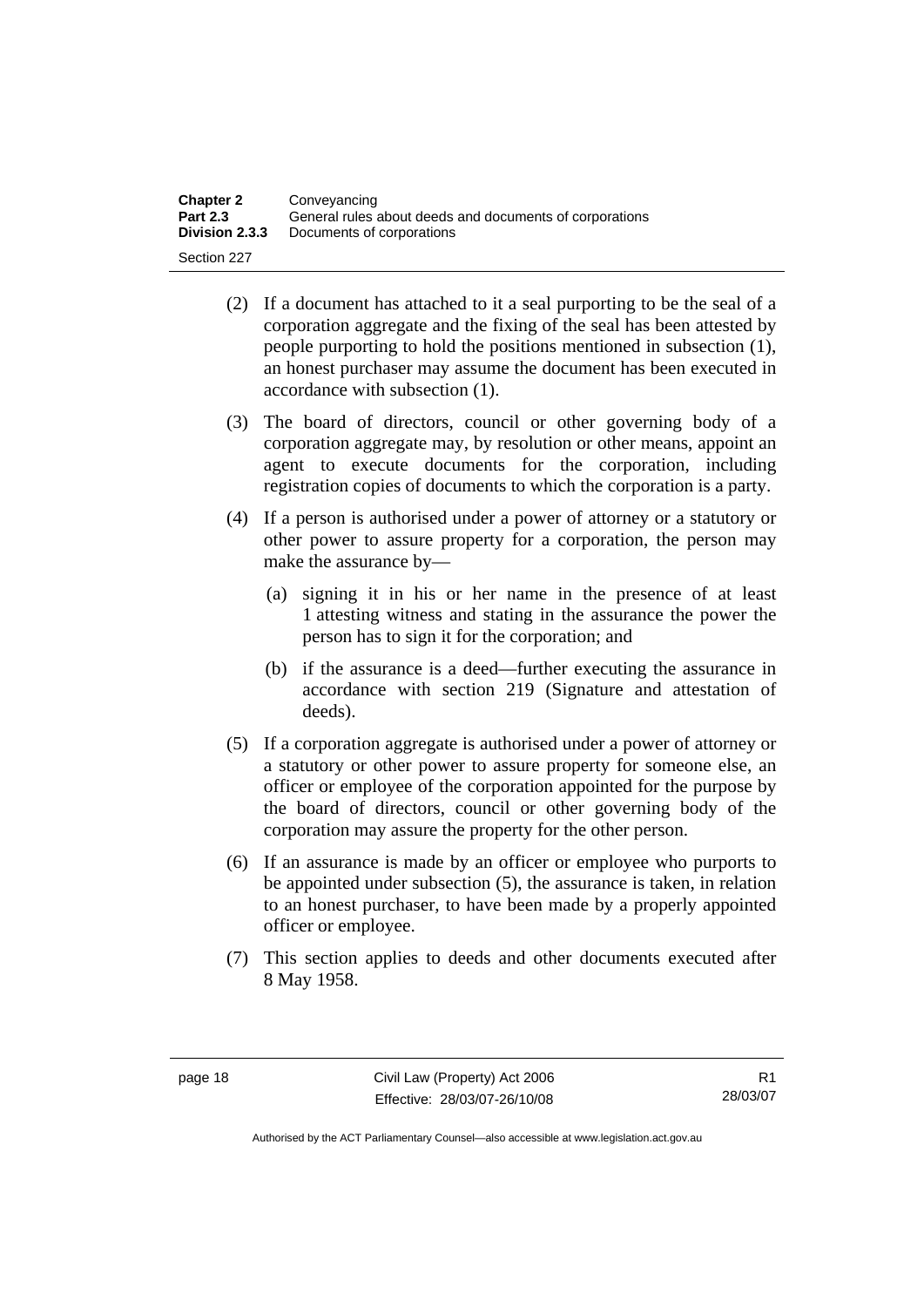- <span id="page-28-0"></span> (8) This section does not limit the ways in which a company may execute a document (including a deed), and any method of execution authorised by law or by practice, or by the law, charter, constitution or other instrument establishing the corporation or regulating the affairs of the corporation, is (in addition to the methods authorised by this section) as effective as if this section had not been enacted.
	- *Note* The Corporations Act, s 127 provides how a company may execute documents (including deeds), and s 128 provides that a person is entitled to make certain assumptions in s 129 in relation to dealings with a company.

# **Division 2.3.4 Powers of appointment**

## **228 Application—div 2.3.4**

This division applies to appointments made after 26 June 1986 under powers created before, on or after that day.

## **229 Appointments to be valid despite exclusion of object**

- (1) An appointment made under a power to appoint property among 2 or more objects is not invalid only because 1 or more objects of the power is not to take a share in the property.
- (2) This section does not affect a provision of the instrument creating the power that declares a share in the property from which an object of the power is not to be excluded.

page 19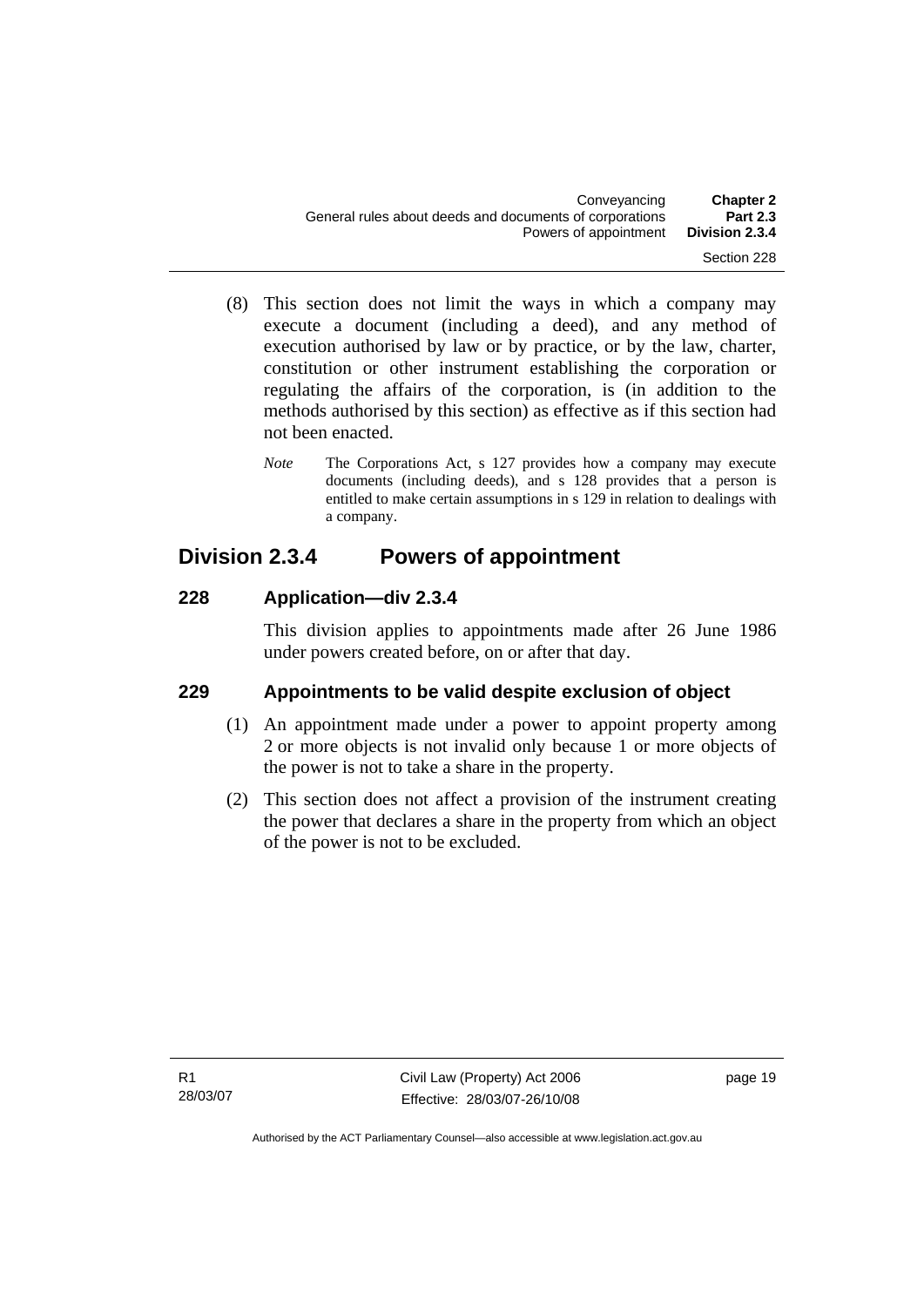<span id="page-29-0"></span>Section 230

# **Part 2.4 Sales and other transactions**

# **Division 2.4.1 Dispositions on trust for sale or with power of sale**

#### **230 Meaning of** *purchaser* **for div 2.4.1**

In this division:

*purchaser* means a person who acquires an interest in or charge on property for money or money's worth.

## **231 Consents to execution of trust for sale etc**

- (1) If the consent of 3 or more people is required by a disposition for the execution of a trust for sale of property, or the exercise of a power of sale of property under a trust, then, for a purchaser, the consent of any 2 of those people to the execution of the trust or the exercise of the power or to the exercise of any statutory or other powers vested in the trustees is enough.
- (2) If a person whose consent is required by a disposition for the execution of a trust for sale of property, or the exercise of a power of sale of property under a trust, is a person with a legal disability, the person's consent is, for a purchaser, taken not to be required.
- (3) However, for the disposition mentioned in subsection (2), the trustees must get the consent of—
	- (a) if the person is a child—the parent or testamentary or other guardian of the child; or
	- (b) if the person is a person with a mental disability—the manager of the person's property under the *Guardianship and Management of Property Act 1991*; or
	- (c) if there is no parent, guardian or manager—the Supreme Court.

R1 28/03/07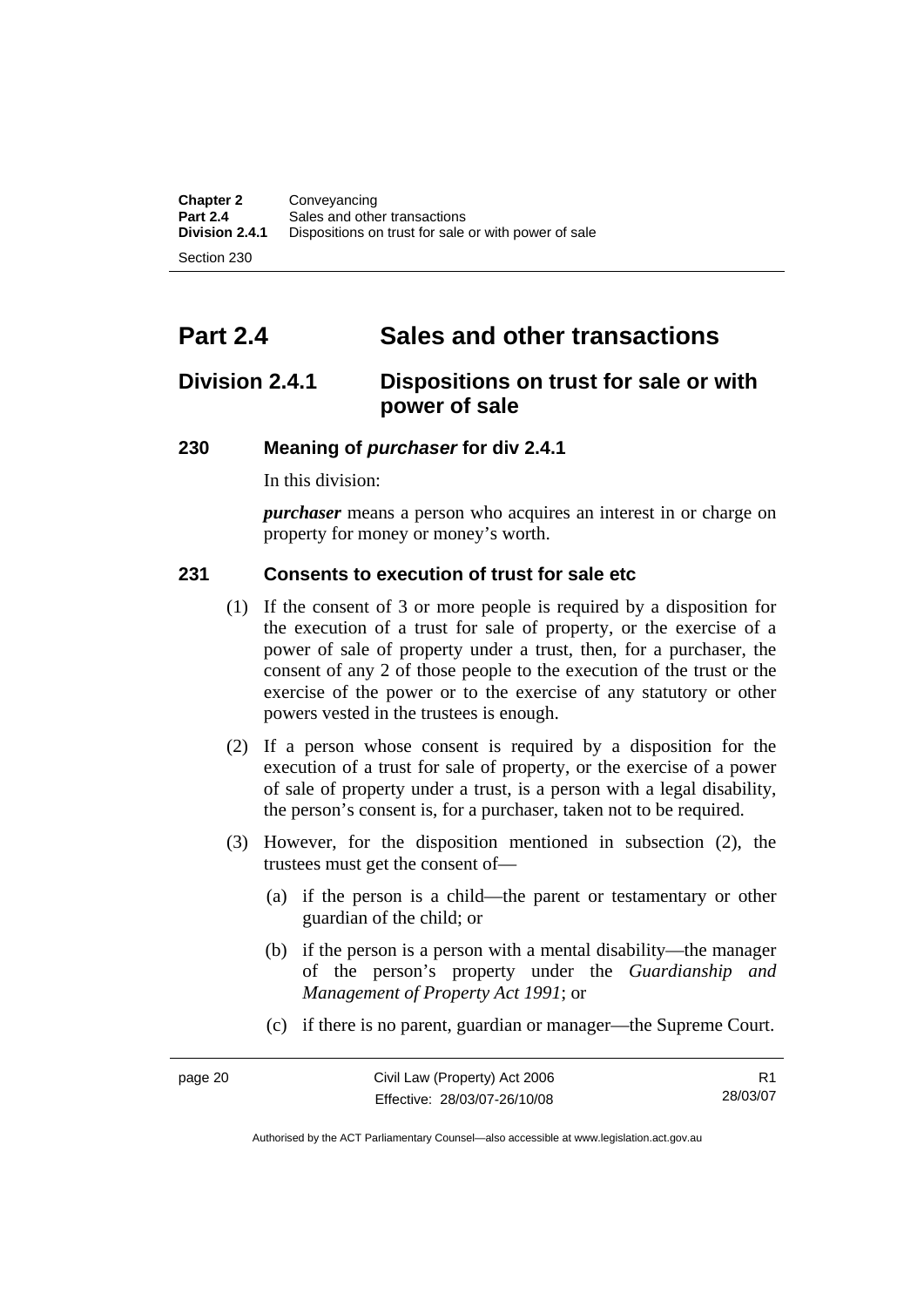#### Section 232

#### <span id="page-30-0"></span>**232 Purchaser not to be concerned with trusts of proceeds of sale**

- (1) A purchaser of property from trustees for sale, or from trustees having a power of sale, need not be concerned with the trusts affecting the proceeds of sale or the income of the property until sale, whether or not the trusts are declared by the same instrument that created the trust for sale or the power of sale.
- (2) Despite anything to the contrary in the instrument (if any) creating a trust for sale of property, or a power of sale of property, or in the settlement of the proceeds of sale of property, proceeds of sale or other capital money may only be paid or applied by the direction of at least 2 trustees, unless the trust has only 1 trustee and—
	- (a) the trustee is a trust corporation; or
	- (b) the trustee was appointed as the sole trustee by the instrument creating the trust.
- (3) However, subsection (2) does not affect the right of a sole personal representative to give valid receipts for, or direct the application of, proceeds of sale or other capital money.
- (4) Also, subsection (2) does not make it necessary to have more than 1 trustee unless capital money arises on a transaction.

#### **233 Settlements of personal property invested in land**

- (1) If a settlement contains a power to invest money in the purchase of land and land is purchased in the exercise of that power—
	- (a) the land is held by the trustees on trust for sale; and
	- (b) the net rents and profits from the land must, after paying the costs of repairs properly payable out of income, insurance and other outgoings, be paid or applied in the same way as the income of investments made from the sale price of the land would have been payable or applicable if the land had been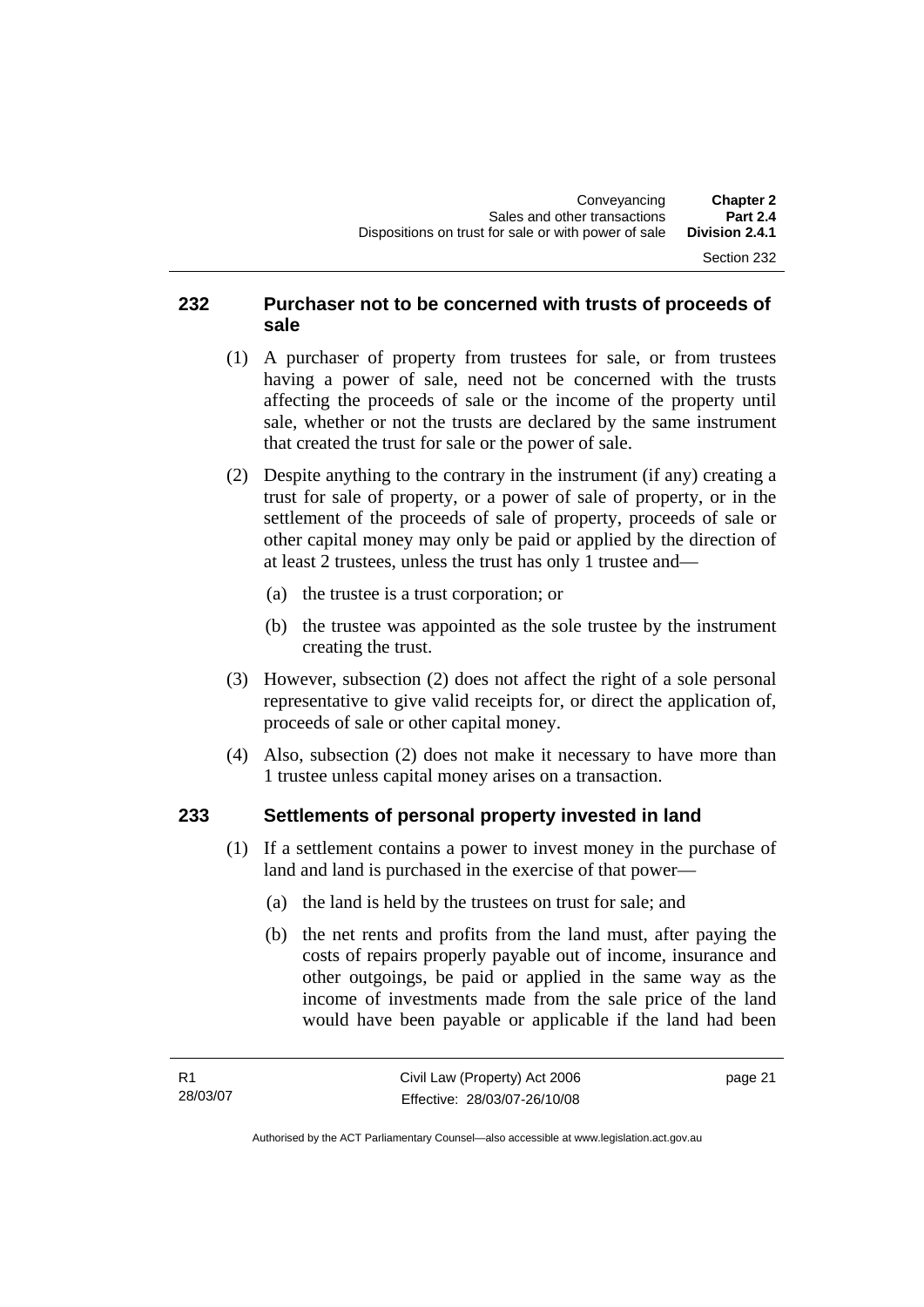<span id="page-31-0"></span>

| <b>Chapter 2</b> | Conveyancing                                         |
|------------------|------------------------------------------------------|
| <b>Part 2.4</b>  | Sales and other transactions                         |
| Division 2.4.1   | Dispositions on trust for sale or with power of sale |
| Section 234      |                                                      |

sold and the proceeds invested other than in the purchase of land.

- (2) This section applies unless the settlement provides to the contrary.
- (3) This section applies only to settlements commencing after 1 December 1957.

#### **234 Powers given to trustees for sale**

- (1) If property under a disposition on trust for sale includes land, the trustees may take possession of, hold and manage the land until it is sold.
- (2) This section applies unless the disposition provides to the contrary.

#### **235 Application of income of land under trust for sale**

- (1) The net rents and profits of land under a disposition on trust for sale must, after paying the costs of repairs properly payable out of income, insurance, and other outgoings, be paid or applied in the same way as the income of investments made from the sale price of the land would have been payable or applicable if the land had been sold and the proceeds invested other than in the purchase of land.
- (2) This section applies subject to any contrary intention in the disposition or in a settlement of proceeds of sale under the disposition.

#### **236 Partition of land under trust for sale**

 (1) If the net proceeds of sale of land under a disposition on trust for sale have, under the trusts affecting the sale, become absolutely vested in possession in 2 or more people as joint tenants or tenants in common, the trustees for sale may, with the agreement of the people (if any) who are adults and not annuitants and who have interests in possession in the net rents and profits of the land until it is sold—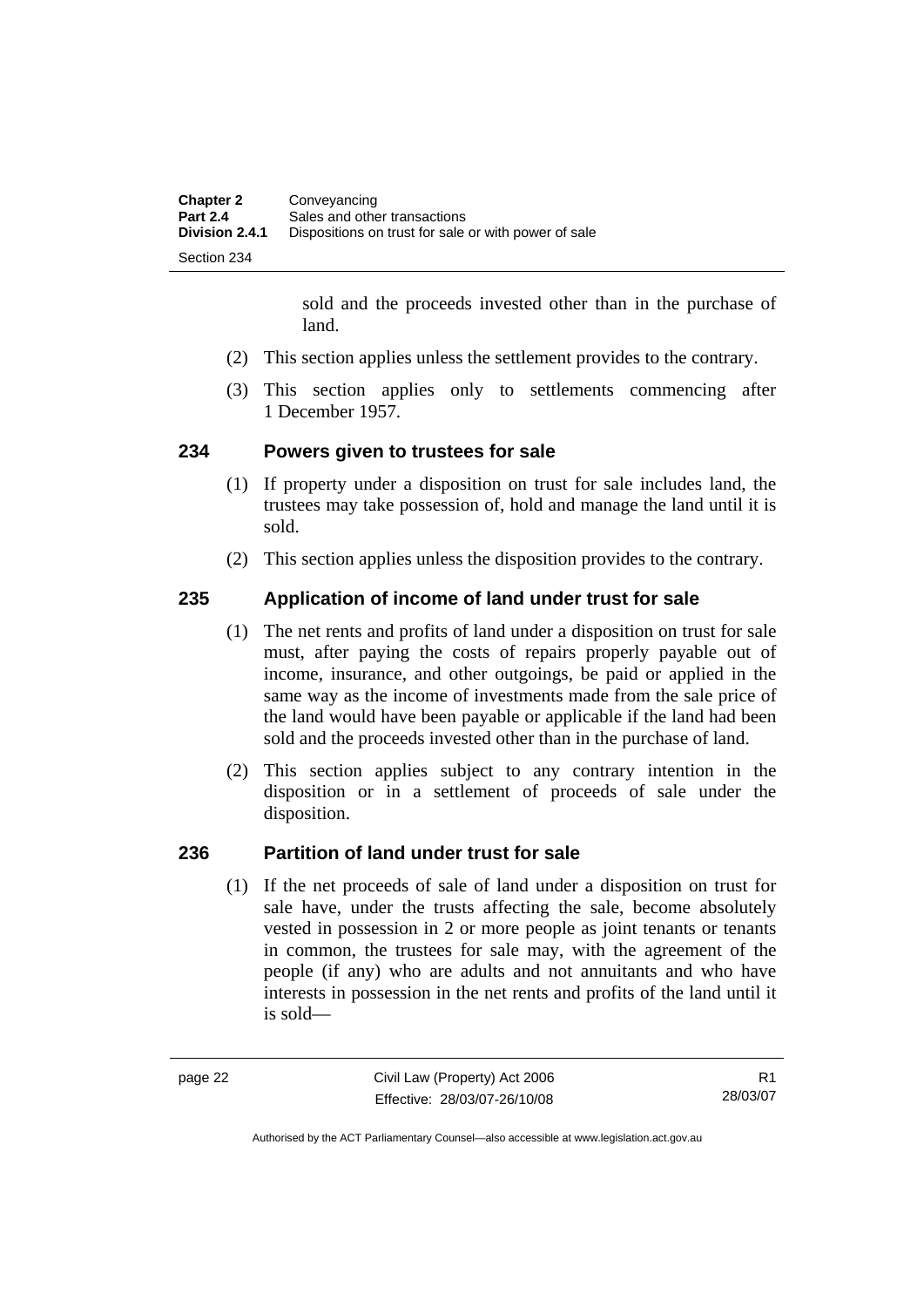- (a) partition the land remaining unsold or any part of it; and
- (b) provide (by mortgage or otherwise) for the payment of equality money.
- (2) On a partition being arranged under subsection (1), the trustees for sale must give effect to the partition by conveying the land partitioned in severalty (subject or not to any mortgage created to raise equality money) to the people entitled to it under the partition.
- (3) A purchaser of land partitioned under subsection (1) need not be concerned to inquire whether any agreement to the partition required by the subsection had been given.
- (4) If a share in the net proceeds belongs to a person who has a physical, mental, psychological or intellectual condition relevant to the *Guardianship and Management of Property Act 1991*, section 8, the trustees for sale are protected if they obtain the agreement of—
	- (a) the manager of the person's property under that Act; or
	- (b) if there is no manager—the Supreme Court.
- (5) If a share in the net proceeds is affected by an encumbrance, the trustees for sale may either—
	- (a) give effect to the encumbrance; or
	- (b) provide for the discharge of the encumbrance out of the property allotted in relation to the share.
- (6) If a share in the net proceeds is vested absolutely in a child, or in a person who cannot be found or identified, or about whom it is uncertain whether the person is living or dead, the trustees for sale may act for the child or person and keep land or other property that is the person's share.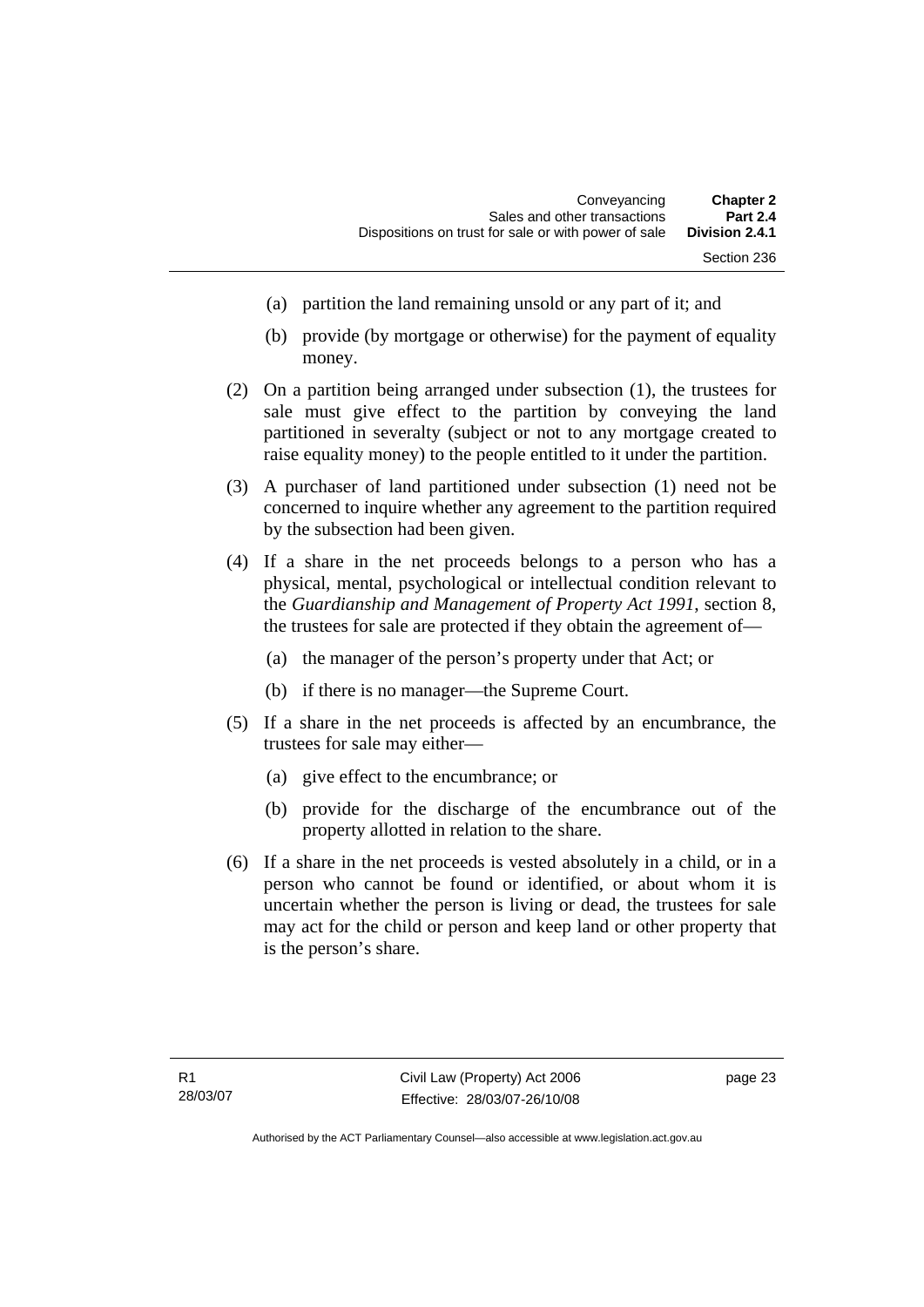<span id="page-33-0"></span>**Chapter 2** Conveyancing<br>**Part 2.4** Sales and other **Part 2.4** Sales and other transactions<br>**Division 2.4.2** Voidable dispositions **Division 2.4.2** Voidable dispositions

Section 237

#### **237 Powers of Supreme Court if trustees for sale decline to exercise powers**

- (1) If trustees for sale decline to sell or exercise any of the powers given by section 234 (Powers given to trustees for sale) or section 236 (Partition of land under trust for sale), or any agreement cannot be obtained, an interested person may apply to the Supreme Court for—
	- (a) a vesting or other order to give effect to the proposed transaction; or
	- (b) an order directing the trustees for sale to exercise any of their powers.
- (2) The court may make any order it considers appropriate.

# **Division 2.4.2 Voidable dispositions**

## **238 Meaning of** *purchaser* **for div 2.4.2**

In this division:

*purchaser* means a purchaser for valuable consideration, and includes a lessee, mortgagee or other person who, for valuable consideration, acquires an interest in property.

## **239 Voluntary dispositions to defraud creditors voidable**

- (1) A disposition of property made with intent to defraud creditors is voidable by a person prejudiced by the disposition.
- (2) However, this section does not apply to an interest in property disposed of to an honest purchaser who did not have, at the time of the disposition, notice of the intent to defraud creditors.
- (3) This section applies to a disposition of property made before or after the commencement of this section.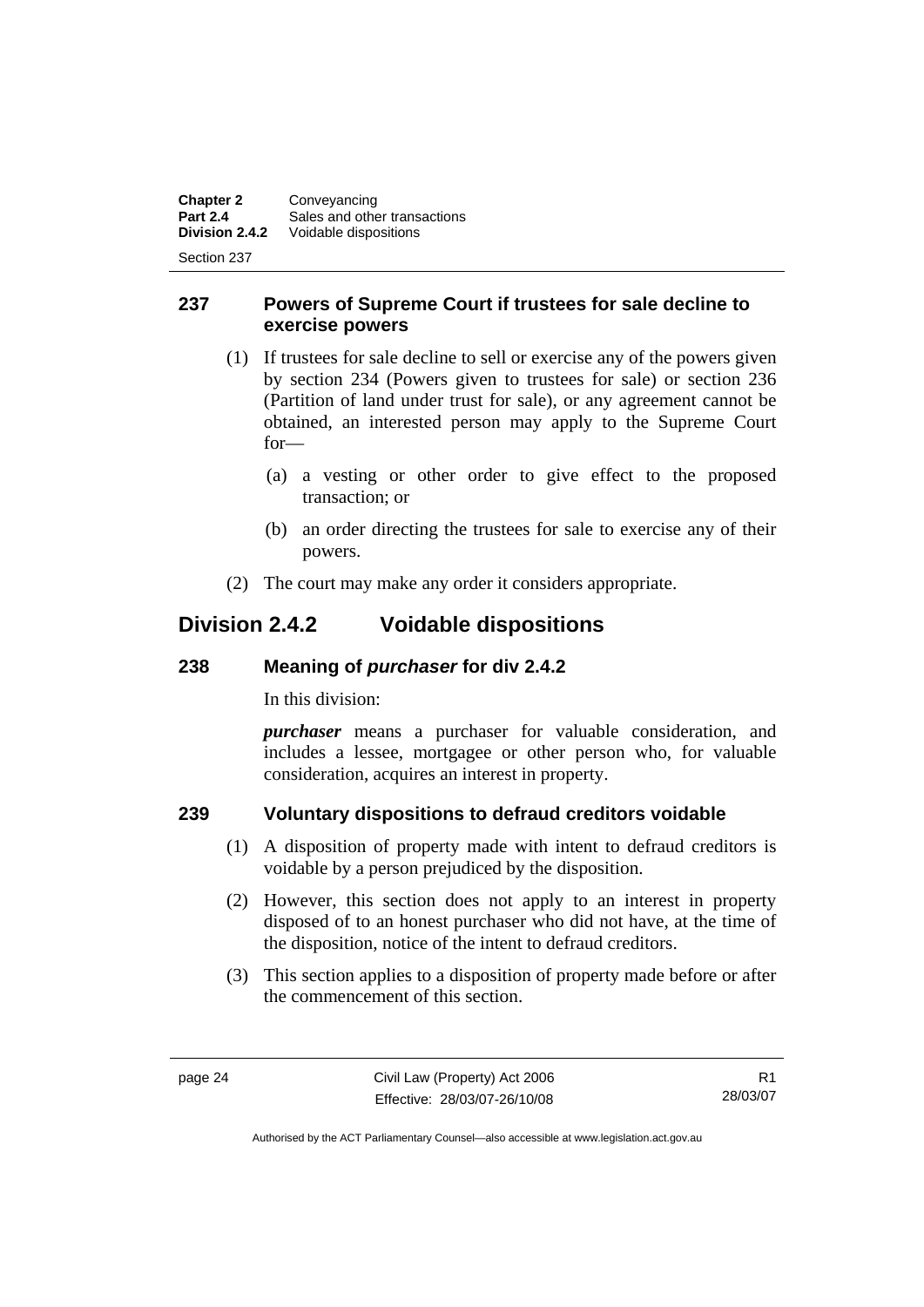#### <span id="page-34-0"></span>**240 Voluntary dispositions of land—how far voidable against purchasers**

- (1) A voluntary disposition of land made with intent to defraud a subsequent purchaser is voidable by that purchaser.
- (2) For this section, if the document by which a voluntary disposition of land is made is registered before a subsequent purchase of the land, the voluntary disposition is not taken to have been made with intent to defraud a subsequent purchaser—
	- (a) only because the disposition was not made for valuable consideration; or
	- (b) only because of the subsequent purchase.
- (3) This section applies to a disposition of land made before or after the commencement of this section.

## **241 Acquisitions of reversions at under value**

- (1) An acquisition of a reversionary interest in property honestly made for money or moneys worth must not be set aside only because it was made for less than full value.
- (2) This section does not affect the jurisdiction of a court to set aside or change unconscionable bargains.
- (3) In this section:

*reversionary interest* includes an expectancy or possibility.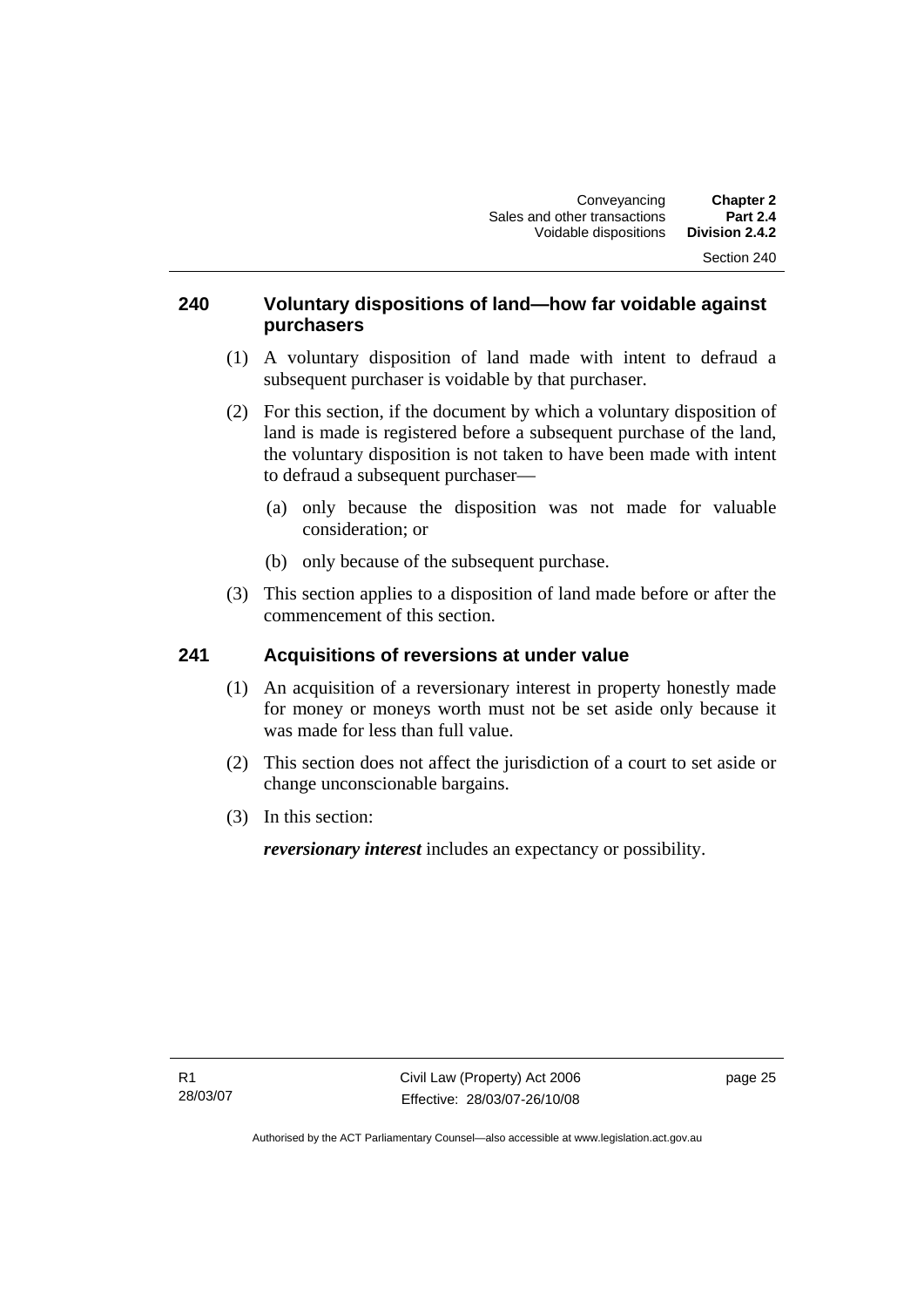<span id="page-35-0"></span>**Chapter 2** Conveyancing<br>**Part 2.5** Partition **Partition** 

Section 242

# **Part 2.5 Partition**

#### **242 Definitions—pt 2.5**

In this part:

*interested person*, in relation to property, means a person with an interest in the property.

*proceeding for partition of property* includes a proceeding for sale of the property and distribution of the proceeds.

#### **243 Court may order partition of land held in co-ownership**

If 2 or more people hold an interest in land as joint tenants or tenants in common, the Supreme Court may, on an application made by 1 or more of those people (the *applicants*)—

- (a) order a partition of the interest in the land held by the applicants; and
- (b) make any further orders, and give any consequential directions, it considers appropriate.

#### **244 Power of Supreme Court to order sale instead of partition**

- (1) In a proceeding for partition of property, instead of ordering partition—
	- (a) the Supreme Court may, on the application of an interested person, order the sale of the property if the court considers that sale (and a distribution of the proceeds) would be more beneficial than partition because of—
		- (i) the nature of the property; or
		- (ii) the number of interested people; or

R1 28/03/07

Authorised by the ACT Parliamentary Counsel—also accessible at www.legislation.act.gov.au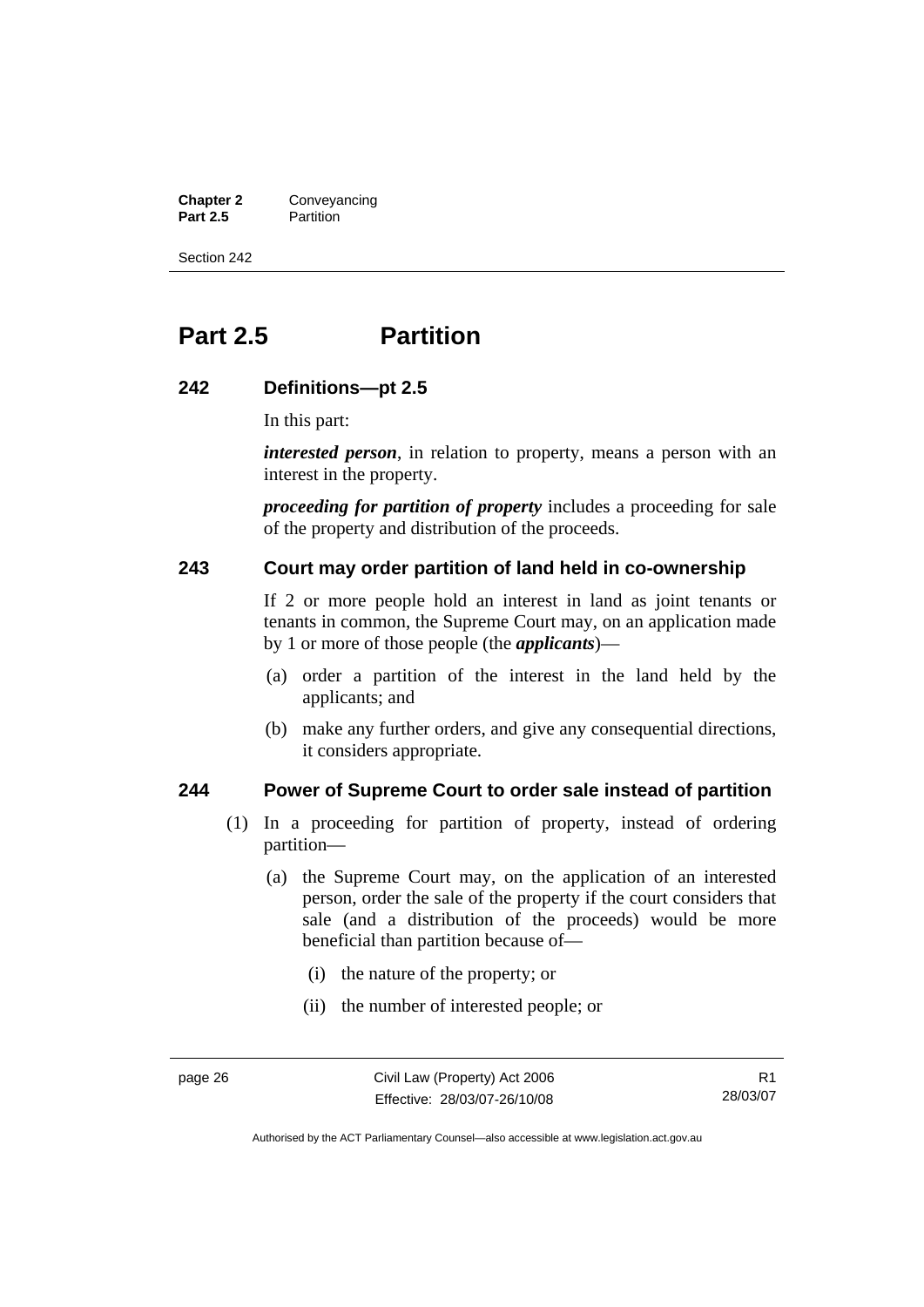- (iii) the absence or disability of an interested person; or
- (iv) any other circumstances; and
- (b) the court must (unless it sees good reason not to), on the application of interested people with a collective interest in the property of at least a half share in the property, order the sale of the property; and
- (c) the court may, on the application of an interested person, order the sale of the property unless other interested people agree to buy the share of the applying person.
- (2) The power of the Supreme Court to order the sale of property includes the power to order the sale of a part of the property and the partition of the rest of the property.
- (3) If the Supreme Court orders the sale of property, it may—
	- (a) appoint trustees to receive and apply proceeds of the sale; or
	- (b) give any consequential directions it considers appropriate, including, for example, directions about—
		- (i) the valuation of an interested person's share in the property; and
		- (ii) the application, investment and distribution of proceeds of sale.
	- *Note* An example is part of the Act, is not exhaustive and may extend, but does not limit, the meaning of the provision in which it appears (see Legislation Act, s 126 and s 132).
- (4) In a proceeding for partition of property, it is sufficient to claim sale and distribution of the proceeds and it is not necessary to claim a partition.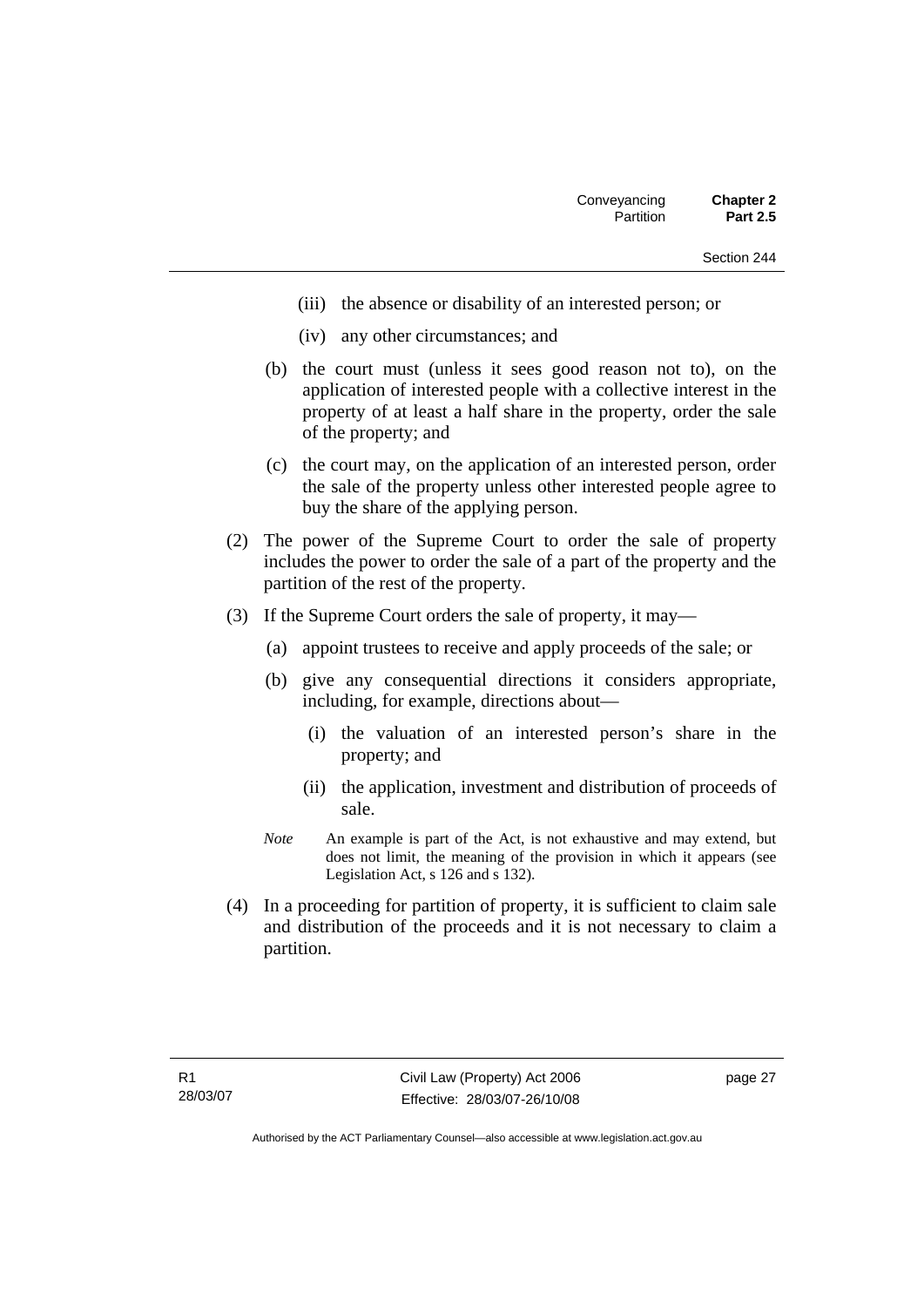| <b>Chapter 2</b> | Conveyancing |
|------------------|--------------|
| <b>Part 2.5</b>  | Partition    |

### **245 Authority for interested person to bid**

- (1) The Supreme Court may allow an interested person in relation to property to bid at the sale of the property under this part on the conditions that the court considers appropriate, including, for example, conditions about—
	- (a) nonpayment of deposit; or
	- (b) setting off or accounting for the purchase money or any part instead of paying it; or
	- (c) anything else.
	- *Note* An example is part of the Act, is not exhaustive and may extend, but does not limit, the meaning of the provision in which it appears (see Legislation Act, s 126 and s 132).
- (2) This section does not limit section 244 (3).

#### **246 Parties to partition proceedings**

- (1) A person who, apart from this part, might have brought a proceeding for partition of property may bring the proceeding against any interested person without serving any other interested person.
- (2) A defendant in a proceeding cannot object for want of parties.

#### **247 Several sales in same partition proceeding**

- (1) This section applies if, in a proceeding for partition of property—
	- (a) 2 or more sales are made; and
	- (b) a person (the *excluded person*) is excluded from participation in the proceeds of any of the sales (the *excluded sale*).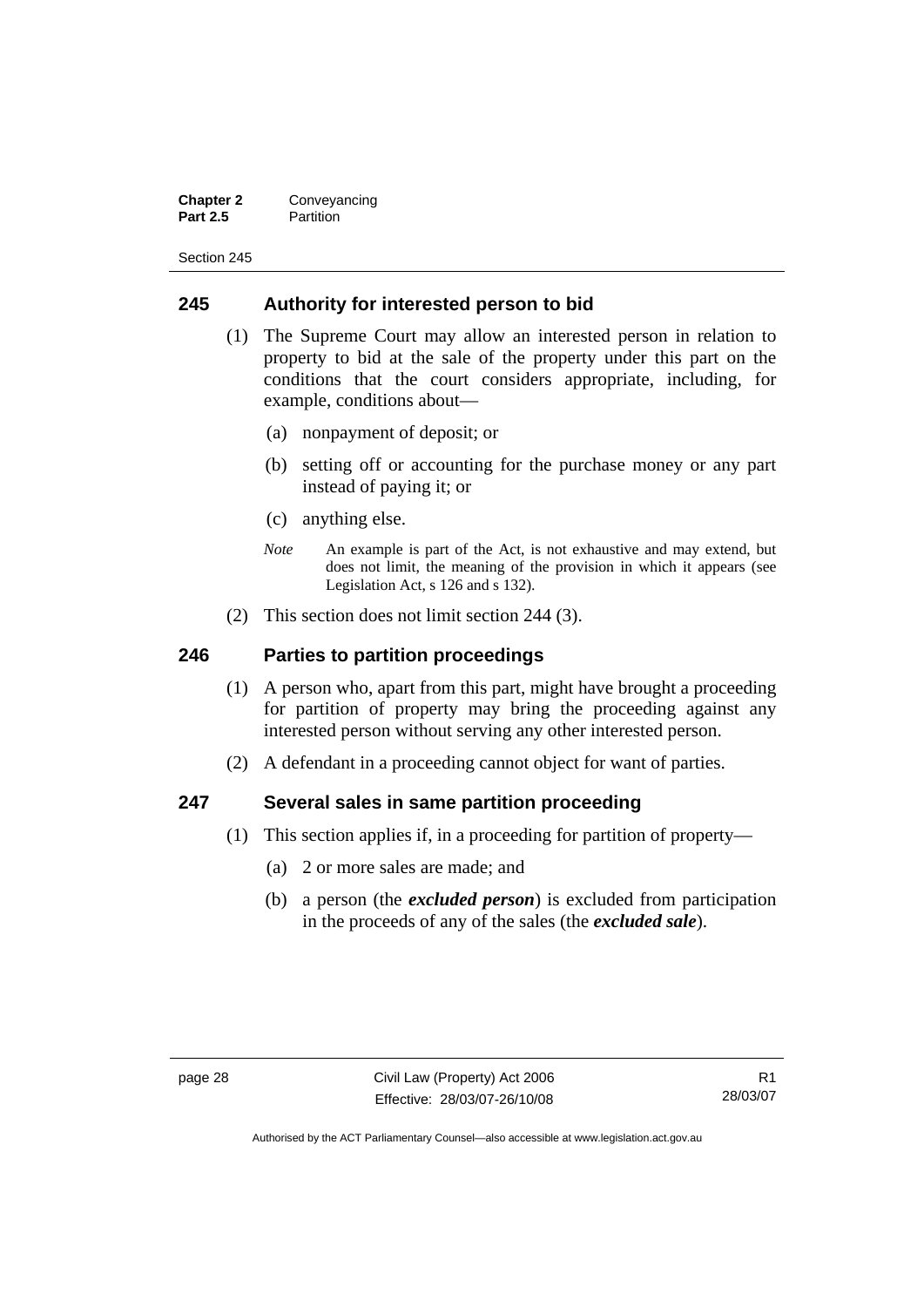- (2) If the excluded person establishes the person's claim to take part in the proceeds of another of the sales, the shares of the other people interested in the proceeds of that sale must be reduced to the extent that their share of the proceeds of the excluded sale were increased by the exclusion of the excluded person from the proceeds of that sale.
- (3) The amount mentioned in subsection (2) must be put towards payment to the excluded person of the share of the proceeds of the excluded sale that the person would have been entitled to if the person had not been excluded.

R1 28/03/07 Civil Law (Property) Act 2006 Effective: 28/03/07-26/10/08 page 29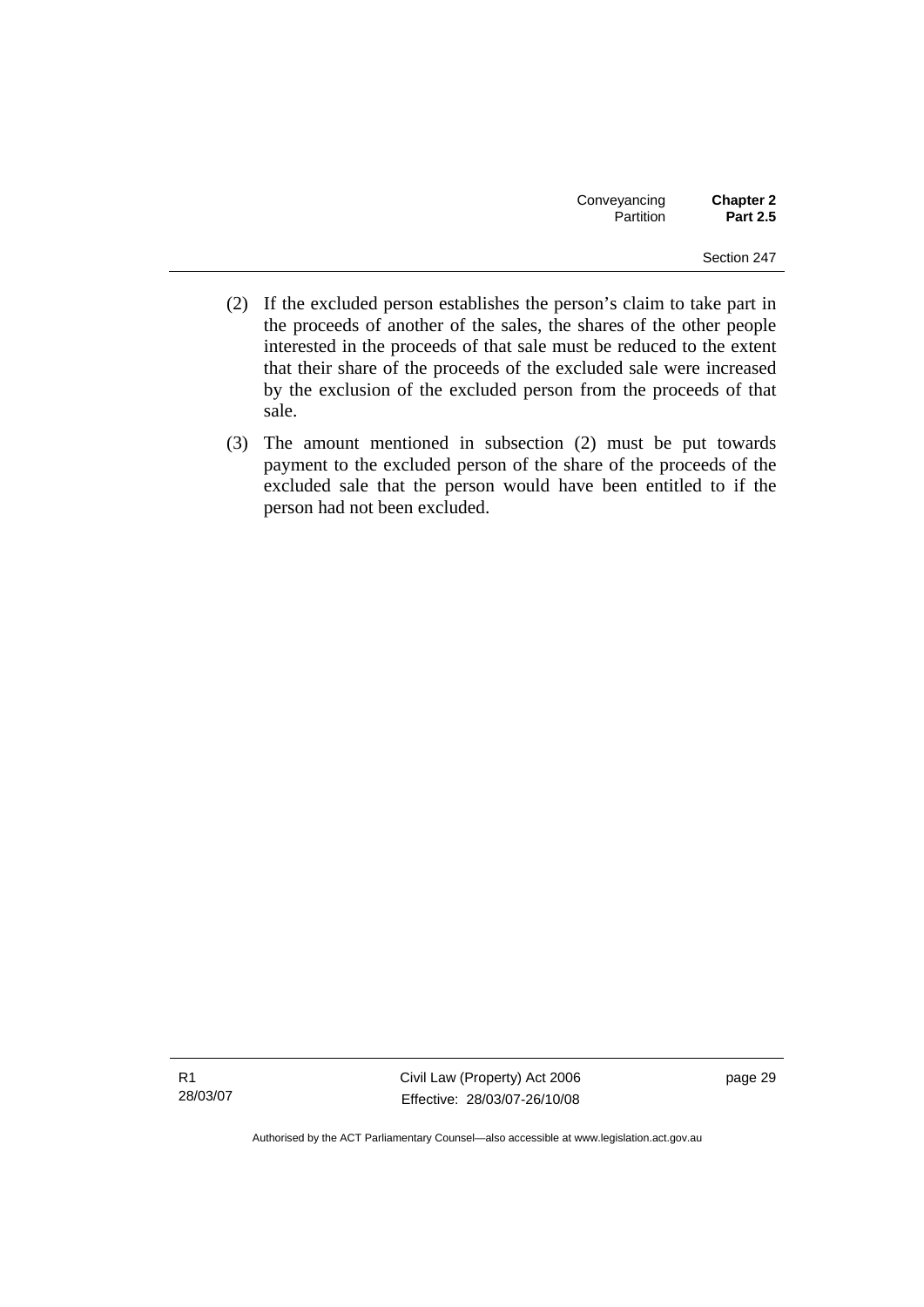**Chapter 2** Conveyancing<br>**Part 2.6** Apportionment **Part 2.6** Apportionment

Section 248

## **Part 2.6 Apportionment**

### **248 Definitions—pt 2.6**

In this part:

*annuity* includes salary and pension.

*dividend* includes—

- (a) a payment called a dividend or bonus; and
- (b) a payment otherwise made out of the revenue of a company that is divisible between members of the company, whether or not a payment of that kind is usually made or declared at fixed times;

but does not include a return of capital.

*rent* includes—

- (a) a payment under a rent charge or for rent service; and
- (b) a periodical payment in the nature of rent, or instead of rent.

## **249 Application of pt 2.6 to dividends of companies**

For this part, the divisible revenue mentioned in section 248, definition of *dividend*, paragraph (b) is taken to have accrued by equal daily increments during the period in relation to which the payment out of revenue is declared or expressed to be made.

## **250 Income apportionable in relation to time**

All rents, annuities dividends and other periodical payments in the nature of income (whether reserved or made payable by an instrument or otherwise) are, like interest on an amount lent, taken to accrue from day-to-day, and must be apportioned in relation to time accordingly.

R1 28/03/07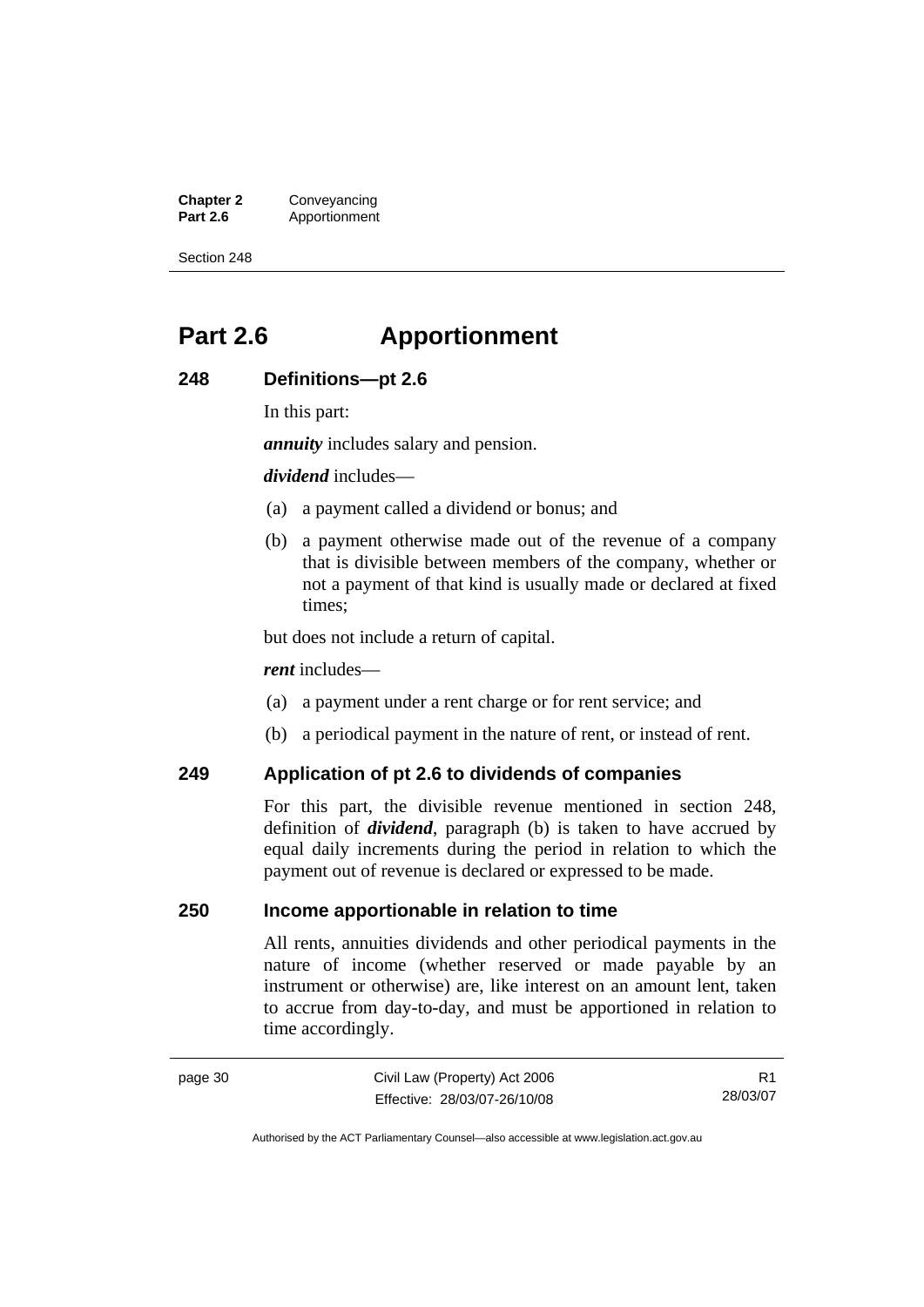### **251 Time when apportioned part is payable**

An apportioned part of a payment mentioned in section 250 is payable or recoverable—

- (a) if the payment is a continuing payment—when the entire portion of which the apportioned part forms part becomes payable; or
- (b) if the payment is terminated by re-entry, death or otherwise when the next entire portion of the payment would have become payable if it had not been terminated.

### **252 Recovery of apportioned parts**

(1) In this section:

*lessor* means the person who, if the rent for any land had not been apportionable, would have been entitled to the entire or continuing rent for the land.

*person* includes—

- (a) the person's personal representatives, successors and assigns; and
- (b) the personal representatives, successors and assigns of a person whose interest ended on that person's death.
- (2) The person entitled to an apportioned part of a payment mentioned in section 250 (Income apportionable in relation to time) may recover the part, when payable, in the same way as the person could recover the entire payment if entitled to it.
- (3) However, an apportioned part of a payment of rent for land is not by itself recoverable from the person liable to pay the rent, but may be recovered from that person by the lessor together with the remaining part of the payment.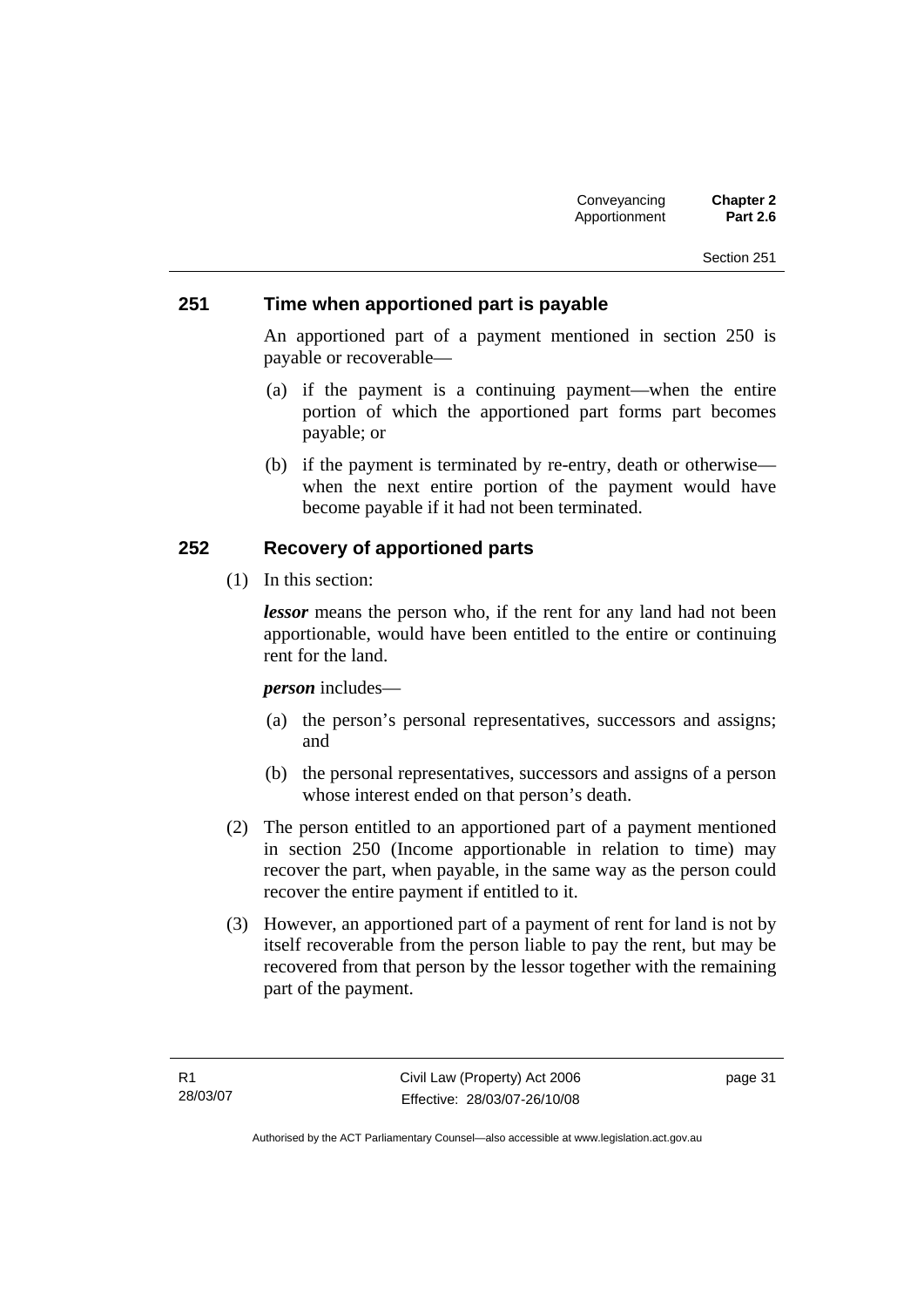| <b>Chapter 2</b> | Conveyancing  |
|------------------|---------------|
| <b>Part 2.6</b>  | Apportionment |

 (4) If the lessor does so, the person entitled to the apportioned part may then recover it from the lessor.

### **253 Exceptions and application**

- (1) This part does not make apportionable an annual amount payable under a policy of assurance.
- (2) This part does not apply to any case in which it is expressly stipulated that apportionment is not to take place.

page 32 Civil Law (Property) Act 2006 Effective: 28/03/07-26/10/08

R1 28/03/07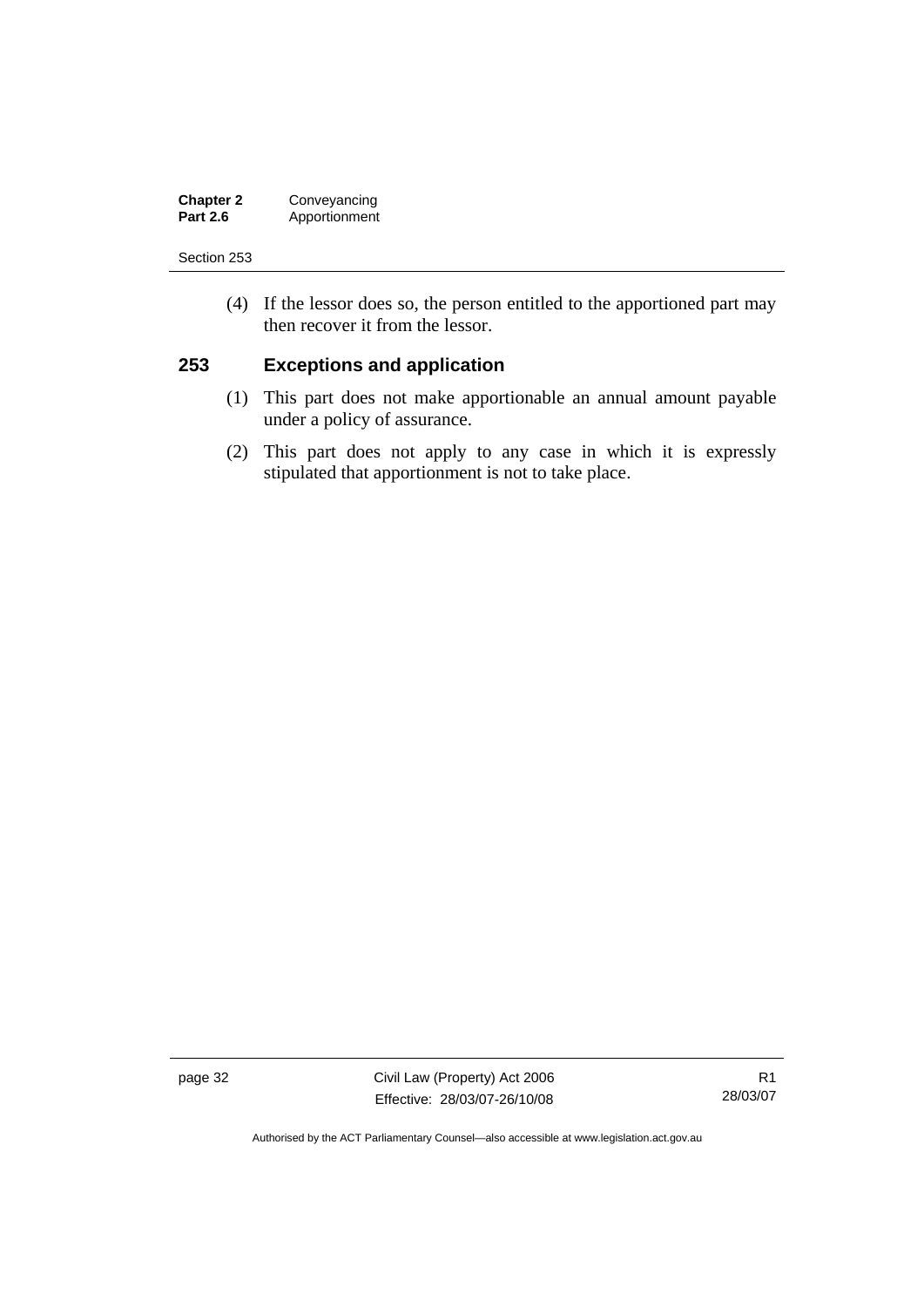## **Part 2.7 Children and children's property**

### **254 Receipts by certain children**

A child in a domestic partnership has power to give valid receipts for all income (including statutory accumulations of income made during childhood) to which the child may be entitled as if the child were an adult.

### **255 Management of land during childhood**

- (1) This section applies if—
	- (a) a beneficial interest in land is held in trust for a child; and
	- (b) the trustees of the beneficial interest are—
		- (i) if the settlement that created the interest appointed trustees of the interest—the trustees appointed; or
		- (ii) if the settlement that created the interest did not appoint trustees of the interest but there are trustees of the settlement—the trustees of the settlement, unless the settlement or an order of the Supreme Court that appointed the trustees of the settlement or their predecessors in office provides otherwise; or
		- (iii) in any other case—people appointed as trustees of the beneficial interest by the Supreme Court on the application of a litigation guardian of the child.

*Note Settlement* is defined in s 200.

- (2) The trustees of the interest may take possession of, hold and manage the land for the child.
- (3) This section does not apply so far as a contrary intention appears from the settlement that created the beneficial interest of the child.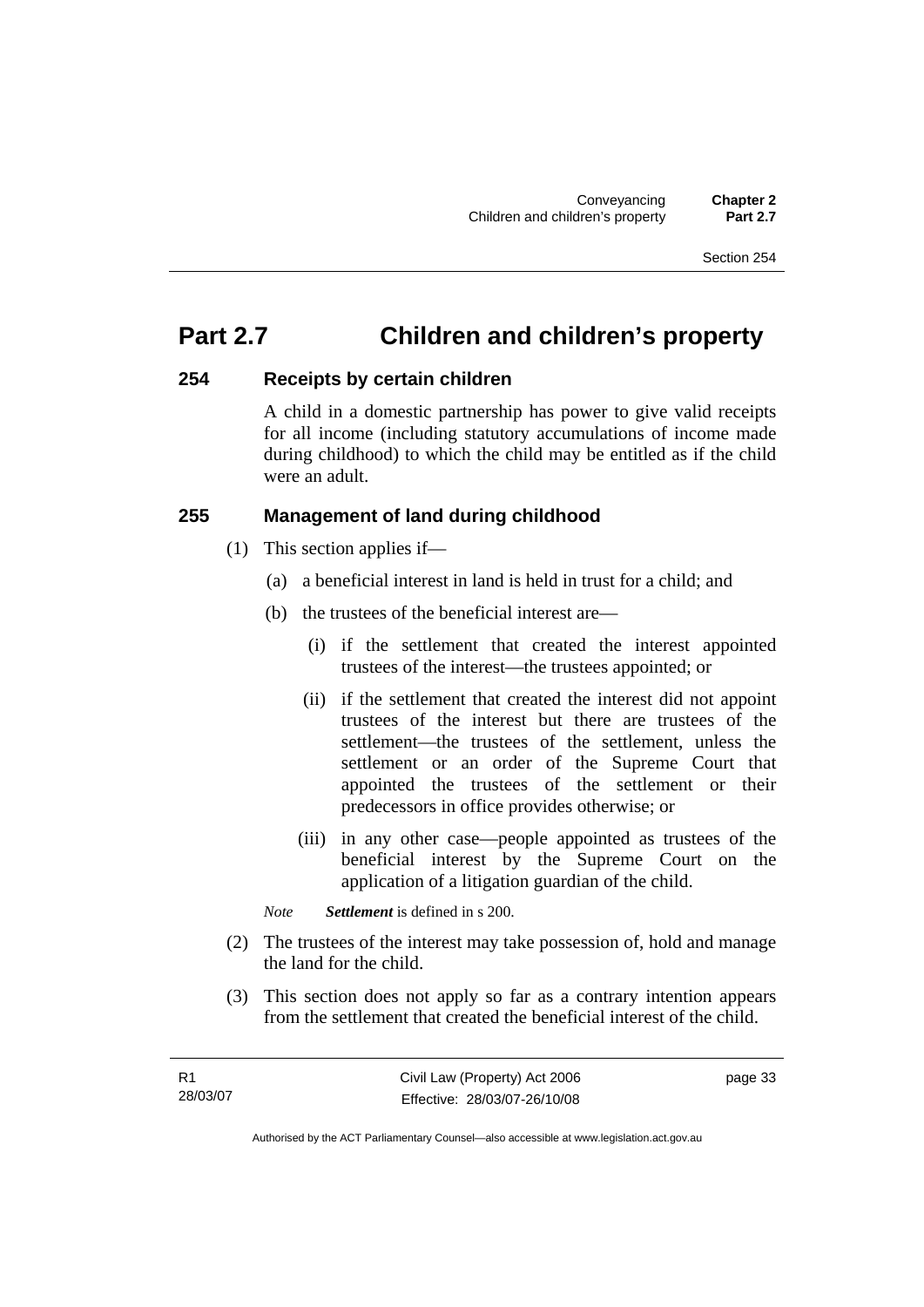### **256 Power to appoint trustees of child's property**

- (1) This section applies if—
	- (a) a child is absolutely entitled under the will, or on the intestacy, of a person (the *deceased person*) to a devise or legacy, or to the residue of the estate of the deceased person, or to a share in the deceased person's estate; and
	- (b) the devise, legacy, residue or share is not, under a will of the deceased person, devised or bequeathed to trustees for the child.
	- *Note* A *devise* is a disposal of real property by a will. To *bequeath* property is to dispose of personal property (ie property other than real property) by a will.
- (2) The personal representatives of the deceased person may, by registered deed, appoint a trust corporation or 2 or more individuals (not more than 4), or both, to be—
	- (a) trustees of the devise, legacy, residue or share for the child; and
	- (b) trustees for section 255 (Management of land during childhood) of any land devised or any land that is, or forms part of, the residue or share.
- (3) If a trust corporation, or a trust corporation and 1 or more individuals, are the personal representatives of the deceased person, the personal representatives may, by registered deed, appoint the trust corporation either alone or with 1 or 2 individuals to be the trustees for the child.
- (4) The personal representatives of the deceased person may—
	- (a) appoint 1 or more of themselves to be trustees under subsection (2); or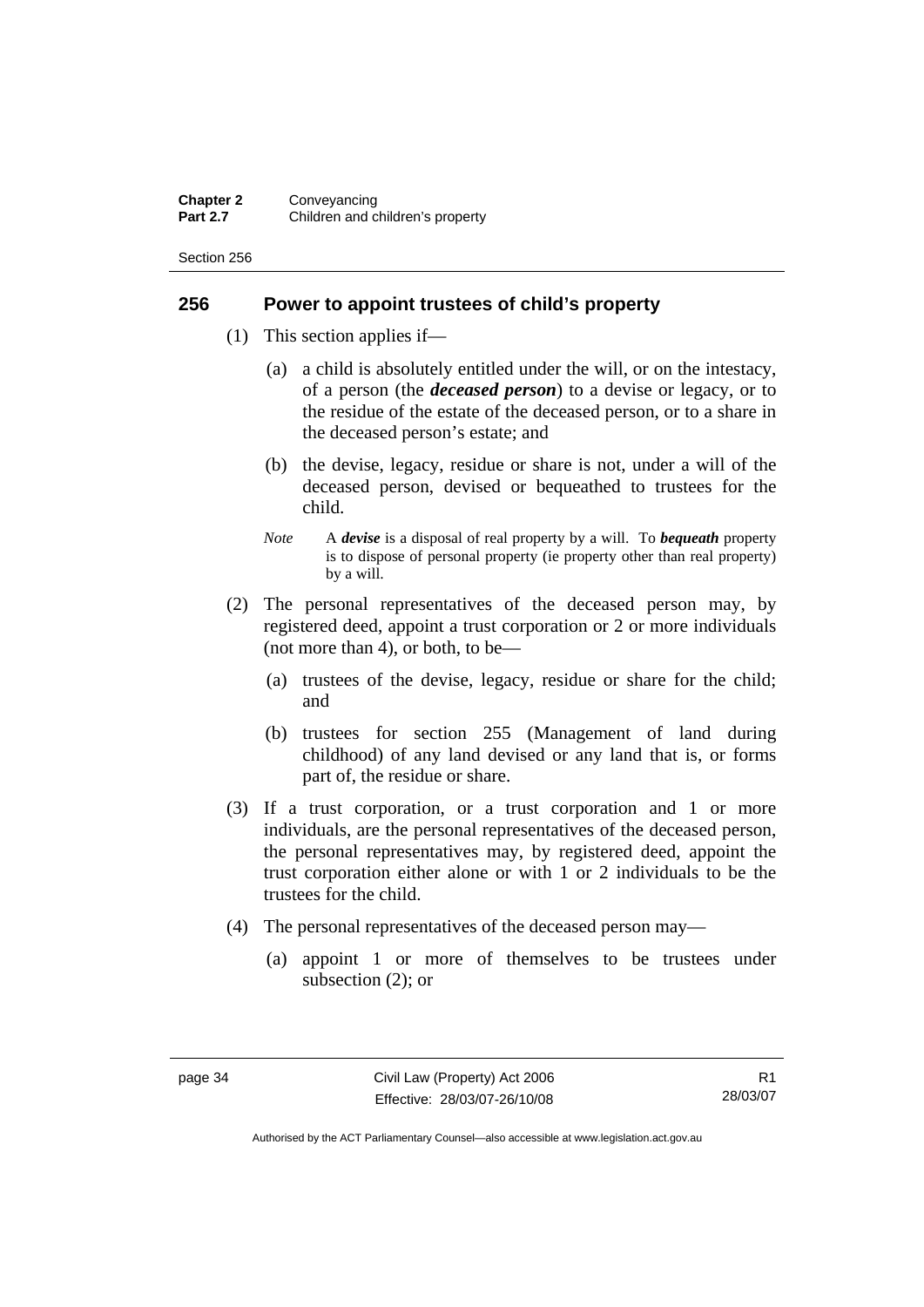- (b) appoint 1 or 2 of themselves who are individuals to be trustees under subsection (3).
- (5) On the appointment—
	- (a) the *Trustee Act 1925*, section 9 (Vesting on appointment and retirement) applies to the vesting in the trustees of the devise, legacy, residue or share; and
	- (b) the personal representatives, in that capacity, are discharged from further liability in relation to the devise, legacy, residue or share; and
	- (c) the rights of the child in relation to the devise, legacy, residue or share are restricted to the property that, under this section and the *Trustee Act 1925*, section 9, is vested in the trustees for the child and do not extend to any other property; and
	- (d) the devise, legacy, residue or share may be kept in its existing form or converted into money and the money invested in accordance with the *Trustee Act 1925*.
- (6) If land held under the *Land Titles Act 1925* is affected by a registered deed mentioned in this section, the registrar-general must, as the registrar-general considers appropriate—
	- (a) make an entry in the register of the vesting of the land; or
	- (b) enter or withdraw caveats.
- (7) However, the registrar-general is not required to comply with subsection (6) unless the person the land is to be vested in—
	- (a) asks, in writing, that the entry be made; and
	- (b) gives any evidence supporting the request that the registrar-general reasonably requires; and
	- (c) gives any notice of the request that the registrar-general reasonably requires to be given.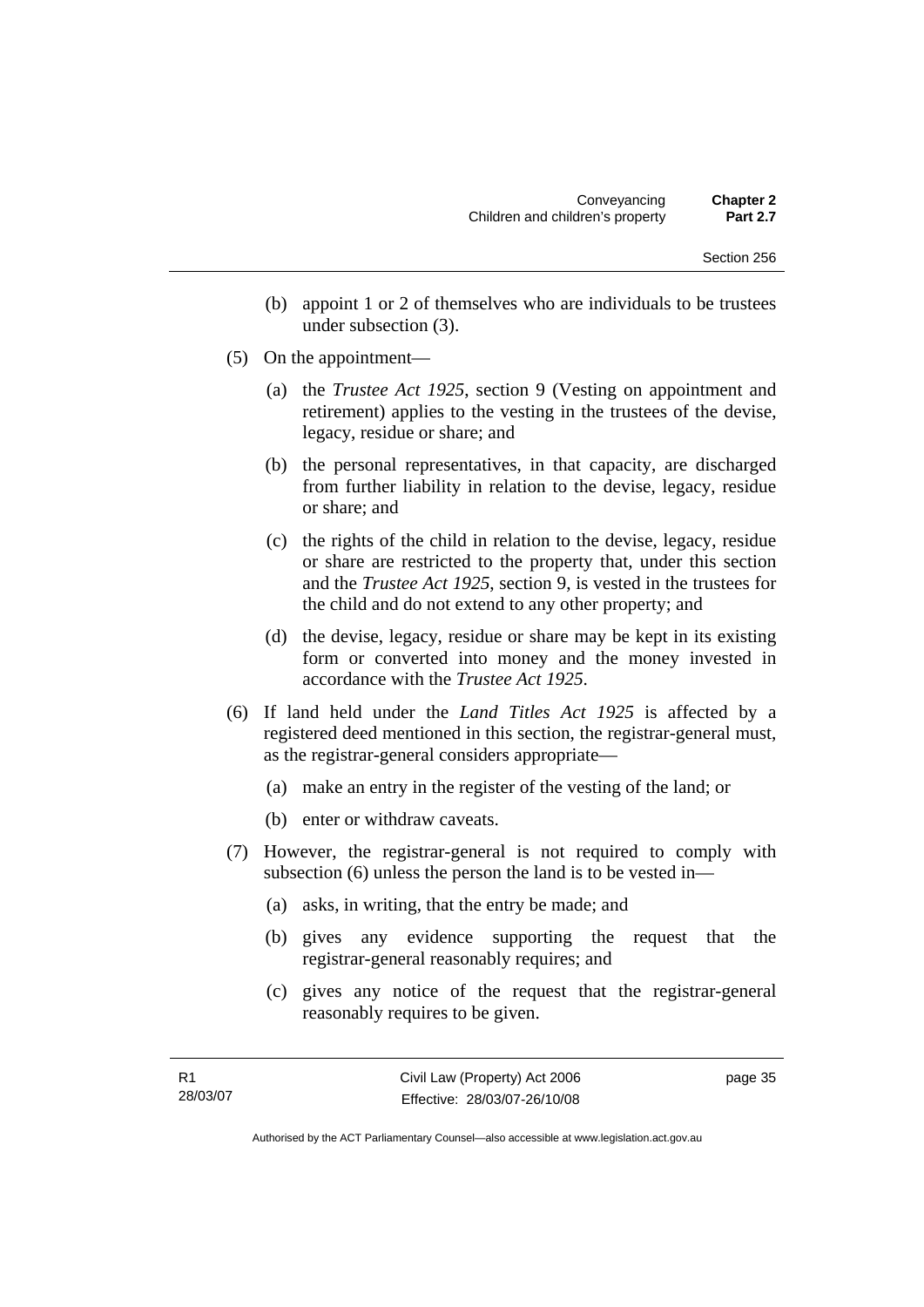| <b>Chapter 2</b> | Conveyancing                     |
|------------------|----------------------------------|
| <b>Part 2.7</b>  | Children and children's property |

(8) In this section:

*registered deed* means a deed registered under the *Registration of Deeds Act 1957*.

*trust corporation* does not include the public trustee.

### **257 Powers and duties of guardian**

- (1) A guardian of a child—
	- (a) may take into the guardian's custody, and may manage, the child's real and personal property (other than property held by a trustee under a trust) until the guardian stops being the guardian of the child; and
	- (b) holds any of the child's real and personal property that comes into the guardian's custody as trustee for the child; and
	- (c) may bring a proceeding necessary to give effect to all or any of the guardian's powers under this section, including the guardian's powers as trustee for the child; and
	- (d) is responsible for accounting to the child, when the child becomes an adult, for the guardian's custody and management of the property.
- (2) Subsection (1) does not apply in relation to—
	- (a) the chief executive responsible for administering the *Children and Young People Act 1999*, chapter 2 (General objects, principles and parental responsibility) when the chief executive has parental responsibility for the long-term care, welfare and development of a child because of that Act; or
	- (b) a testamentary guardian of a child.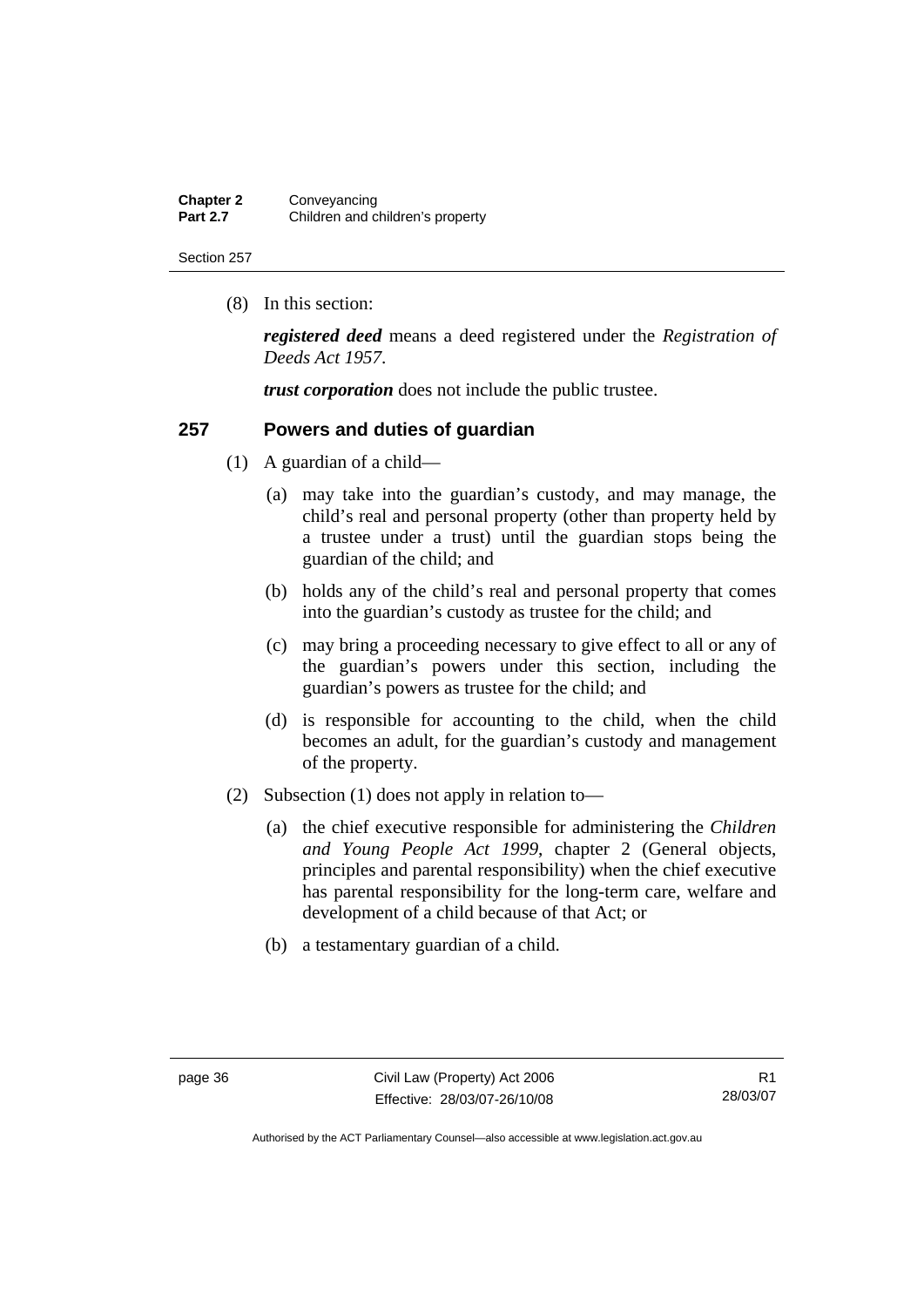# **Part 2.8 Rights-of-way**

## **258 No right-of-way by user against Territory etc**

A right-of-way cannot be created only by continuous use against—

- (a) the Territory; or
- (b) the Commonwealth; or
- (c) a person holding land for a public purpose.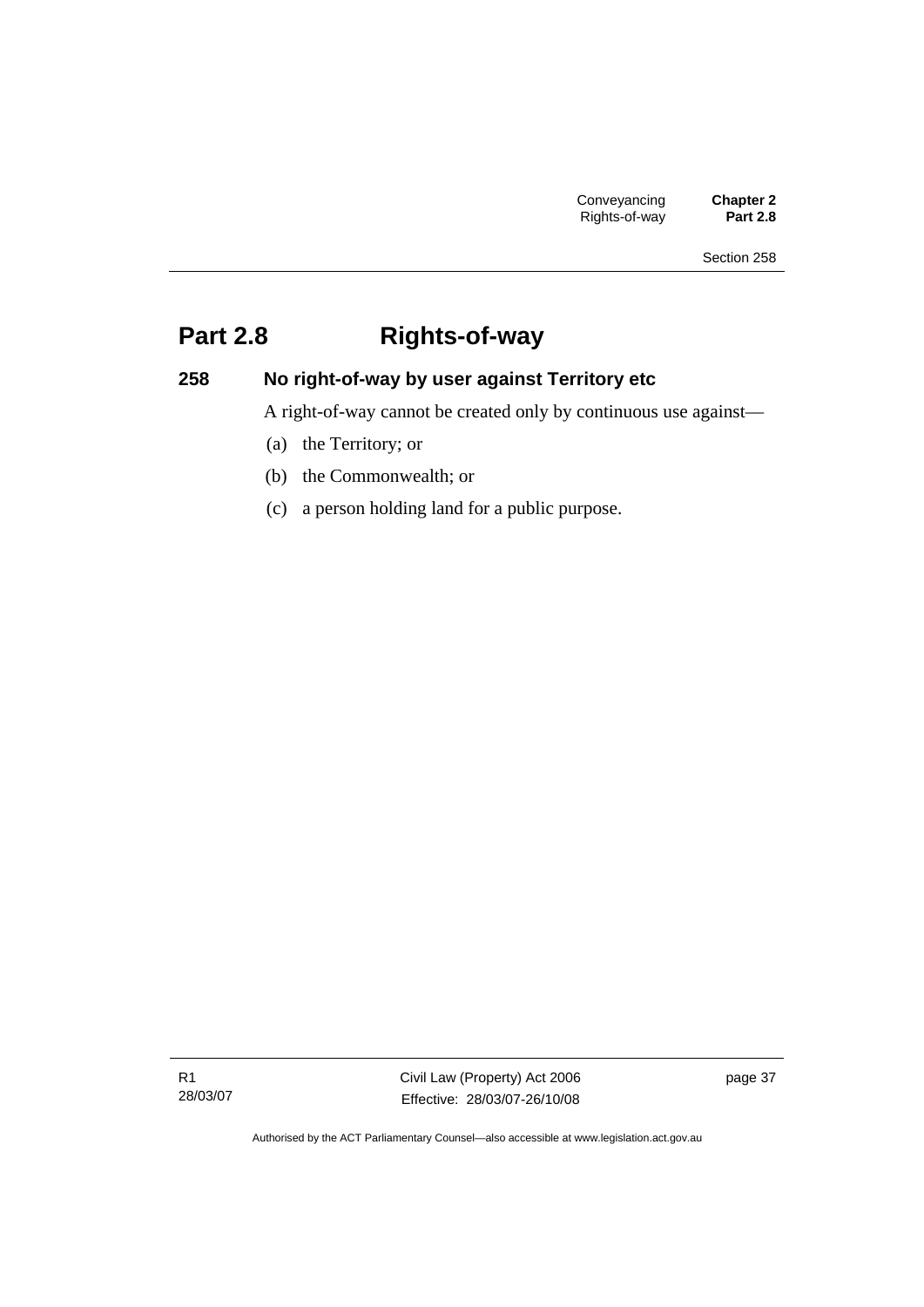**Chapter 3** Mortgages<br>**Part 3.1** Powers in Powers in relation to mortgages

Section 300

# **Chapter 3 Mortgages**

*Note to ch 3* 

In this chapter, a reference to a mortgage includes a reference to a charge on property for securing money or moneys worth (see dict, def *mortgage*).

## **Part 3.1 Powers in relation to mortgages**

### **300 Application—pt 3.1**

- (1) This part applies to mortgages made to secure an amount advanced or to be advanced as a loan, or to secure an existing or future debt.
- (2) The powers given under this part are subject to anything provided in the mortgage.
- (3) The powers given under this part have the same effect as express powers to the same effect in the mortgage would have had and no more.

#### **301 Powers incidental to mortgages**

- (1) If a mortgage is made in writing, the mortgagee has, because of this Act, the following powers:
	- (a) a power to sell or agree with someone else to sell all or any part of the mortgaged property;
	- (b) a power to appoint or have appointed, in accordance with this part, a receiver of the income of all or any part of the property;
	- (c) a power to insure from loss or damage all or any part of the property and to add the premiums paid for the insurance to the principal secured at the same rate of interest.

R1 28/03/07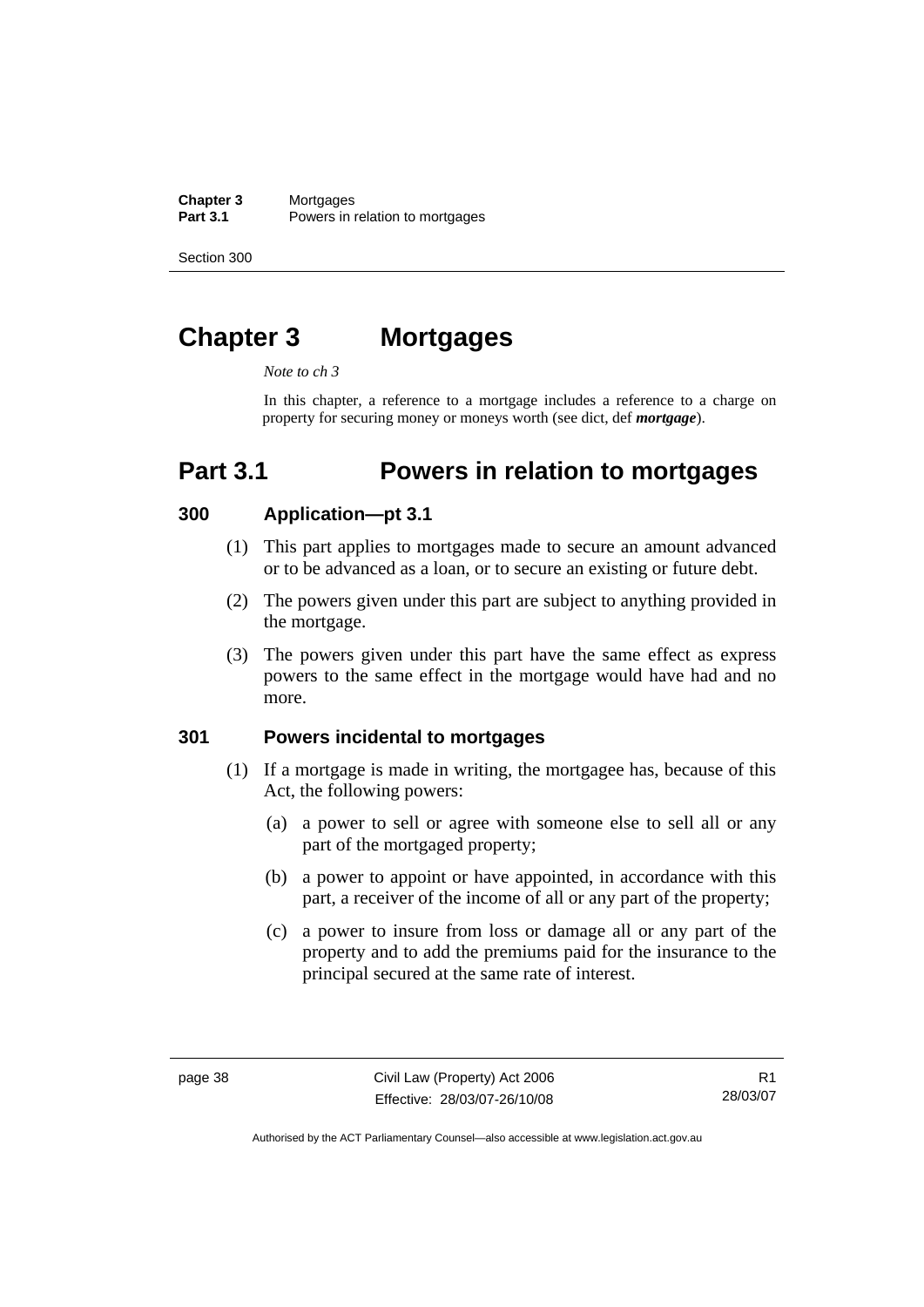- (2) The power of sale under subsection (1) includes the following powers:
	- (a) a power to sell the property by public auction or private contract on any reasonable conditions the mortgagee considers appropriate;
	- (b) a power to rescind or vary contracts for sale;
	- (c) a power to buy in and resell the property with all the powers of sale given by this section.
- (3) A mortgagee must not exercise the power given by subsection (1) (a) or (b) until—
	- (a) 1 year after the day the principal becomes payable under the mortgage; or
	- (b) interest on the principal has been in arrears for longer than 6 months.
- (4) A mortgagee may exercise the power given by subsection (1) (c) only if the mortgagor has failed to pay a premium for insurance that the mortgagor is by the mortgage obliged to pay.

### **302 Receipt for purchase money sufficient discharge**

- (1) A receipt for purchase money given by a mortgagee exercising the power of sale given under this part is sufficient discharge to the purchaser.
- (2) The purchaser need not be concerned with the application of the purchase money.

### **303 Notice of sale**

A sale of property may be made under this part only if the person, or 1 of the people, entitled to the property has been given 6 months written notice.

page 39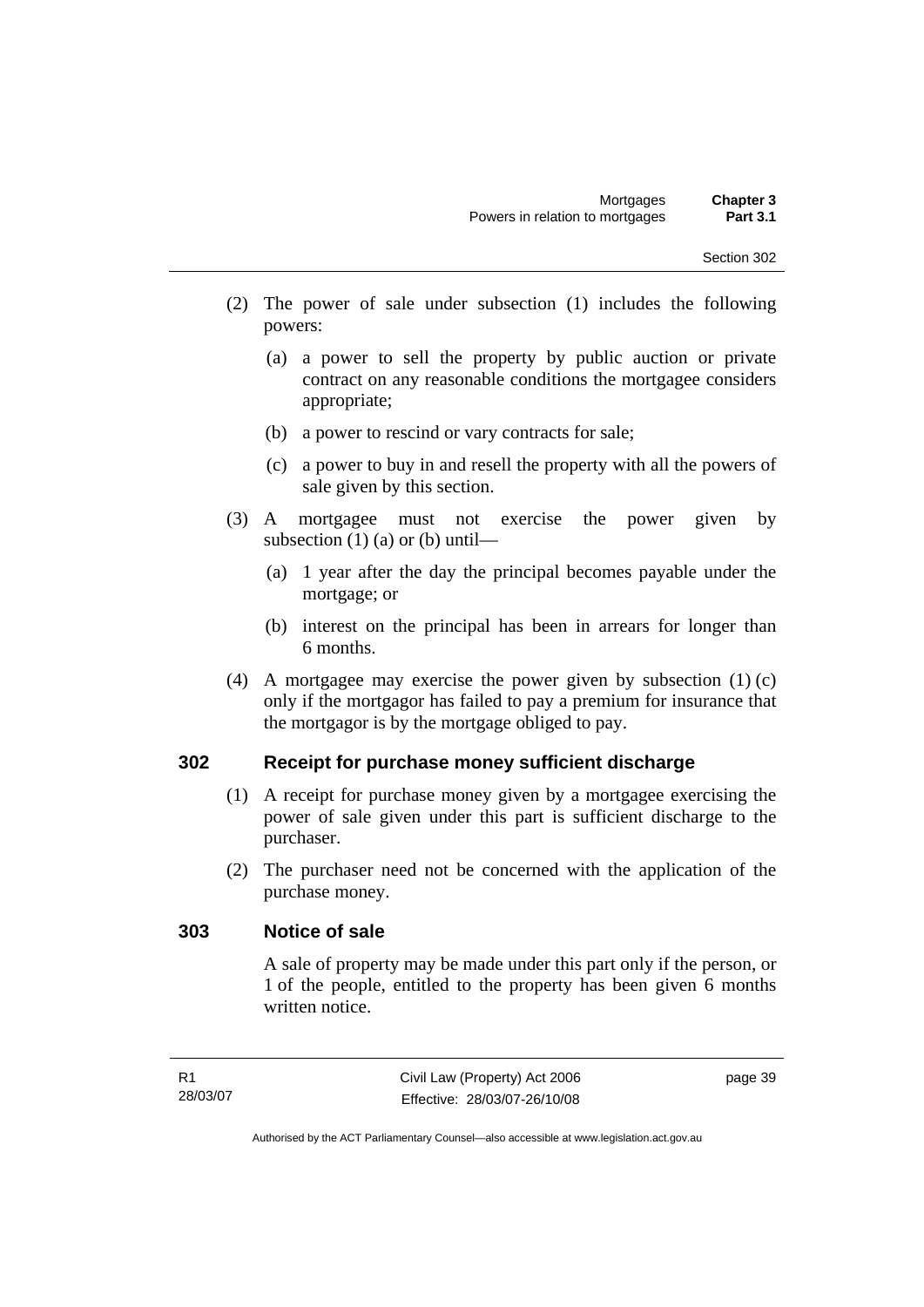### **304 Purported exercise of power of sale**

- (1) If a sale is purportedly made under this part, the purchaser's title must not be questioned on the ground that—
	- (a) no circumstances had arisen to permit the sale; or
	- (b) the notice required by section 303 had not been given.
- (2) If a person suffers loss because of an unauthorised sale under this part, the person may recover damages from the mortgagee.

### **305 Application of purchase money by mortgagee**

- (1) The amount received from a sale under this part must be applied by the mortgagee as follows:
	- (a) first, in payment of the expenses incidental to the sale or incurred in any attempted sale;
	- (b) second, in discharge of the interest and costs then owing in relation to the mortgage because of which the sale was made;
	- (c) third, in discharge of the principal then owing under the mortgage;
	- (d) finally, in payment of the balance to or on behalf of the person entitled to the property mortgaged.
- (2) To remove any doubt, this section is subject to the *Rates Act 2004*, section 22 (Charge of rates on land) and the *Land Tax Act 2004*, section 20 (Charge of land tax on rateable land).

### **306 Property that may be transferred to purchaser**

A mortgagee exercising a power of sale over property under this part may transfer to the purchaser, in writing, all the interest in the property that the mortgagor could dispose of.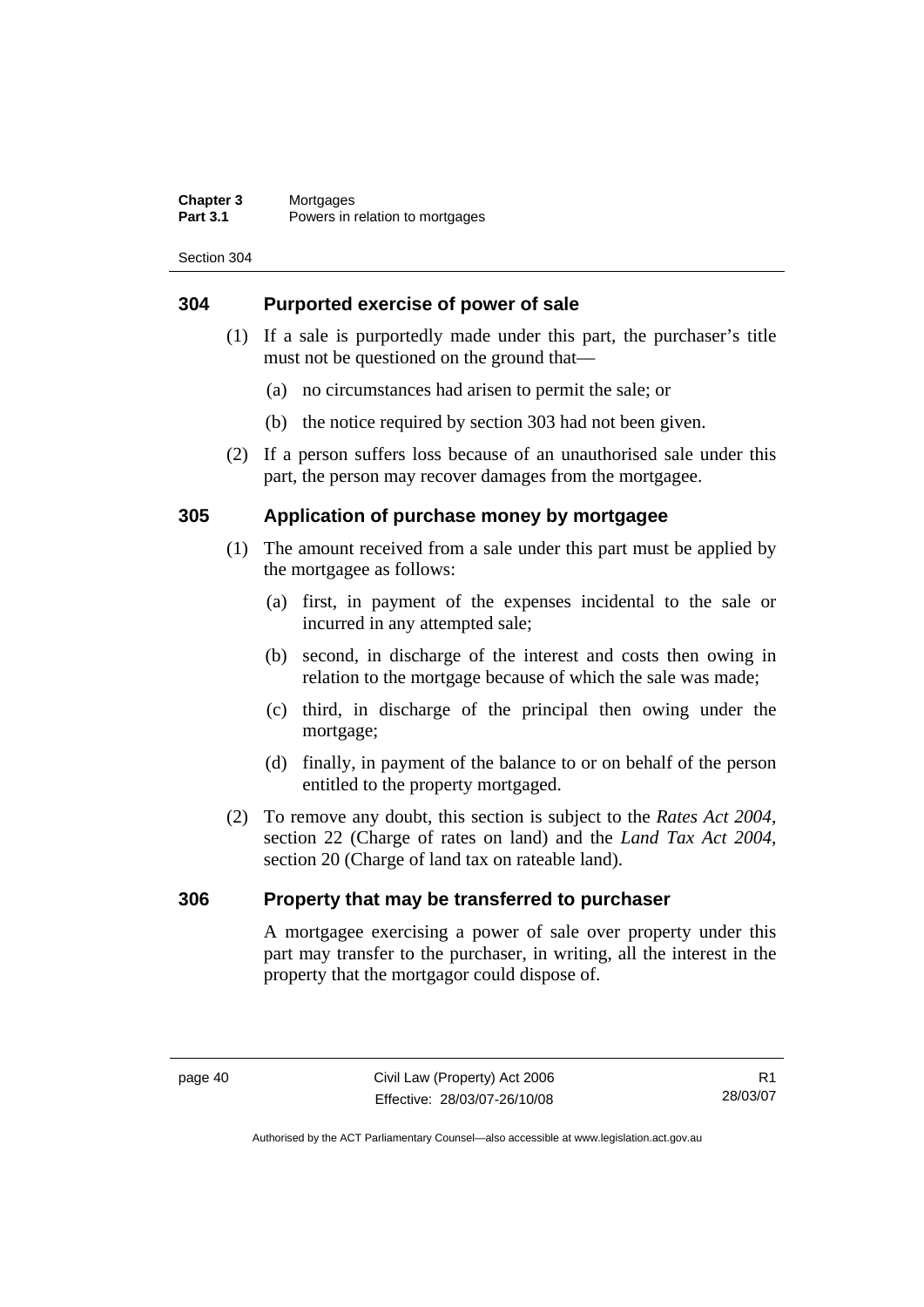### **307 Mortgagee may call for documents relating to property**

At any time after the power of sale under this part has become exercisable, the mortgagee may demand and recover from anyone (other than a person having an interest in the mortgaged property that has priority to the mortgage) every document relating to the property that a purchaser under the power of sale would have been entitled to demand and recover from the person.

### **308 Appointment of receiver**

- (1) A mortgagee entitled to appoint a receiver, or have a receiver appointed, under this part may appoint the receiver, or have the receiver appointed, in accordance with this section.
- (2) If the mortgage document nominates the person to be appointed receiver, the mortgagee may appoint that person to be the receiver.
- (3) If the mortgage document does not nominate the person to be appointed receiver, the mortgagee may, by written notice given to the person entitled to the mortgaged property, require the person to appoint an appropriate person to be the receiver not later than 10 days after the day the notice is given.
- (4) A notice under subsection (3) may be given to the person entitled to the mortgaged property—
	- (a) by giving the notice to the person entitled to the property, or, if 2 or more people are entitled to the property, to any of them; or
	- (b) by attaching the notice to a conspicuous part of the mortgaged property.
- (5) If a notice under subsection (3) is given to the person entitled to mortgaged property in accordance with subsection (4) and the person fails to appoint an appropriate person to be the receiver not later than 10 days after the day the notice is given, the mortgagee may appoint a person the mortgagee considers appropriate to be the receiver.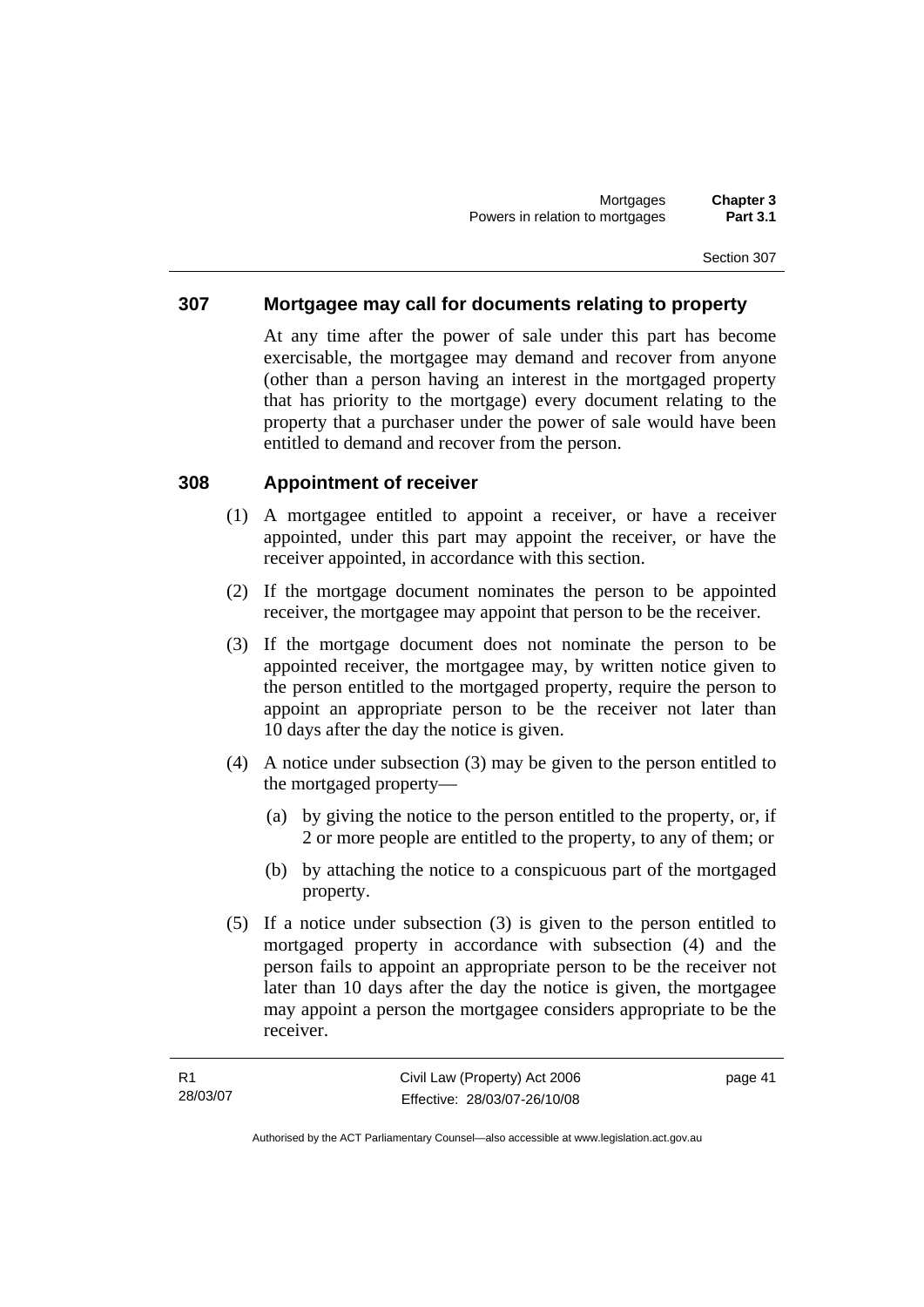**Chapter 3** Mortgages<br>**Part 3.1** Powers in Powers in relation to mortgages

Section 309

### **309 Receiver taken to be agent of mortgagor**

A receiver appointed under this part is taken to be the agent of the mortgagor and the mortgagor is solely responsible for the receiver's acts or omissions, unless the document creating the mortgage provides otherwise.

### **310 Powers of receiver**

- (1) A person appointed as receiver under this part may demand and recover all the income of which the person is appointed receiver, by proceeding or otherwise, in the name of either the mortgagor or the mortgagee to the full extent of the interest that the mortgagor could dispose of.
- (2) The person may give valid receipts for the income of which the person is appointed receiver.

### **311 Ending appointment of receiver etc**

- (1) The power under this part to appoint a receiver includes power to end the appointment and appoint someone else.
- (2) The power to end the appointment of a receiver and appoint a new receiver is exercisable in the same way, and under the same conditions, as the power to make the first appointment.
- (3) The Legislation Act, part 19.3 (which deals with appointments) does not apply to the appointment of a receiver.

### **312 Commission to receiver**

 (1) A receiver appointed under this part is not entitled to the payment of costs, charges or expenses but is instead entitled to a commission on the money received.

R1 28/03/07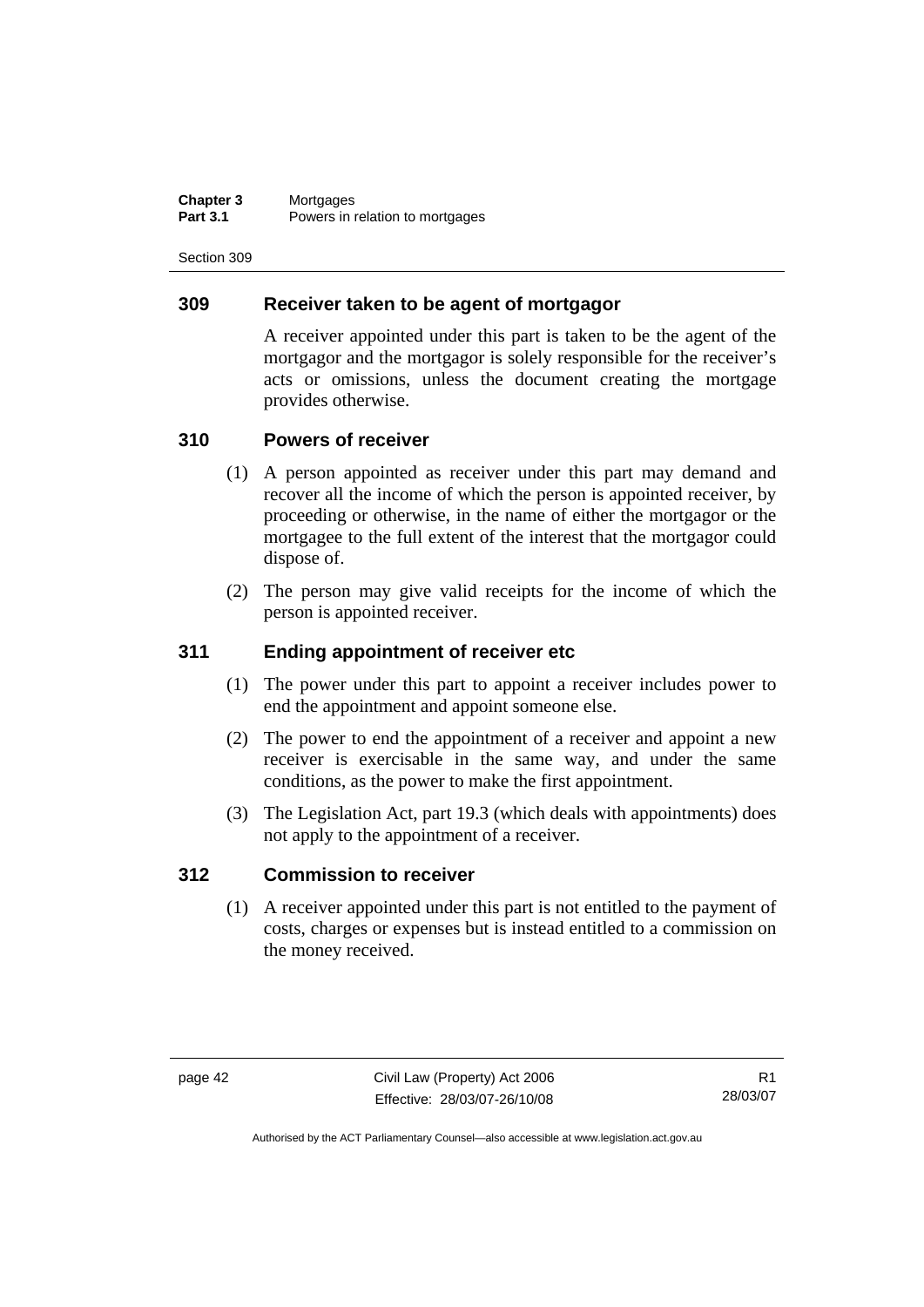(2) The commission to which the receiver is entitled is the amount, not more than 8% of the gross amount of all money received, stated in the receiver's appointment or, if no amount is stated in the appointment, 4% of the gross amount.

## **313 Receiver to insure if required**

- (1) The mortgagee may, in writing, direct a receiver appointed under this part to insure and keep insured from loss or damage all or a stated part of the property included in the mortgage (whether or not a fixture) so far as it is insurable.
- (2) The receiver must comply with the direction.

## **314 Application of amounts received by receiver**

Amounts received by a receiver appointed under this part must be applied as follows:

- (a) first, in discharge of all taxes, rates and assessments, in payment of the receiver's commission, and in payment of insurance premiums;
- (b) second, in discharge of the interest then owing under the mortgage because of which the receiver was appointed;
- (c) third, in discharge of the principal then owing under the mortgage;
- (d) finally, in payment of the balance to or on behalf of the person entitled to the property mortgaged.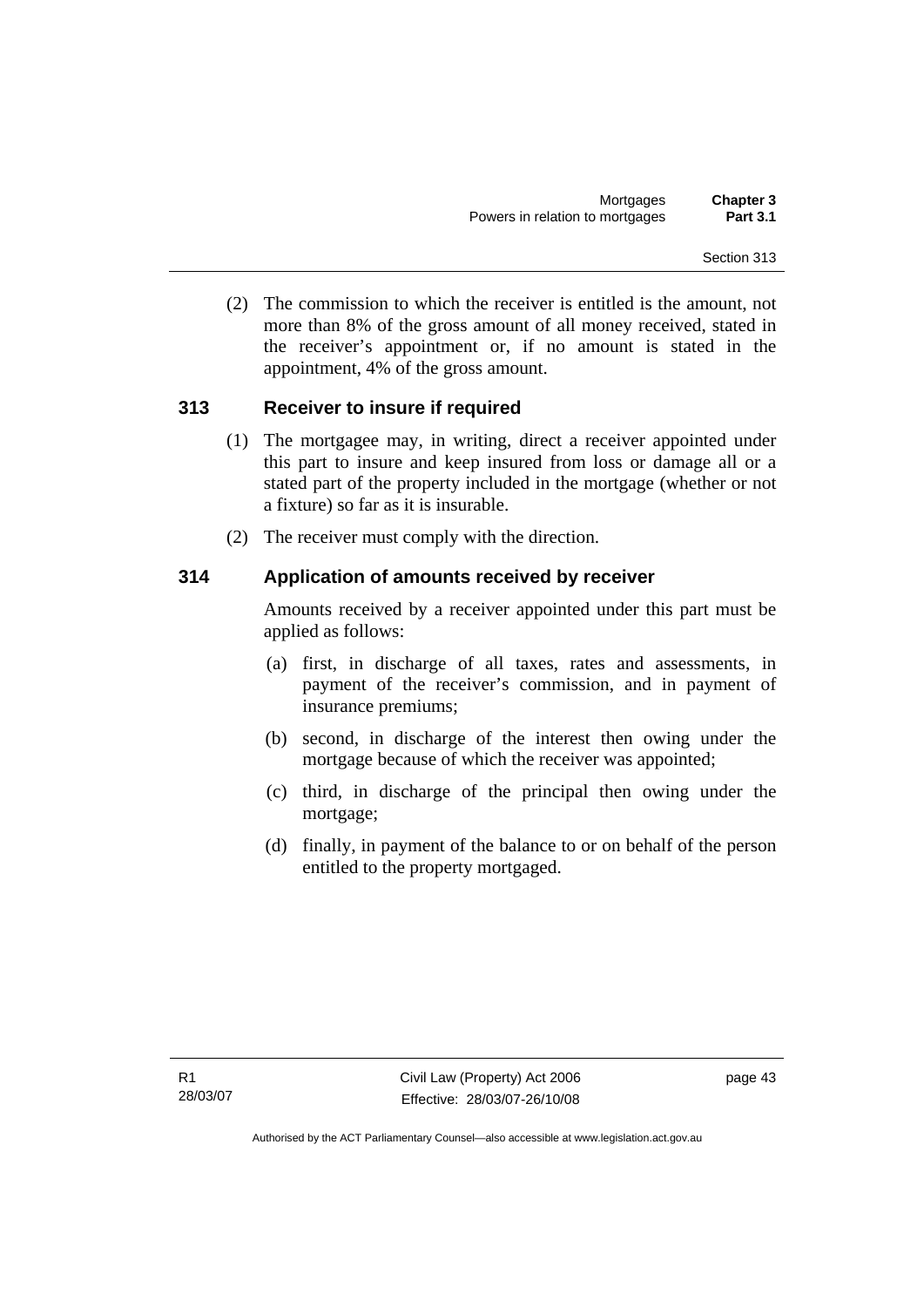**Chapter 3** Mortgages<br>**Part 3.2** Mortgages **Part 3.2** Mortgages—other provisions

Section 315

## **Part 3.2 Mortgages—other provisions**

### **315 Effect of repayment on ejectment by mortgagee**

- (1) This section applies if a proceeding for ejectment is brought by a mortgagee for possession of mortgaged property and no proceeding is pending for—
	- (a) foreclosure of the mortgagor's equity of redemption; or
	- (b) redemption of the mortgaged property.
- (2) If the mortgagor appears as a defendant in the proceeding and pays the outstanding amount to the mortgagee or into court, the amount paid is taken to be full satisfaction and discharge of the mortgage.
- (3) On the payment of the outstanding amount in accordance with this section—
	- (a) each mortgagor or defendant in the proceeding is discharged from liability for the amount; and
	- (b) the court must order the mortgagee, at the mortgagor's cost, to—
		- (i) give the mortgagor a discharge of the mortgage under the *Land Titles Act 1925*, section 101 or transfer the interest of the mortgagee in the mortgaged property to the mortgagor; and
		- (ii) give all documents of title to the mortgaged property that are in the possession or control of the mortgagee to the mortgagor.
- (4) This section does not affect a subsequent mortgage or encumbrance.

R1 28/03/07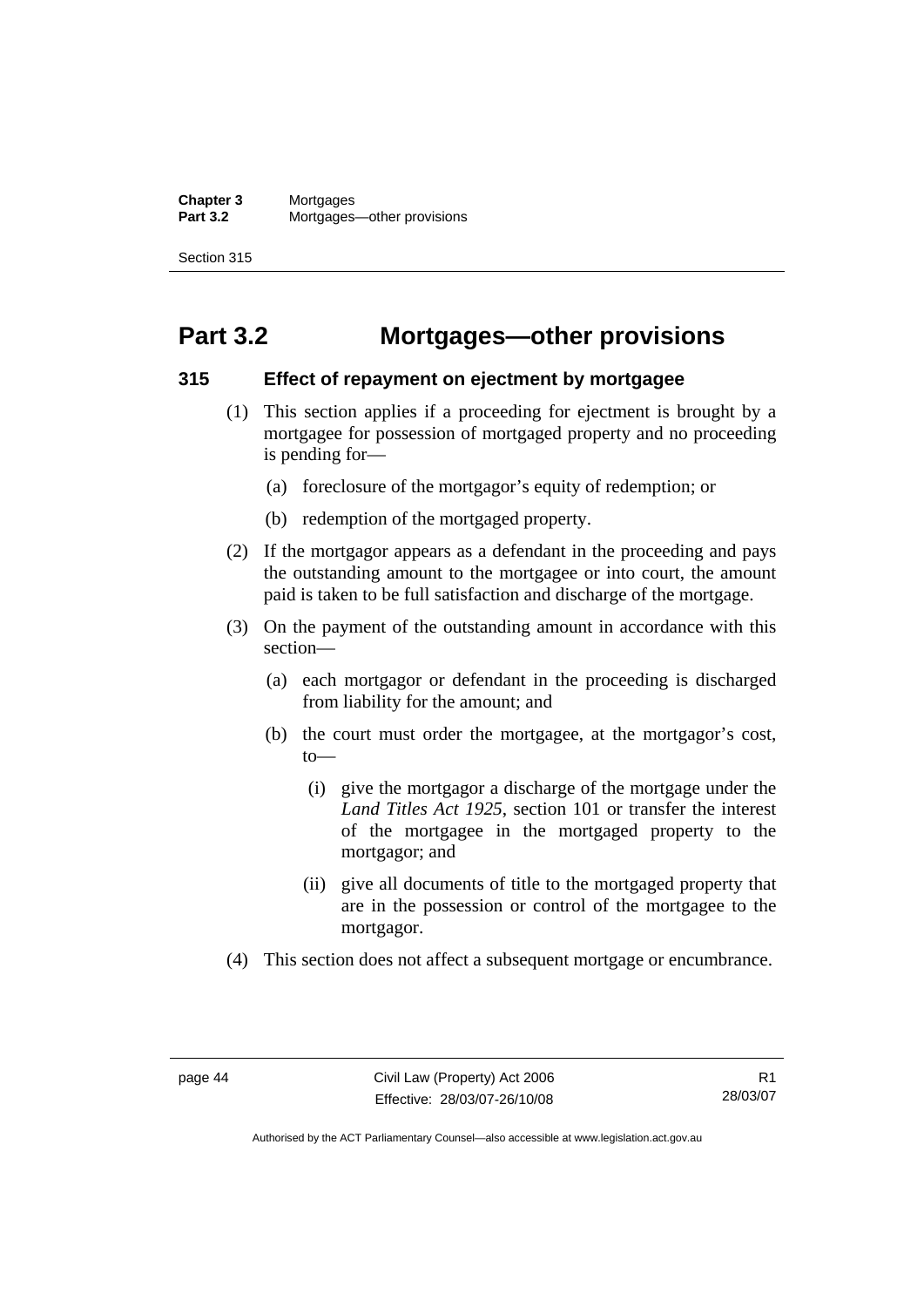#### (5) In this section:

*outstanding amount*, for a mortgage, means the total of—

- (a) the amount of the principal of the mortgage that has not been repaid; and
- (b) the interest payable under the mortgage; and
- (c) the reasonable costs and expenses of the mortgagee in the proceeding for ejectment.

### **316 Section 315 not to apply in certain cases**

Section 315 does not apply to a proceeding for ejectment if—

- (a) before the outstanding amount is paid under section 315 (2) of that section, the mortgagee asserts in writing given to the mortgagor—
	- (i) that the mortgagor does not have a right of redemption; or
	- (ii) that the mortgaged property is chargeable with a principal different from that stated in the mortgage or admitted to by the mortgagor; or
- (b) there is a dispute between defendants in the proceeding about the right of redemption.

### **317 Redemption if mortgagee absent or unknown**

- (1) This section applies if—
	- (a) a person entitled to receive payment of all or part of a debt secured by a mortgage—
		- (i) cannot be found; or
		- (ii) is unknown; or
	- (b) it is uncertain who is entitled to receive all or part of the debt secured by a mortgage.

| - R1     | Civil Law (Property) Act 2006 | page 45 |
|----------|-------------------------------|---------|
| 28/03/07 | Effective: 28/03/07-26/10/08  |         |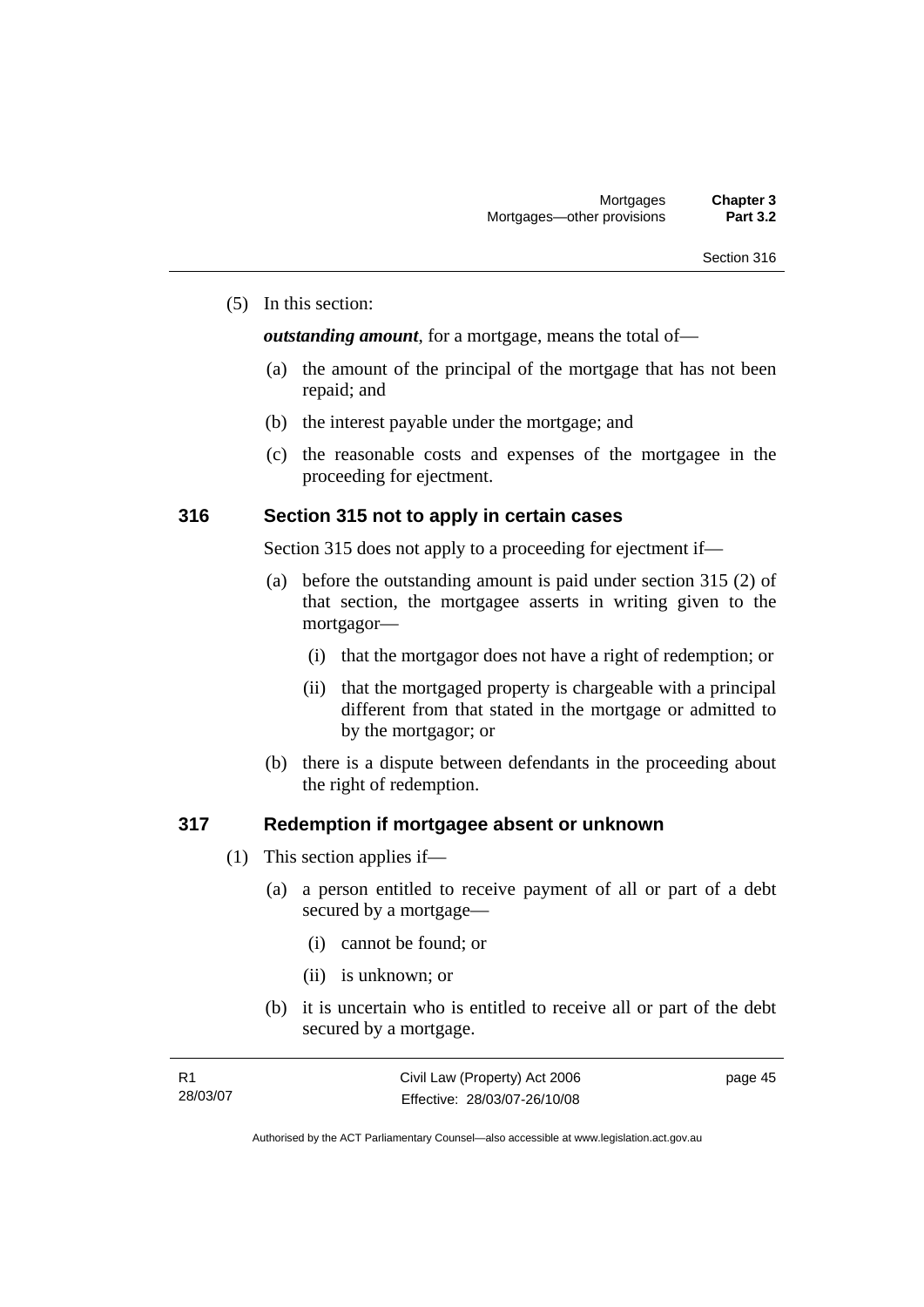#### **Chapter 3** Mortgages<br>**Part 3.2** Mortgages **Part 3.2** Mortgages—other provisions

Section 317

- (2) On application by the person entitled to redeem the mortgaged property, the Supreme Court may, by order, direct that—
	- (a) the amount of the debt secured by the mortgage, or part of it, be worked out in the way the court directs; and
	- (b) the amount worked out be paid into court.
- (3) A certificate of the registrar of the Supreme Court that a payment into court was ordered to be made under subsection (2) (b) and has been made may be registered with the registrar-general.
- (4) On registration, the amount paid is a discharge of the mortgage debt, or part of it, to the extent of the amount paid.
- (5) However, an amount that is eventually shown by the person entitled to the mortgage debt, or a part of it, to have been in fact owing in addition to the amount paid into court continues to be a debt owing on the mortgage.
- (6) On application by the person entitled to an amount paid into court under subsection (2) (b), the Supreme Court may order the amount be paid to the person.
- (7) However, an amount must not be paid under subsection (6) until the registrar of the Supreme Court is satisfied that the mortgage document and all documents of title that were given by the mortgagor to the mortgagee for the mortgage have been given to the person who paid the amount into court.
- (8) If the amount of principal and interest owing under a mortgage is paid into court under this section and is afterwards paid under an order of the Supreme Court to the person mentioned in the order, the order operates as a discharge of mortgage of any land subject to the mortgage.
- (9) An order mentioned in subsection (8) takes effect as a discharge of mortgage only when it has been registered by the registrar-general.

R1 28/03/07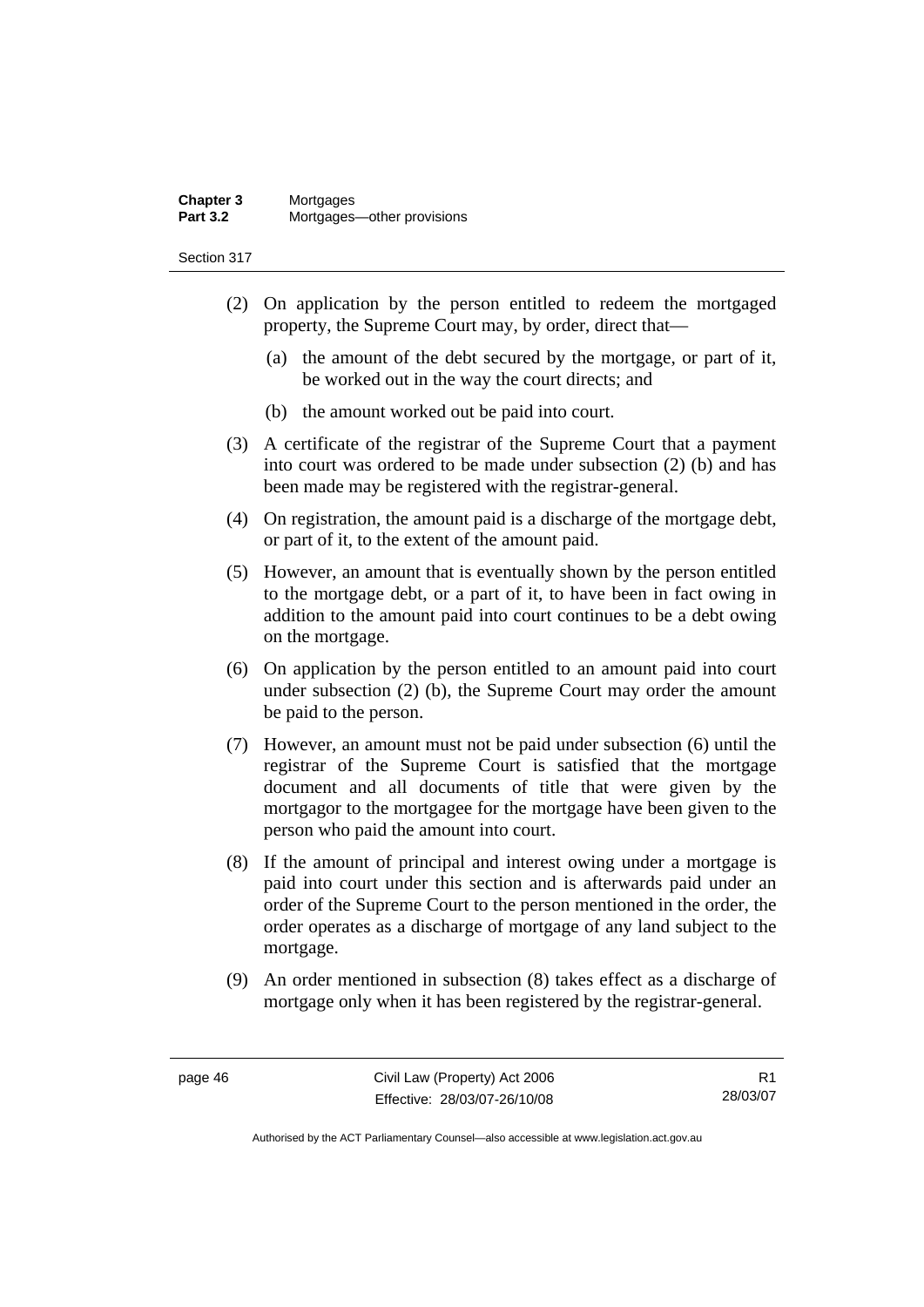## **Chapter 4 Leases**

## **Part 4.1 Leases—general provisions**

## **Division 4.1.1 Lessee's and lessor's obligations**

### **400 Lessee's obligations attach to reversion**

- (1) The rent provided for by a lease, the benefit of every provision of the lease relating to the subject matter of the lease that is to be complied with by the lessee, and every condition of re-entry and other condition of the lease, is attached to, and goes with, the reversionary estate in the land (and in any part of the land) immediately expectant on the term granted by the lease, despite any severance of the reversionary estate.
- (2) Any rent, provision or condition mentioned in subsection (1) may be recovered, received, enforced or taken advantage of by the person from time to time entitled (the *entitled person*), subject to the term granted by the lease, to the income of all or a part of the land leased.
- (3) The entitled person may recover, receive, enforce or take advantage of the rent, provision or condition even though the person becomes entitled to the reversionary interest after the condition of re-entry or forfeiture has become enforceable.
- (4) This section does not make enforceable by a person a condition of re-entry or forfeiture, or any other condition, that had been waived or released before the person became entitled to enforce the condition.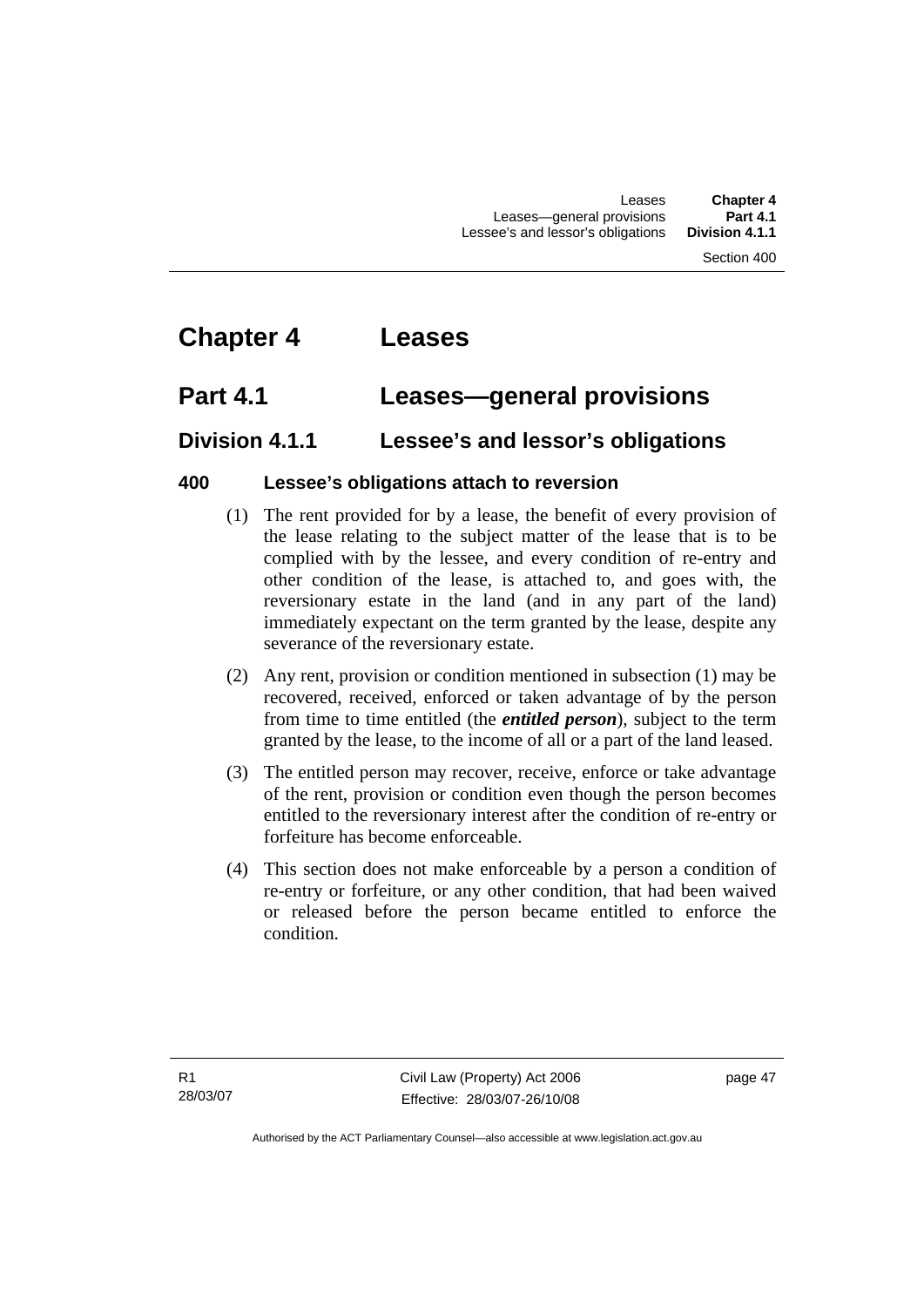| <b>Chapter 4</b>              | Leases                            |
|-------------------------------|-----------------------------------|
| <b>Part 4.1</b>               | Leases-general provisions         |
| Division 4.1.1<br>Section 401 | Lessee's and lessor's obligations |

- (5) This section applies to—
	- (a) a lease granted on or after 26 June 1986; and
	- (b) a lease granted before 26 June 1986, but only in relation to rent accruing due on or after that day and to the benefit of a condition of re-entry or forfeiture for a breach of a provision of the lease committed on or after that day.

### **401 Lessor's obligations to run with reversion**

- (1) If land is leased, the obligation imposed on the lessor by a provision of the lease relating to the subject matter of the lease—
	- (a) is, so far as the lessor had power to bind the reversionary estate expectant on the term granted by the lease, attached to, and goes with, the reversionary estate in the land (and in every part of the land); and
	- (b) may be enforced or taken advantage of by the person in whom the term is from time to time vested; and
	- (c) may, so far as the lessor had power to bind the person from time to time entitled to the reversionary estate, be enforced, and taken advantage of, against a person so entitled.
- (2) This section applies to—
	- (a) a lease granted on or after 26 June 1986; and
	- (b) a breach committed on or after 26 June 1986 of a provision in a lease granted before that day.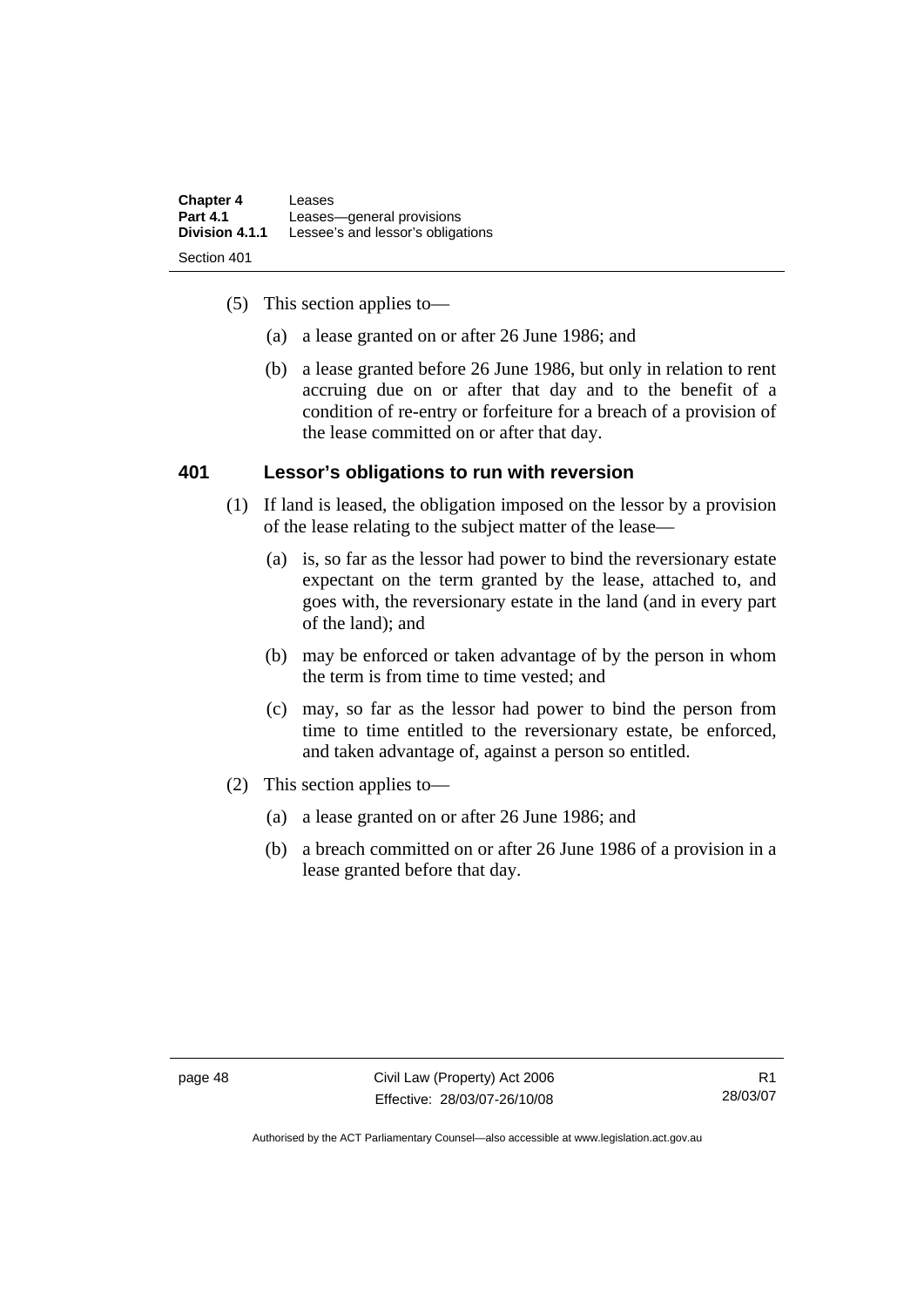### **402 Lessee to give notice of ejectment to lessor**

- (1) This section applies to a lessee of premises against whom a proceeding for ejectment is begun.
- (2) The lessee must give notice of the proceeding to the lessor or the lessor's agent immediately after being served with the originating process for the proceeding.
- (3) A lessee who contravenes subsection (2) is liable to the lessor for any damage suffered by the lessor because of the failure.
- (4) This section does not—
	- (a) apply to a lessee who holds the premises leased under—
		- (i) a residential tenancy agreement under the *Residential Tenancies Act 1997*; or
		- (ii) a lease under the *Leases (Commercial and Retail) Act 2001*; or
	- (b) bind the Territory.
- (5) Subsection (4) (b) has effect despite the Legislation Act, section 121 (Binding effect of Acts).

## **Division 4.1.2 Renewal of headlease without surrender of sublease**

### **403 Renewal of headlease**

- (1) This section applies to a lease from which subleases have been derived.
- (2) If a lease is surrendered for renewal and a new lease is granted by the head lessor without a surrender of 1 or more of the subleases, the new lease is as valid for all purposes as if the subleases had been surrendered for renewal at or before the grant of the new lease.

page 49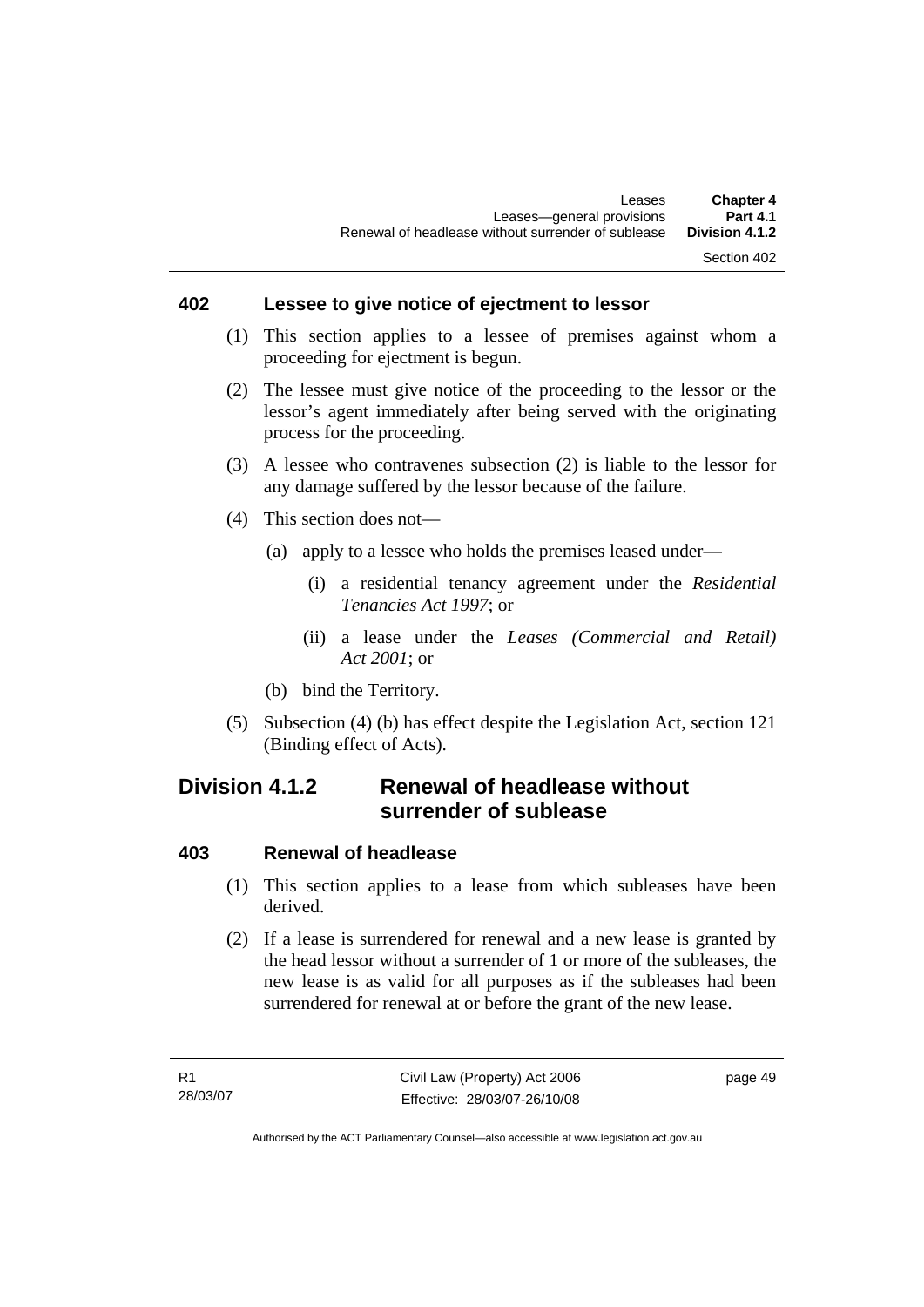**Chapter 4 Leases**<br>**Part 4.1 Leases Part 4.1 Leases—general provisions**<br>**Division 4.1.2** Renewal of headlease witho **Division 4.1.2** Renewal of headlease without surrender of sublease Section 404

### **404 Rights on renewal**

When a new lease is granted on the surrender of a lease (the *original lease*)—

- (a) a person in whom an estate for the life of the lessee, or for a fixed term, is vested by the new lease—
	- (i) is entitled to the rents payable under a sublease derived from the original lease; and
	- (ii) is entitled to have the obligations and duties imposed on the sublessee by a sublease derived from the original lease properly performed; and
	- (iii) is entitled to the same remedies for the recovery of the rents, or for a breach of the obligations or duties, as if the original lease had not been surrendered but had remained in force; and
- (b) a sublessee under a sublease derived from the original lease continues to hold the lands sublet as if the original lease had not been surrendered but had remained in force; and
- (c) the head lessor is entitled to the same remedies by way of entry on the lands sublet by a sublease derived from the original lease, for rents payable under the new lease or for breaches of the obligations and duties imposed by the new lease (so far as the rents, obligations and duties are not greater than the rents payable under, or the obligations and duties imposed by, the original lease), as the head lessor would have if the original lease had not been surrendered but had remained in force or if each sublease derived from the original lease had been surrendered and regranted under the new lease.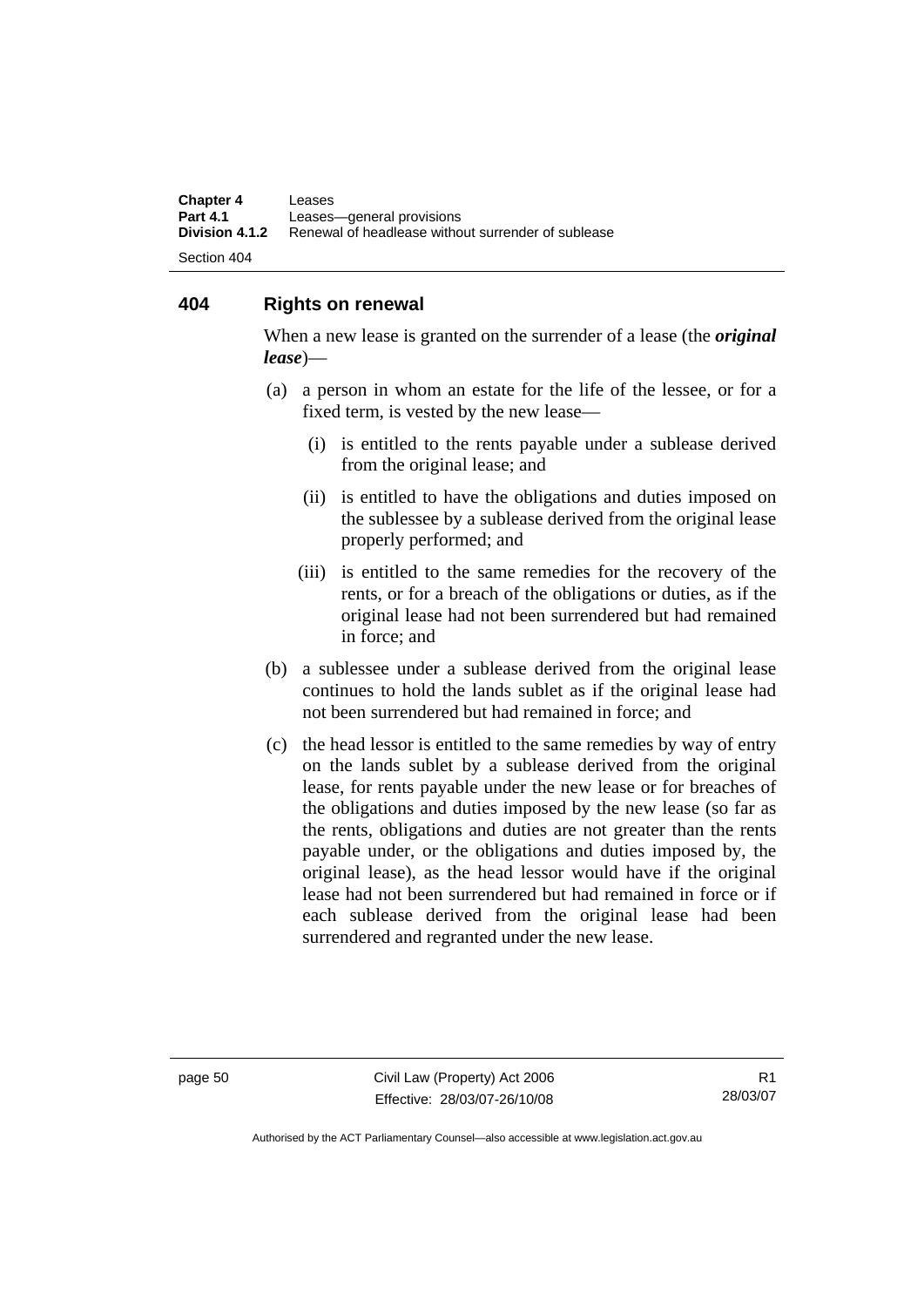## **Part 4.2 Leases to and for children and for absent lessors**

### **405 Leases for children**

- (1) This section applies if—
	- (a) a child is entitled to a lease of premises; and
	- (b) the child, or someone for the child, applies to the Supreme Court for an order under this section.
- (2) The Supreme Court may, by order, direct a nominated person to—
	- (a) surrender the lease; and
	- (b) accept instead a lease of the premises to be held by the nominated person for the child's benefit.
- (3) A lease mentioned in subsection (2) (b) must be held—
	- (a) on the same terms as the surrendered lease would have been held except so far as the Supreme Court orders otherwise; and
	- (b) for the same purposes as the surrendered lease would have been held; and
	- (c) subject to the same trusts, charges, encumbrances, dispositions and arrangements as the surrendered lease would have been held.

## **406 Costs of lease authorisation application for child**

 (1) If an order is made under section 405 (2) in relation to a lease for a child, the costs of the order must be paid from the child's property as the Supreme Court orders.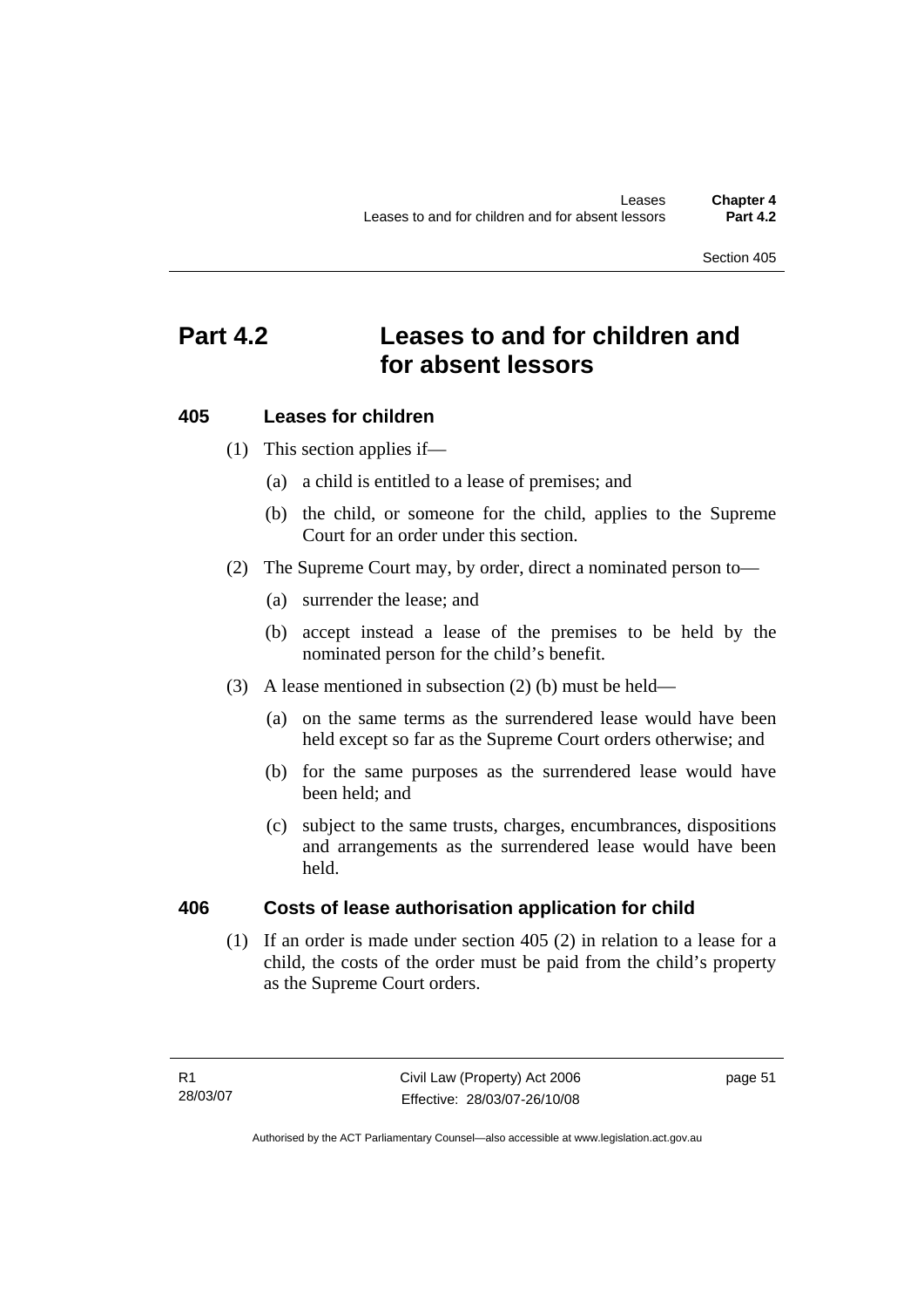- (2) The costs of an order mentioned in subsection (1) include—
	- (a) the costs of the application for the order; and
	- (b) the costs of surrendering the lease the child was entitled to; and
	- (c) the costs of obtaining the substitute lease including any fine, premium or other amount paid for the lease.

### **407 Renewal of leases by children**

- (1) This section applies if—
	- (a) a child could, under a lease or other agreement or arrangement, be compelled to renew a lease if the child were not a child; and
	- (b) 1 of the following people applies to the Supreme Court for the renewal:
		- (i) the child;
		- (ii) someone for the child;
		- (iii) a person entitled to the renewal of the lease.
- (2) The Supreme Court may, by order, direct a nominated person to renew the lease for the child and, if necessary for the renewal of the lease, accept the surrender of an existing lease.
- (3) A renewal of a lease under an order under subsection (2) must, except so far as the Supreme Court orders otherwise, be in accordance with the right of renewal.

### **408 Renewal of leases for people not amenable to process**

- (1) This section applies if—
	- (a) a person who is outside the ACT, and not amenable to the process of the Supreme Court, could be compelled to renew a lease if the person were in the ACT and amenable to the process of the court; and

R1 28/03/07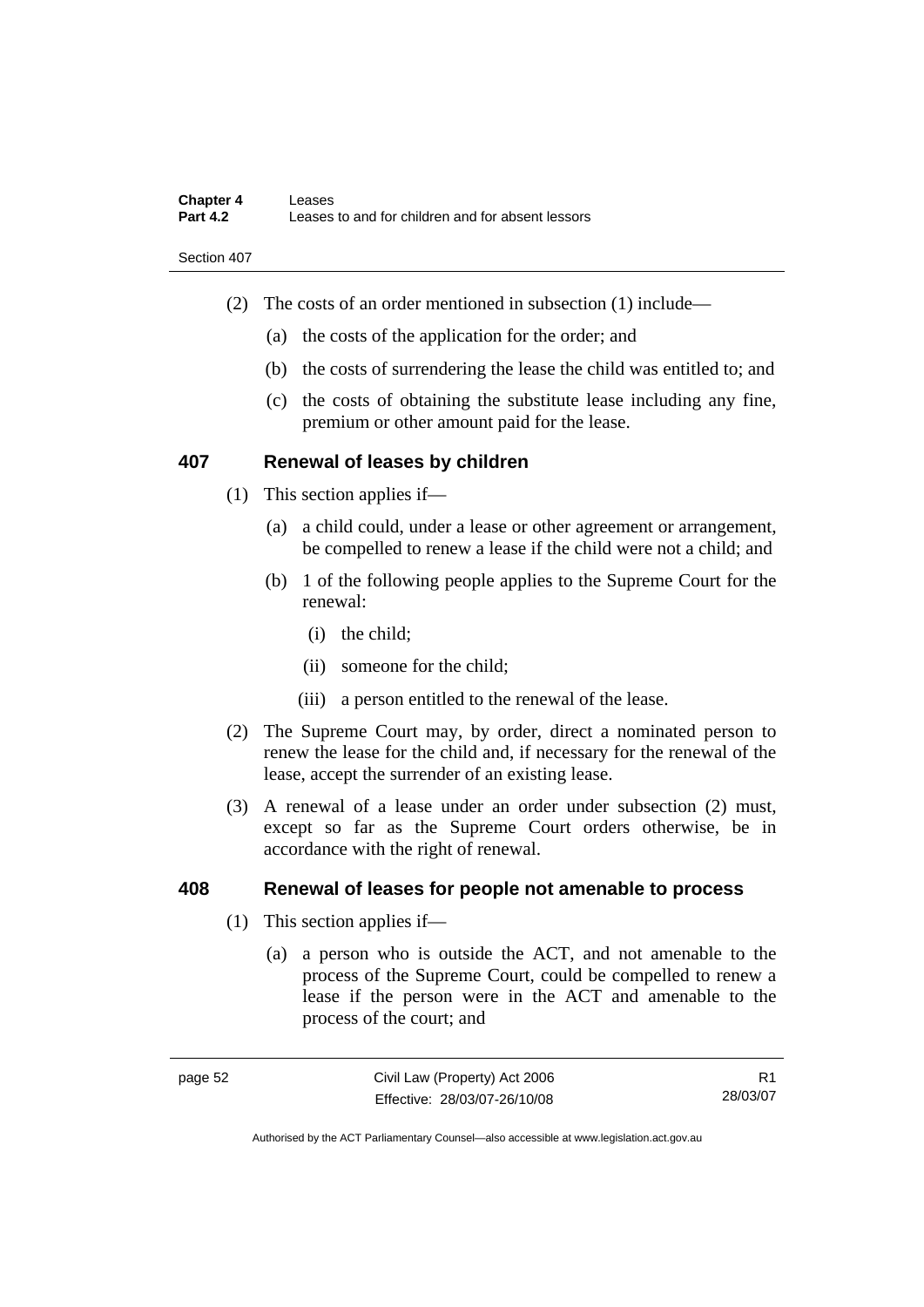- (b) the person (or any of the people) entitled to the renewal of the lease applies to the Supreme Court for the renewal.
- (2) The Supreme Court may direct a nominated person to renew the lease and, if necessary for the renewal of the lease, accept the surrender of an existing lease.

### **409 Preconditions for grant or renewal of lease to be satisfied**

- (1) A lease must not be granted or renewed under this part until—
	- (a) any fine or other amount required to be paid for the grant or renewal of the lease has been paid; and
	- (b) anything required to be done before the lease is granted or renewed has been done.
- (2) A lease or a renewal of a lease to be granted under this part must be properly executed by the lessee.

## **410 Application of amounts paid for lease renewal under pt 4.2**

An amount paid for the renewal of a lease under section 407 (Renewal of leases by children) or section 408 (Renewal of leases for people not amenable to process) must, after deducting the costs and expenses payable for the renewal, be applied as the Supreme Court directs.

## **411 Validity of surrenders and leases under pt 4.2**

A lease or other disposition, or a surrender of a lease, granted, made or accepted under this part is as valid as if the person by or for whom it was granted, made or accepted had been an adult without a disability who had personally granted, made or accepted it.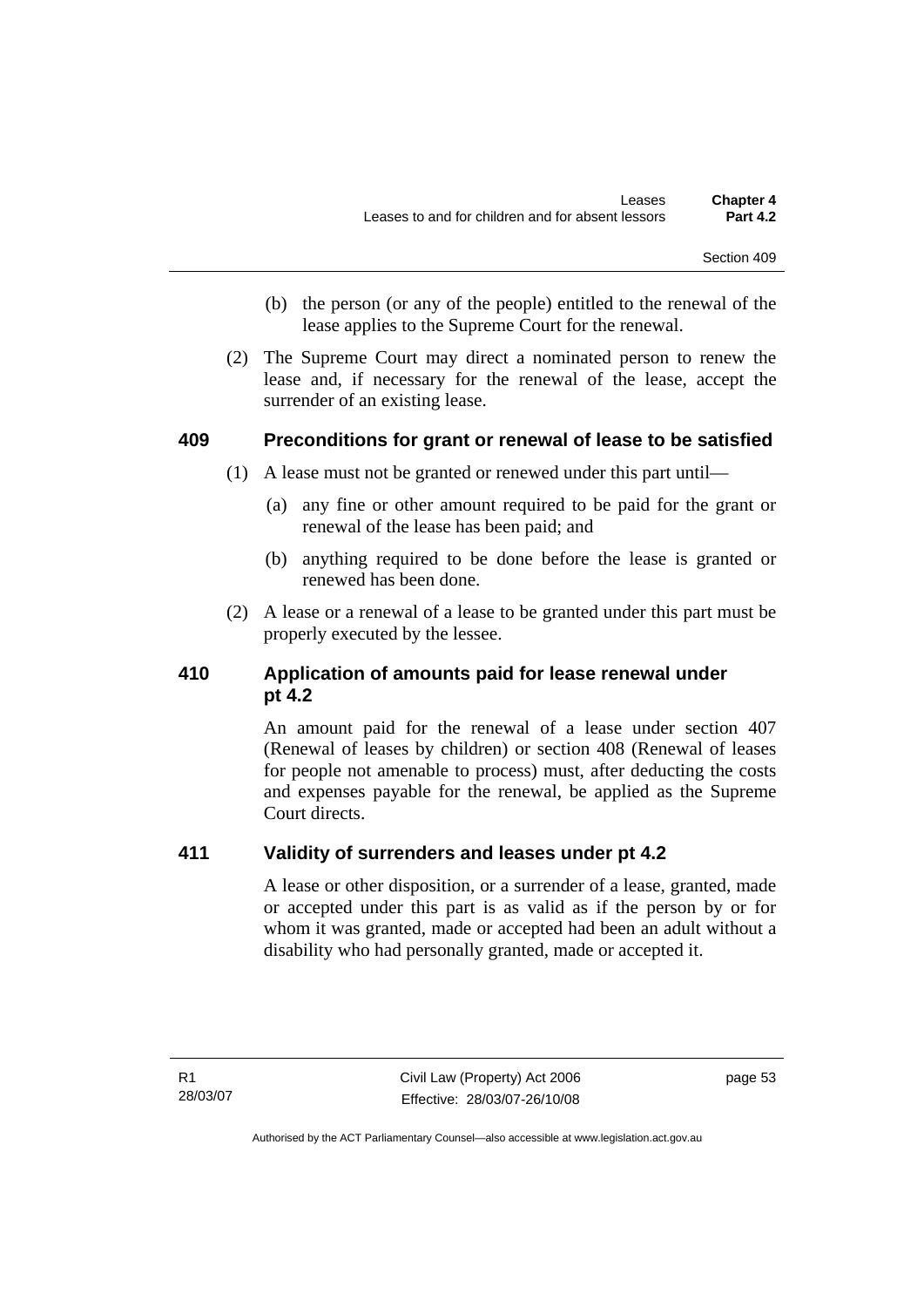**Chapter 4 Leases**<br>**Part 4.2 Leases Part 4.2** Leases to and for children and for absent lessors

Section 412

## **412 Costs of applications under pt 4.2**

The Supreme Court may order that the costs and expenses of, or resulting from, an application under this part be raised from the premises or leasehold interest in relation to which the application is made in a way the court considers appropriate.

page 54 Civil Law (Property) Act 2006 Effective: 28/03/07-26/10/08

R1 28/03/07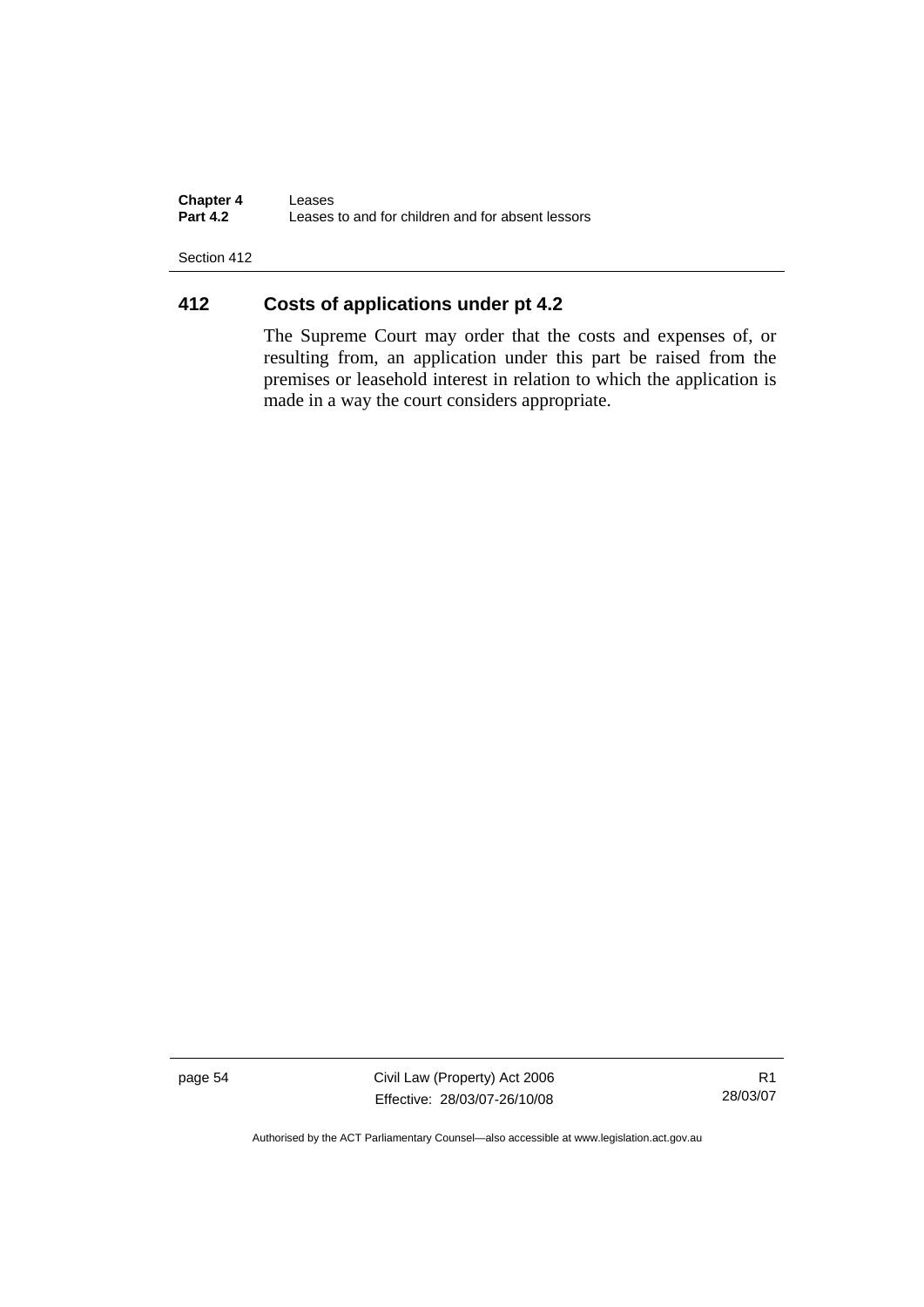## **Part 4.3 Breach of insurance provisions**

### **413 Application—pt 4.3**

This part applies to—

- (a) a lease for a fixed term, whether or not the lease may be terminated before the end of the fixed term; and
- (b) a lease for the life of the lessee.

## **414 Relief against forfeiture for failure to insure**

- (1) The Supreme Court may, on application by a lessee under a lease, grant the lessee relief against forfeiture of the lease for breach of a provision of the lease requiring the lessee to insure the leased property against loss or damage if—
	- (a) no loss or damage to which the insurance would have applied has happened; and
	- (b) insurance of the kind required by the lease is in effect at the time of the application.
- (2) The Supreme Court may grant the relief on conditions.

## **415 Record of relief granted**

If the Supreme Court grants relief under section 414 in relation to a lease, the court may order that a record of the relief having been granted be endorsed on the lease or be made in some other way.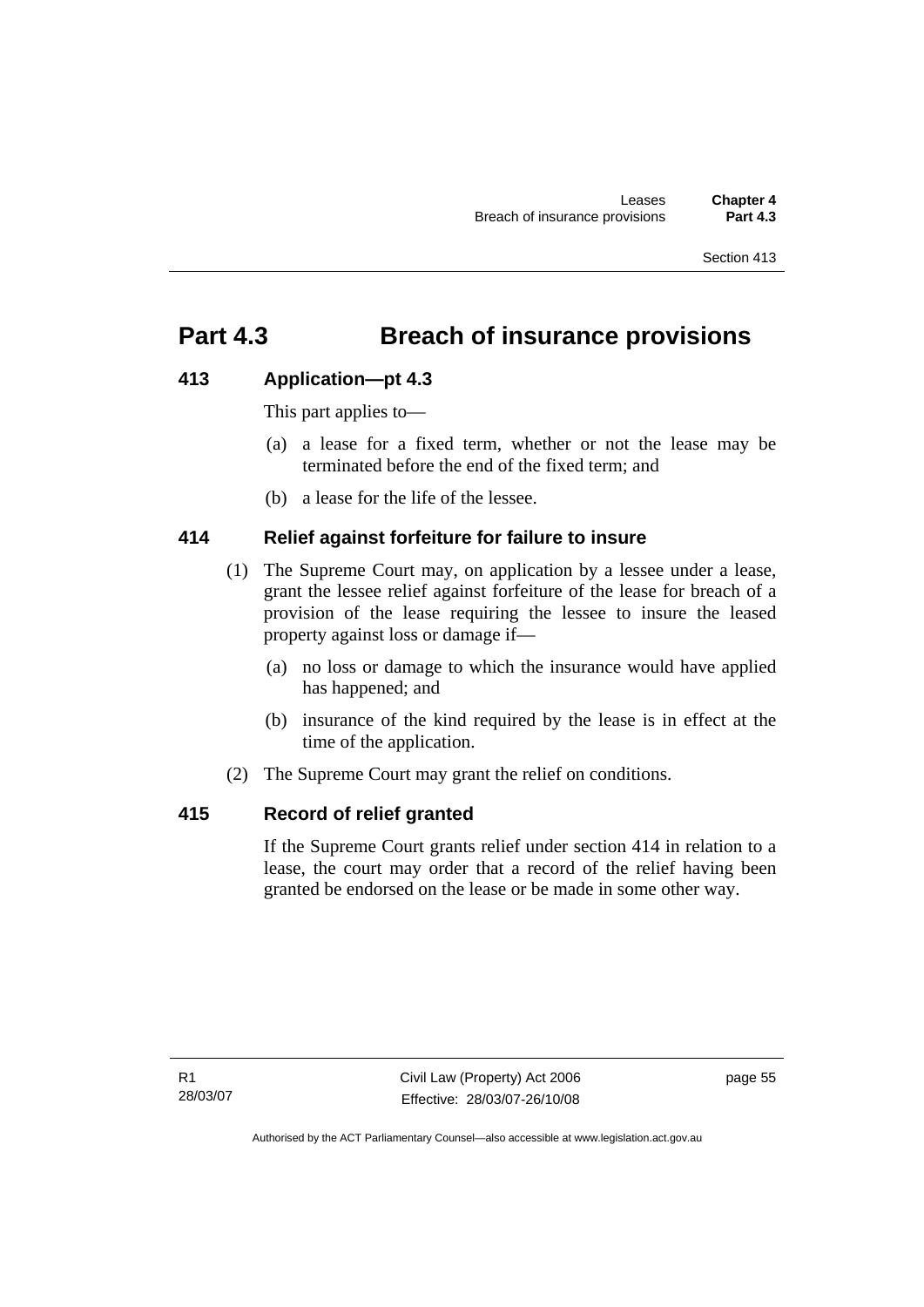#### **Chapter 4 Leases**<br>**Part 4.3 Rreach Breach of insurance provisions**

Section 416

### **416 Limit on relief**

The Supreme Court must not grant relief to a person under this part in relation to a lease if—

- (a) the court has already granted relief to the person under the part in relation to the same provision of the lease; or
- (b) a forfeiture of the lease under the same provision has already been waived for the person other than in a court proceeding.

### **417 Noncomplying insurance**

(1) In this section:

*complying insurance*, in relation to a lease or mortgage of a lease, means insurance against loss of or damage to any of the leased property required by the insurance provisions of the lease or mortgage.

*insurance provisions*, of a lease or mortgage of a lease, means provisions of the lease or mortgage requiring the lessee or mortgagor to insure any of the leased property against loss or damage.

*noncomplying insurance*, in relation to a lease or mortgage of a lease, means insurance against loss of or damage to any of the leased property that was obtained by the lessee or mortgagor to cover his or her interest in the property and that does not comply with the insurance provisions of the lease or mortgage.

 (2) The person entitled to the benefit of insurance provisions of a lease or mortgage of a lease has the same rights in relation to noncomplying insurance of any of the leased property as the person would have in relation to complying insurance of the property.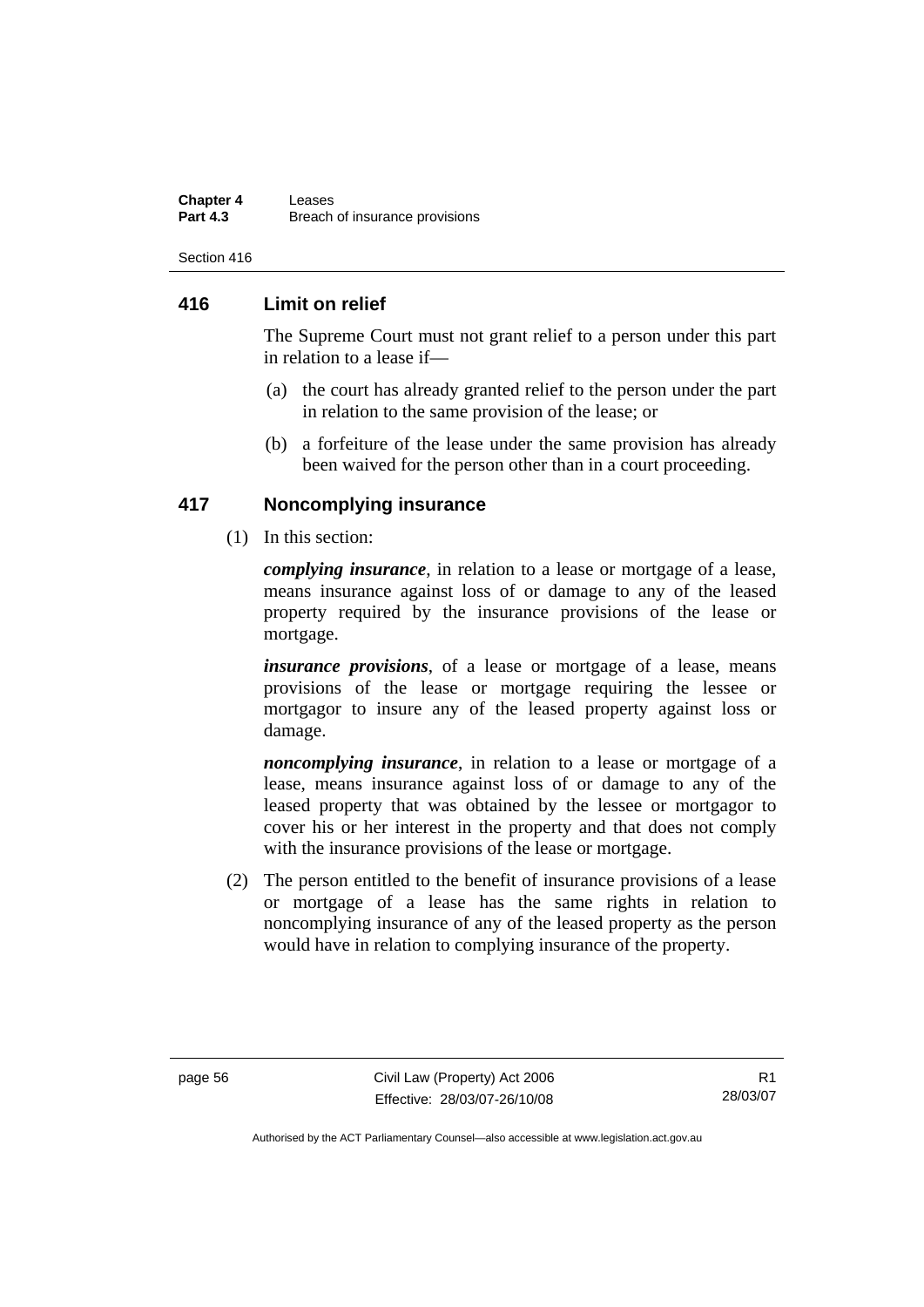### **418 Protection of purchaser of leasehold against forfeiture**

- (1) This section applies in relation to a lease containing a provision (the *insurance provision*) requiring the lessee to insure any of the leased property against loss or damage.
- (2) An honest purchaser of the leasehold interest under the lease is not liable to forfeiture, for damages or in any other way for a breach of the insurance provision that happened before completion of the purchase if—
	- (a) the purchaser was given the written receipt of the person entitled to receive the rent for the last payment of rent owing before completion of the purchase; and
	- (b) there was, at the time of completion of the purchase, insurance that complied with the insurance provision.
- (3) This section does not affect any remedy the lessor has against a lessee for breach of the insurance provision.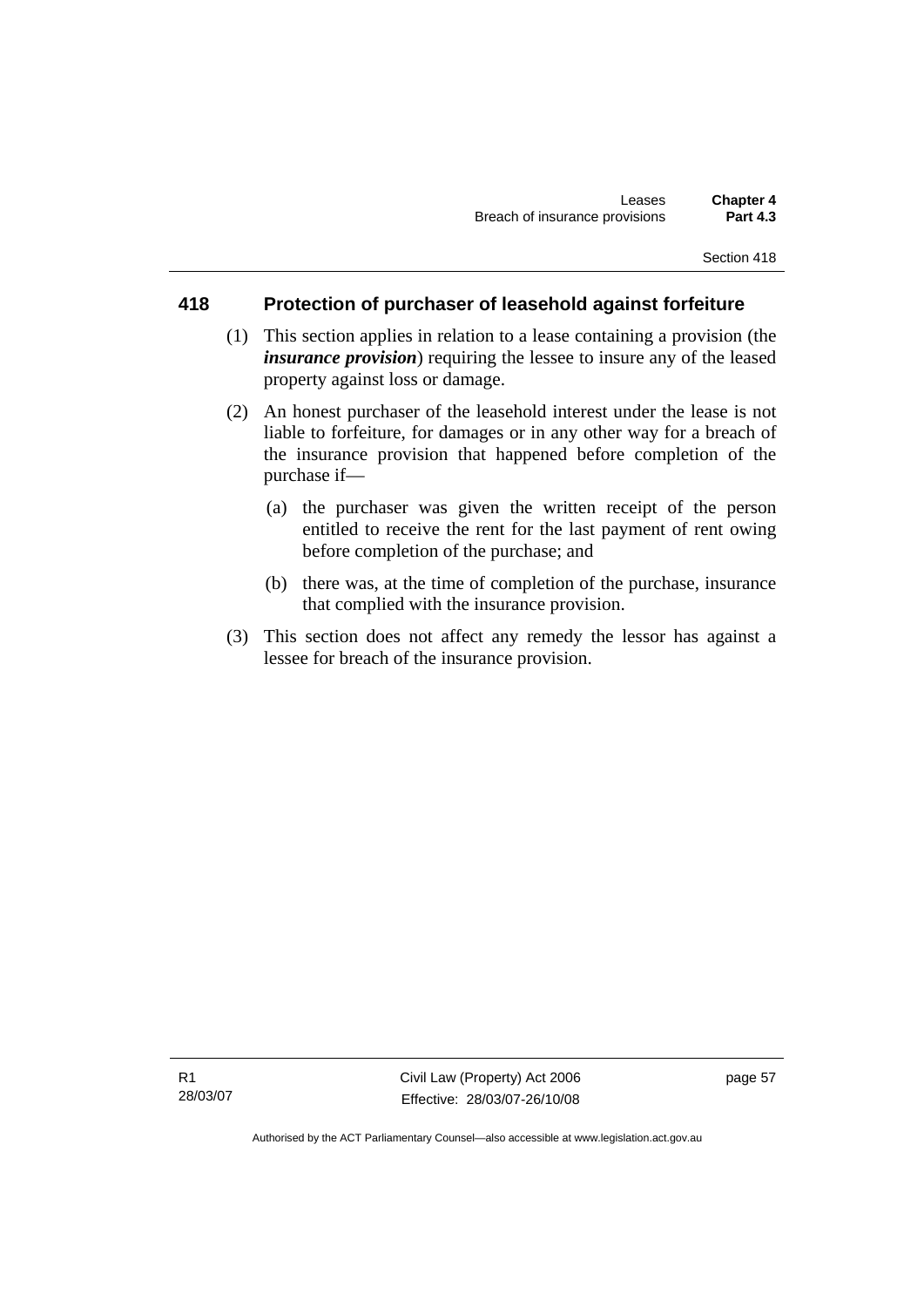# **Part 4.4 Restriction of effect of licence or waiver by lessor**

### **419 Application—pt 4.4**

- (1) This part applies to—
	- (a) a lease for a fixed term, whether or not the lease may be terminated before the end of the fixed term; and
	- (b) a lease for the life of the lessee.
- (2) This part does not—
	- (a) apply to a residential tenancy agreement under the *Residential Tenancies Act 1997*; or
	- (b) bind the Territory.
- (3) Subsection (2) (b) has effect despite the Legislation Act, section 121 (Binding effect of Acts).

### **420 Effect of licence given to lessee**

- (1) If a lessee is given licence to do an act that contravenes a provision of the lease, the licence, unless otherwise expressed, extends only to—
	- (a) the permission actually given; or
	- (b) the particular breach of the provision; or
	- (c) anything else specifically authorised to be done by the licence.
- (2) The licence does not prevent a proceeding for a later breach of a provision of the lease unless the licence specifically authorises the breach.

R1 28/03/07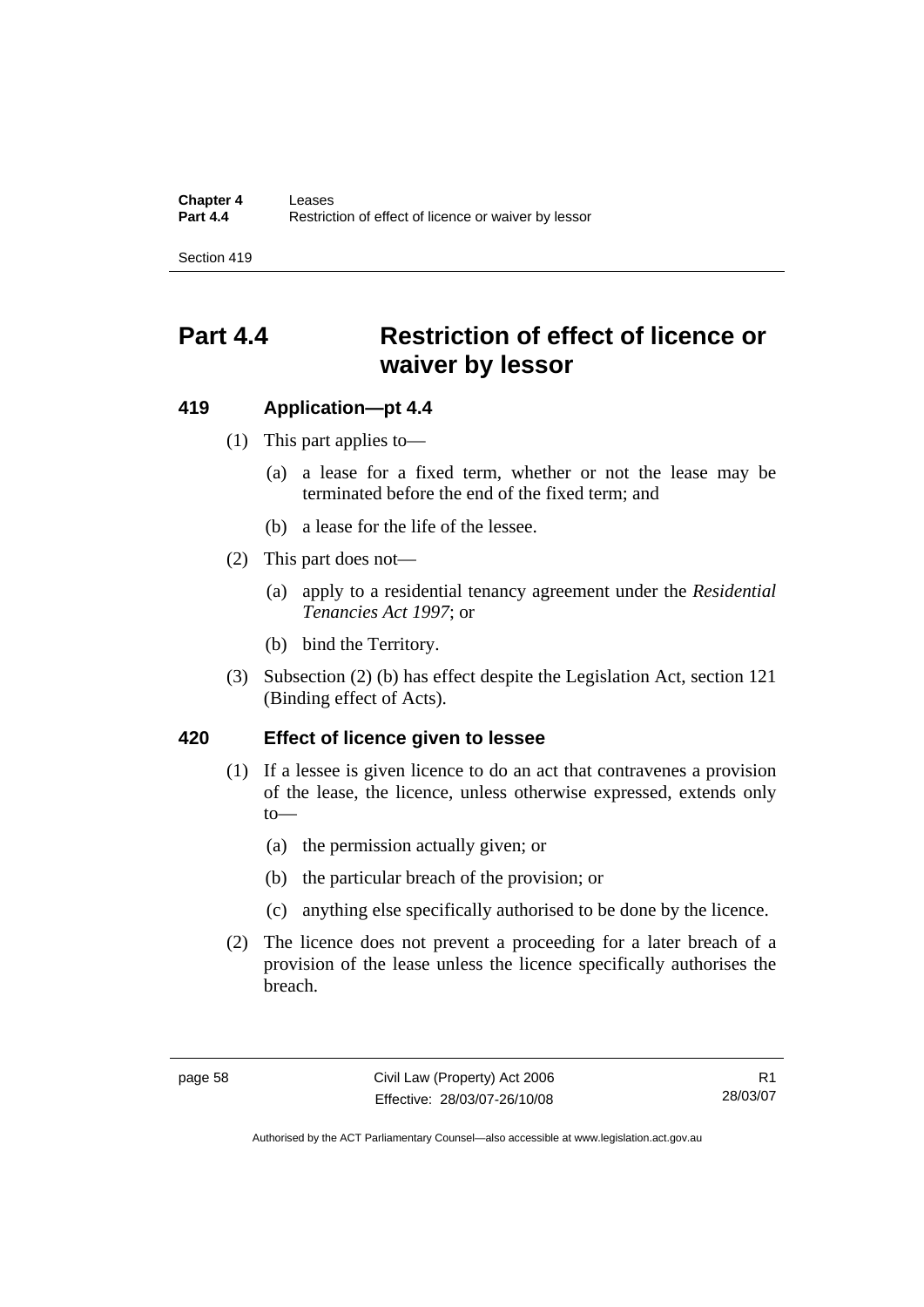- (3) Despite the licence—
	- (a) all rights under the provisions of the lease remain in force and are available against a subsequent breach of the provisions not specifically authorised or waived by the licence in the same way as if the licence had not been given; and
	- (b) the provision of the lease in relation to which the licence was given remains in force as if the licence had not been given, except in relation to the particular thing authorised to be done.

## **421 Operation of partial licences**

- (1) This section applies if a licence gives a power of re-entry on a lessee assigning, subletting or doing another specified act without licence and licence is given—
	- (a) to 1 of 2 or more lessees to assign or sublet the lessee's share or interest or to do another act prohibited without licence; or
	- (b) to a lessee, or 1 of 2 or more lessees, to assign or sublet part only of the property, or to do an act prohibited without licence in relation to part only of the property.
- (2) The licence does not extinguish the right of entry for a breach of a provision of the lease by co-lessees of the other shares or interests in the property, or by the lessee or lessees of the rest of the property, in relation to those shares or interests or the rest of the property, but the right of entry remains in force in relation to the shares, interests or property not subject to the licence.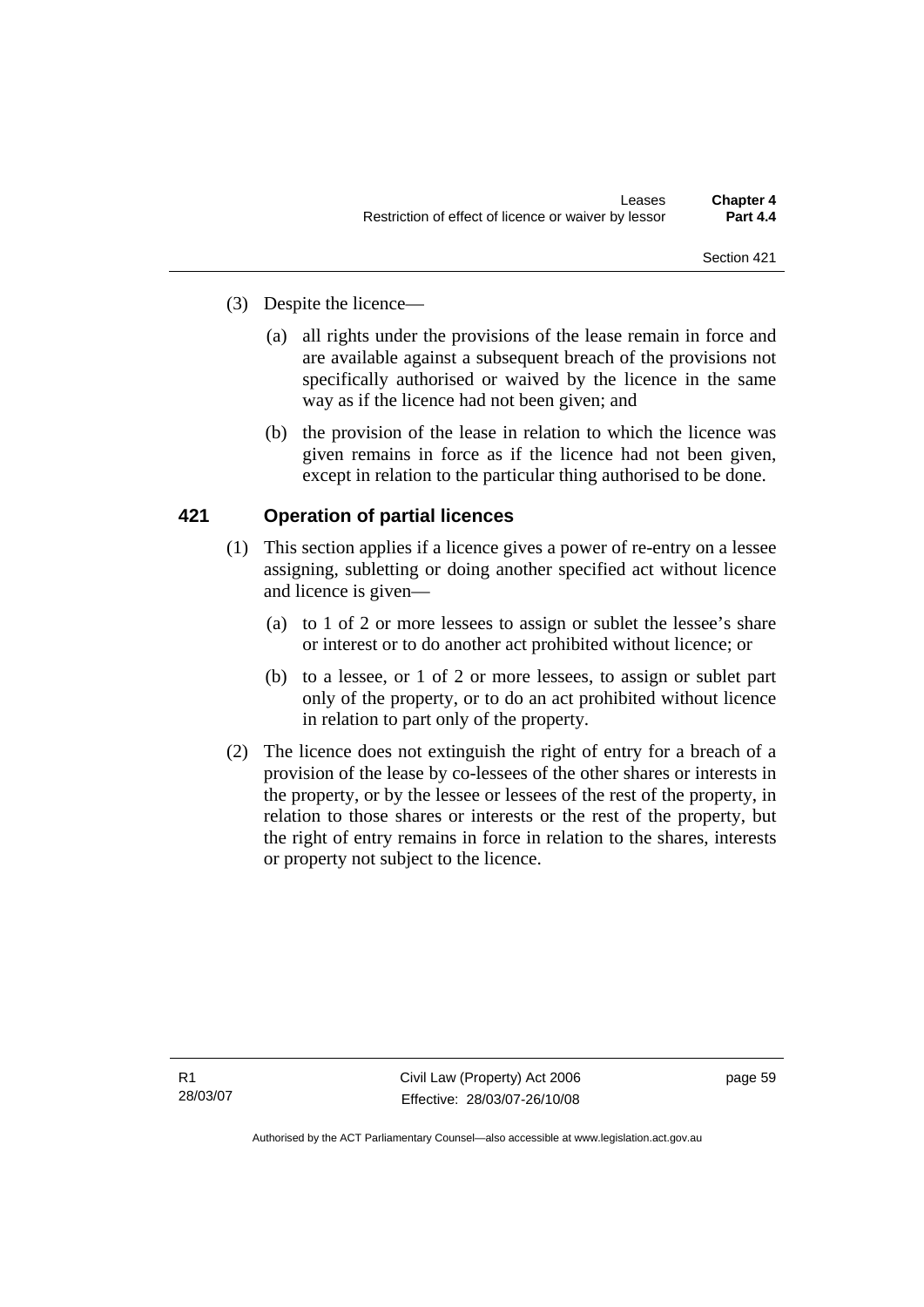### **422 Apportionment of conditions of entry on severance**

- (1) This section applies if the reversion of a lease is severed and the rent or other reservations under the lease are apportioned among the reversionary interests.
- (2) The assignee of a part of the reversion is, in relation to the apportioned rent or other reservation allotted to the assignee, entitled to the benefit of all the powers of re-entry for nonpayment of the rent or failure to render the other reservation in the same way as if the powers of re-entry had been given to the assignee as incident to the assignee's part of the reversion in relation to the rent or other reservation allotted to the assignee.

### **423 Waiver of benefit of lease provision**

If a lessor waives the benefit of a provision of the lease in a particular instance, the waiver is not taken—

- (a) to extend to an instance, or a breach of a provision of the lease, other than that to which the waiver specially relates; or
- (b) to operate as a general waiver of the benefit of the provision.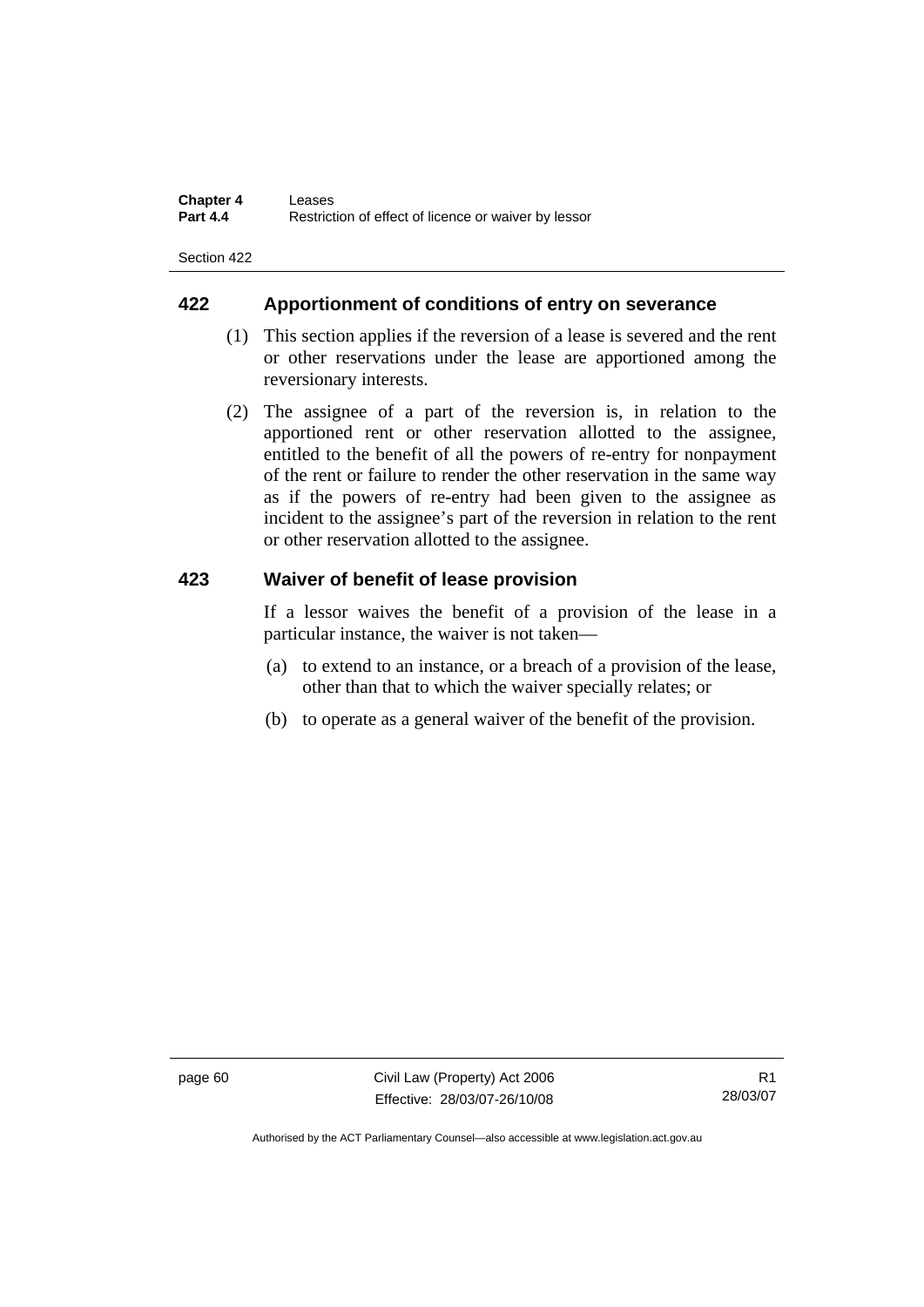## **Part 4.5 Forfeiture of leases**

### **424 Definitions—pt 4.5**

In this part:

*lease* includes—

- (a) a sublease; and
- (b) an agreement for a lease if the person to be the lessee is entitled to have the lease granted.

*lessee* includes a sublessee.

*lessor* includes a sublessor.

*sublease* includes an agreement for a sublease if the person to be the sublessee is entitled to have the sublease granted.

### **425 Application—pt 4.5**

- (1) This part applies to a lease despite any provision of the lease to the contrary.
- (2) However, this part does not apply to a residential tenancy agreement under the *Residential Tenancies Act 1997*.

### **426 Restrictions on re-entry or forfeiture**

- (1) A right of re-entry or forfeiture under a lease for breach of a provision of the lease is not enforceable by proceeding or otherwise unless—
	- (a) the lessor gives the lessee a notice—
		- (i) specifying the breach; and
		- (ii) requiring the lessee to pay compensation for the breach; and

| -R1      | Civil Law (Property) Act 2006 | page 61 |
|----------|-------------------------------|---------|
| 28/03/07 | Effective: 28/03/07-26/10/08  |         |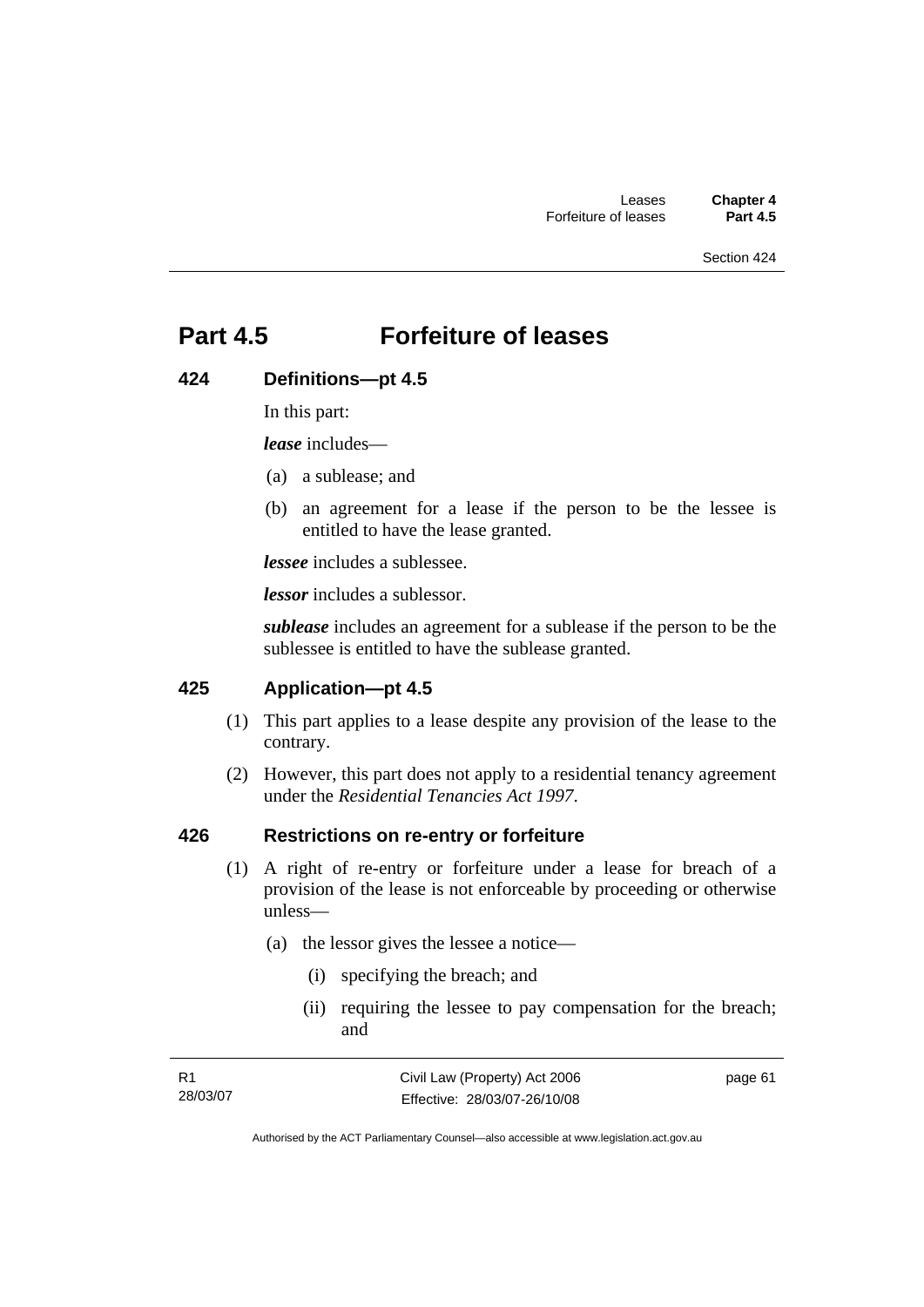| <b>Chapter 4</b> | Leases               |
|------------------|----------------------|
| <b>Part 4.5</b>  | Forfeiture of leases |

- (iii) if the breach can be remedied—requiring the lessee to remedy the breach; and
- (b) the lessee fails within a reasonable time after being given the notice—
	- (i) to pay reasonable compensation for the breach; and
	- (ii) if the breach can be remedied—to remedy the breach.

*Note* If a form is approved under s 502 for a notice, the form must be used.

- (2) If the lessor under a lease seeks to enforce, by proceeding or otherwise, a right of re-entry or forfeiture under the lease for breach of a provision of the lease, the lessee may apply to the Supreme Court for relief.
- (3) If the lessee applies to the Supreme Court for relief, the court may grant or refuse relief.
- (4) If the Supreme Court grants relief, it may grant relief on the conditions it considers appropriate, including the granting of an injunction to restrain similar breaches of the lease in the future.
- (5) This section does not apply in relation to—
	- (a) a lease granted by the Territory or the Commonwealth; or
	- (b) a lease for a term of 1 year or less; or
	- (c) a provision of a lease for forfeiture on the bankruptcy of the lessee; or
	- (d) the taking of the lessee's interest in execution; or
	- (e) re-entry or forfeiture for nonpayment of rent.
- (6) For this section, the term of a lease limited to continue only while the lessee does not breach the lease is taken to be the term for which the lease could continue apart from a breach.

R1 28/03/07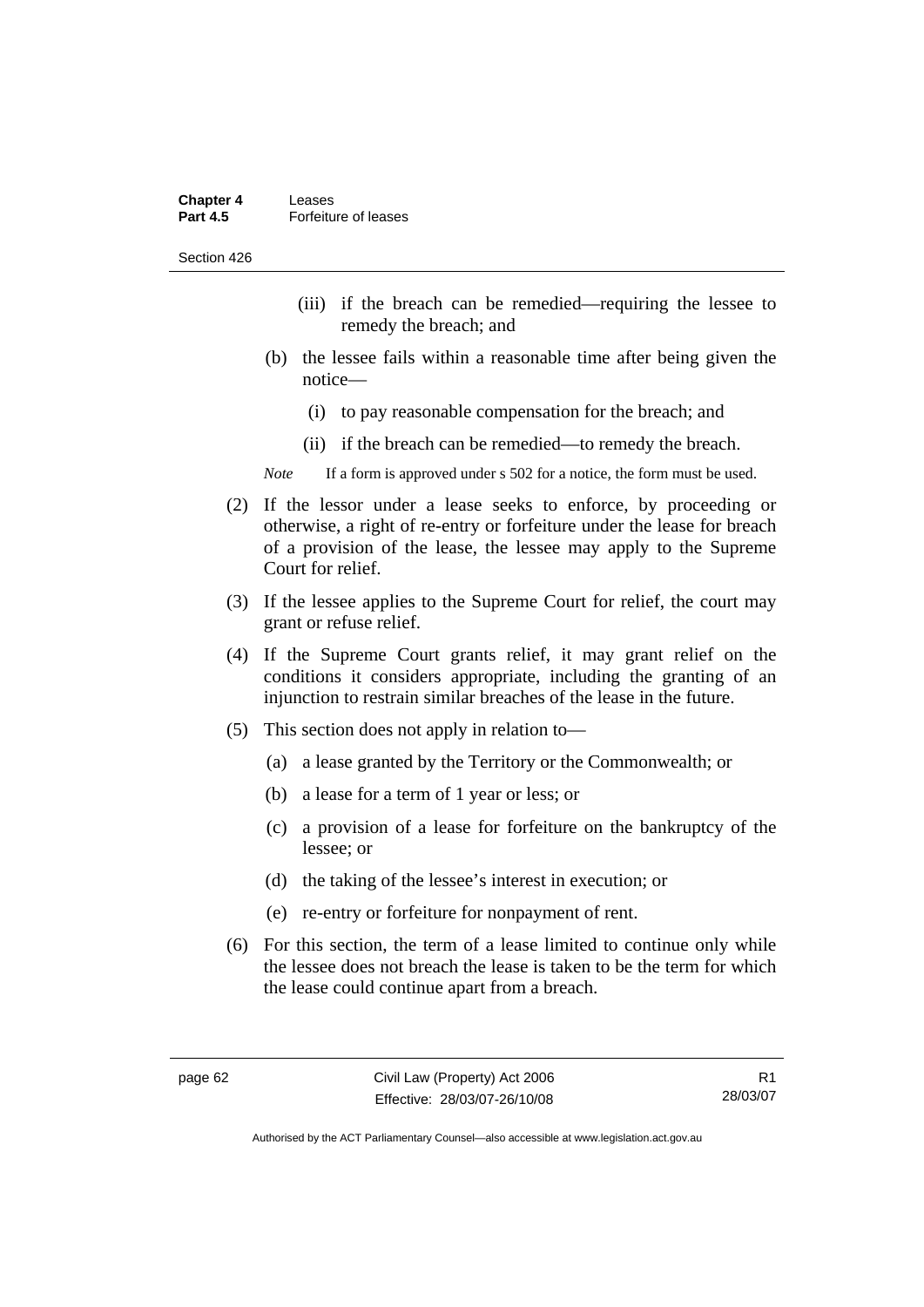## **427 Notices under s 426 (1)**

- (1) A notice under section 426 (1) must be in writing.
- (2) If the lessee is not in the ACT, the notice may be given to the lessee by serving it personally on the lessee's lawyer or agent in the ACT.
- (3) Subsection (2) does not limit any other territory law that allows service of the notice in another way.

## **428 Protection of sublessees**

- (1) If the lessor under a lease seeks to enforce, by proceeding or otherwise, a right of re-entry or forfeiture under the lease for breach of a provision of the lease, a person (the *interested person*) claiming an interest in all or part of the leased property as sublessee may apply to the Supreme Court for relief.
- (2) If the interested person applies to the Supreme Court for relief, the court may grant or refuse relief.
- (3) Without limiting subsection (2), the Supreme Court may stay a proceeding brought by the lessor to enforce the right of re-entry or forfeiture under the lease and vest all or a part of the leased property in the interested person as sublessee, or in any other capacity, for a term not longer than the term of the lease.
- (4) If the Supreme Court grants relief, it may grant relief on the conditions it considers appropriate.
- (5) For this section, the term of a lease limited to continue only while the lessee does not breach the lease is taken to be the term for which the lease could continue apart from a breach.

page 63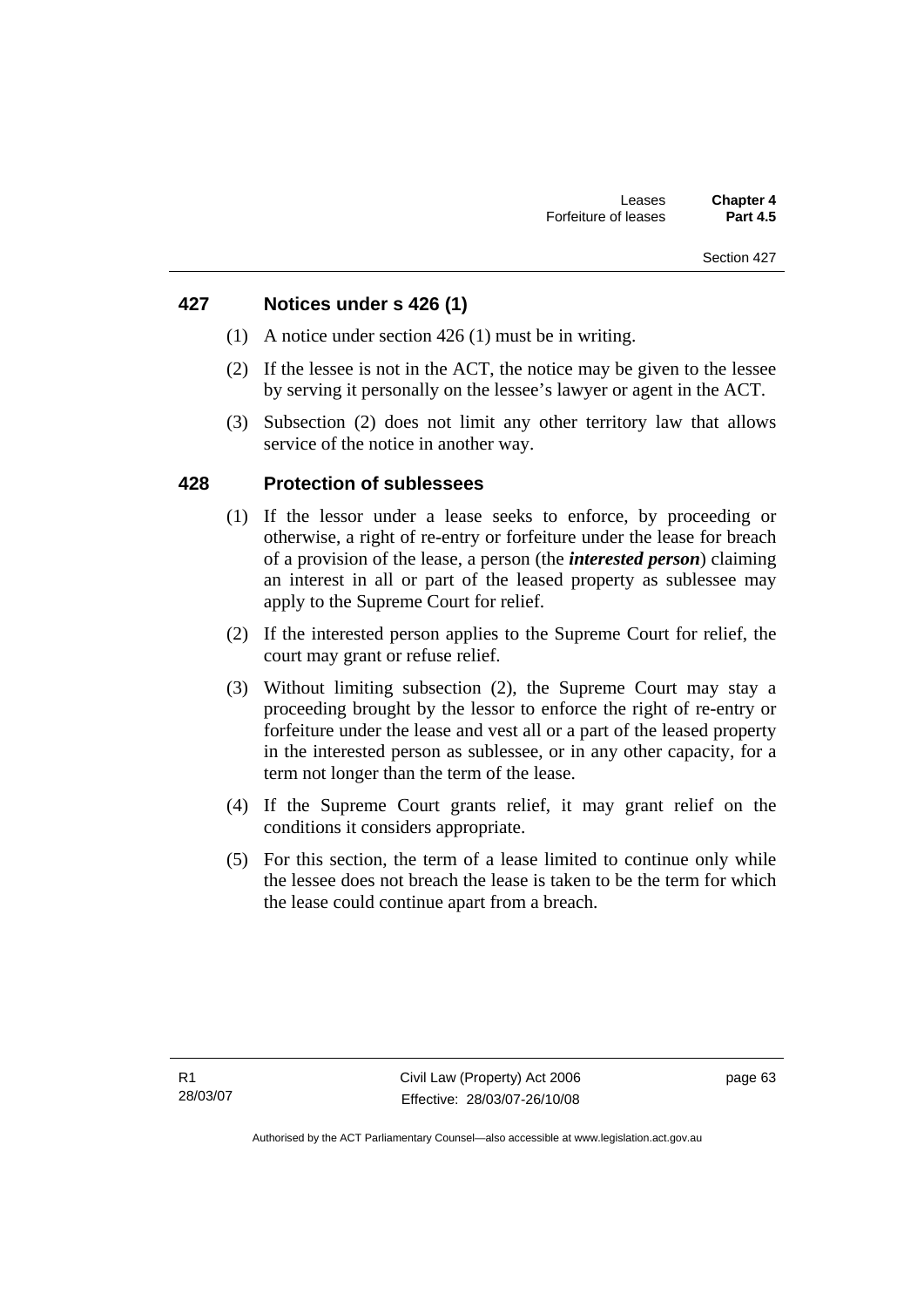# **Part 4.6 Leases invalidly granted under powers**

## **429 Pt 4.6 does not bind the Territory**

- (1) This part does not bind the Territory.
- (2) This section has effect despite the Legislation Act*,* section 121 (Binding effect of Acts).

## **430 Leases taken to be granted in intended exercise of power**

If—

- (a) a valid power of leasing is vested in or may be exercised by a person granting a lease; and
- (b) the lease cannot have effect, or continue to have effect, according to its terms independently of the power (because of the ending of the estate or interest of the person or otherwise);

the lease is, for this part, taken to be granted in the intended exercise of the power, even though the power is not mentioned in the lease.

## **431 Certain invalid leases taken to be agreements to lease**

- (1) This section applies if—
	- (a) in the intended exercise of a power to lease property, a lease is granted that is invalid against—
		- (i) the person entitled to the reversionary interest in the property at the end of the interest of the person granting the lease; or
		- (ii) anyone else who, subject to a lease validly granted under the power, would have an interest in the property; and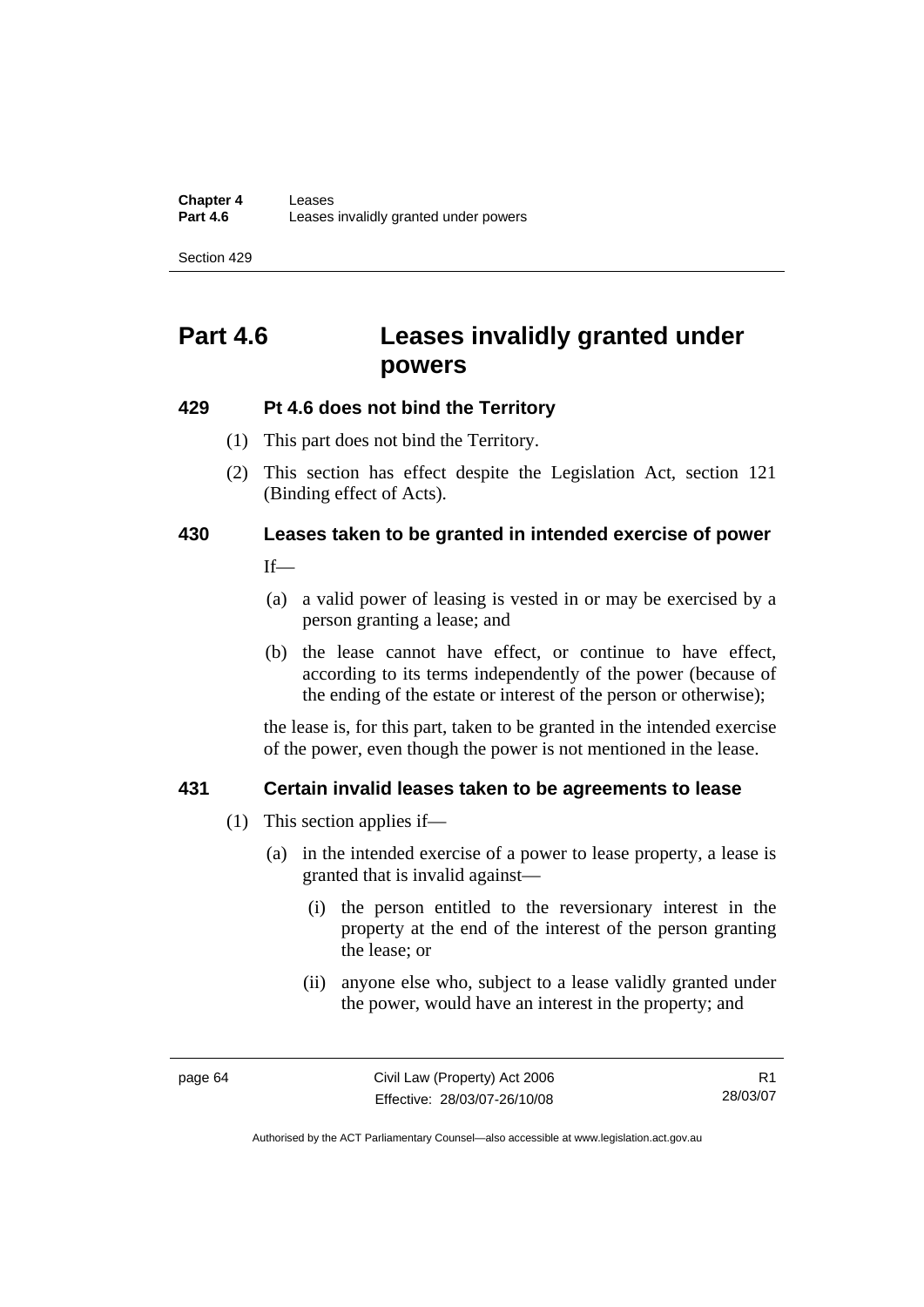- (b) the lease is invalid for failure to comply with the terms of the power; and
- (c) the lease is honestly granted; and
- (d) the lessee or a person claiming under the lessee has entered into possession of the property.
- (2) An invalid lease mentioned in subsection (1) is taken in equity to be a contract for the grant, at the request of the lessee, of a valid lease—
	- (a) under the same power as the invalid lease was granted under; and
	- (b) in the same terms as the invalid lease apart from any changes necessary to comply with the terms of the power.
- (3) Anyone who would have been bound by the invalid lease if it had been validly granted is bound in equity by the contract mentioned in subsection (2).
- (4) However, no-one is entitled under the contract mentioned in subsection (2) to obtain a variation of the lease if the other people bound by the contract are willing to confirm the lease without variation.
- (5) In this section:

*possession*—to remove any doubt, *possession* of land does not include receipt of income from the land.

#### **432 Certain leases validated**

- (1) This section applies if—
	- (a) a lease granted in the intended exercise of a power of leasing is invalid because, when the lease was granted, the person granting the lease could not lawfully grant it; and
	- (b) the person was at least 18 years old at that time; and

| R1       |  |
|----------|--|
| 28/03/07 |  |

page 65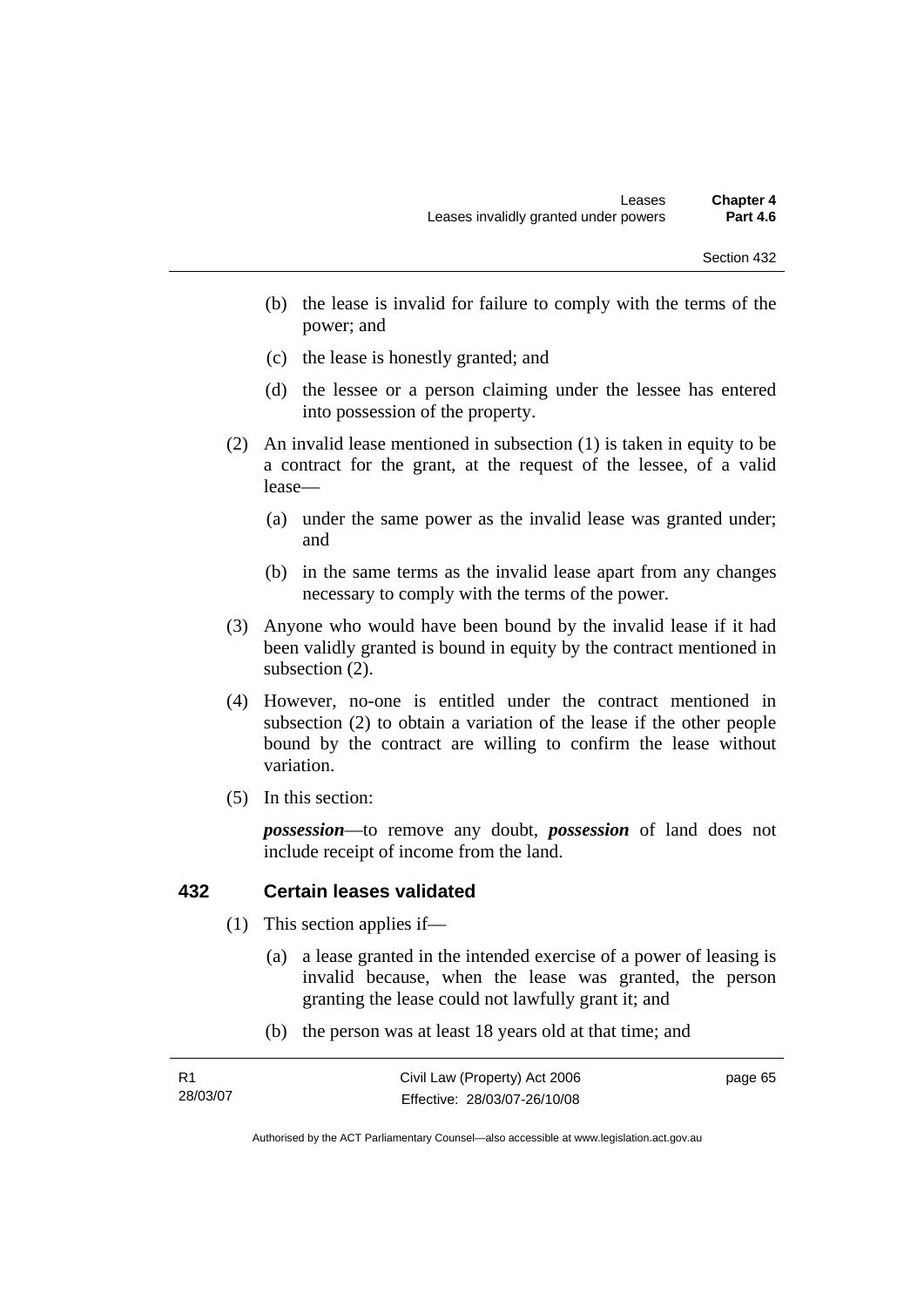- (c) the person can, at a later time, lawfully grant the lease or a similar lease under the power.
- (2) If this section applies, the lease is taken to have been granted by the person under the power at the later time.
- (3) This part applies to the lease.

## **433 Acceptance of rent taken to be confirmation of lease**

- (1) This section applies if, on or before acceptance of rent under an invalid lease, a written receipt, memorandum or note confirming the lease is signed by the person accepting the rent or by someone authorised by that person.
- (2) The acceptance of the rent is, as against the person accepting the rent, taken to be a confirmation of the lease.

## **434 Lessee bound to accept confirmation**

- (1) This section applies if—
	- (a) a person (the *first person*) is in possession of land under an invalid lease; and
	- (b) someone else (the *other person*) is entitled, subject to the interest of the first person in the land, to possession of the land or to receipt of its rents and profits; and
	- (c) the other person can confirm the lease without variation.
- (2) The first person (or a person deriving title to the lease under or from the first person), or anyone else who would have been bound by the lease if it had been valid, must, if asked by the other person, accept confirmation of the lease by the other person.
- (3) The confirmation may be made by a written memorandum or note signed by the other person and the person accepting the confirmation.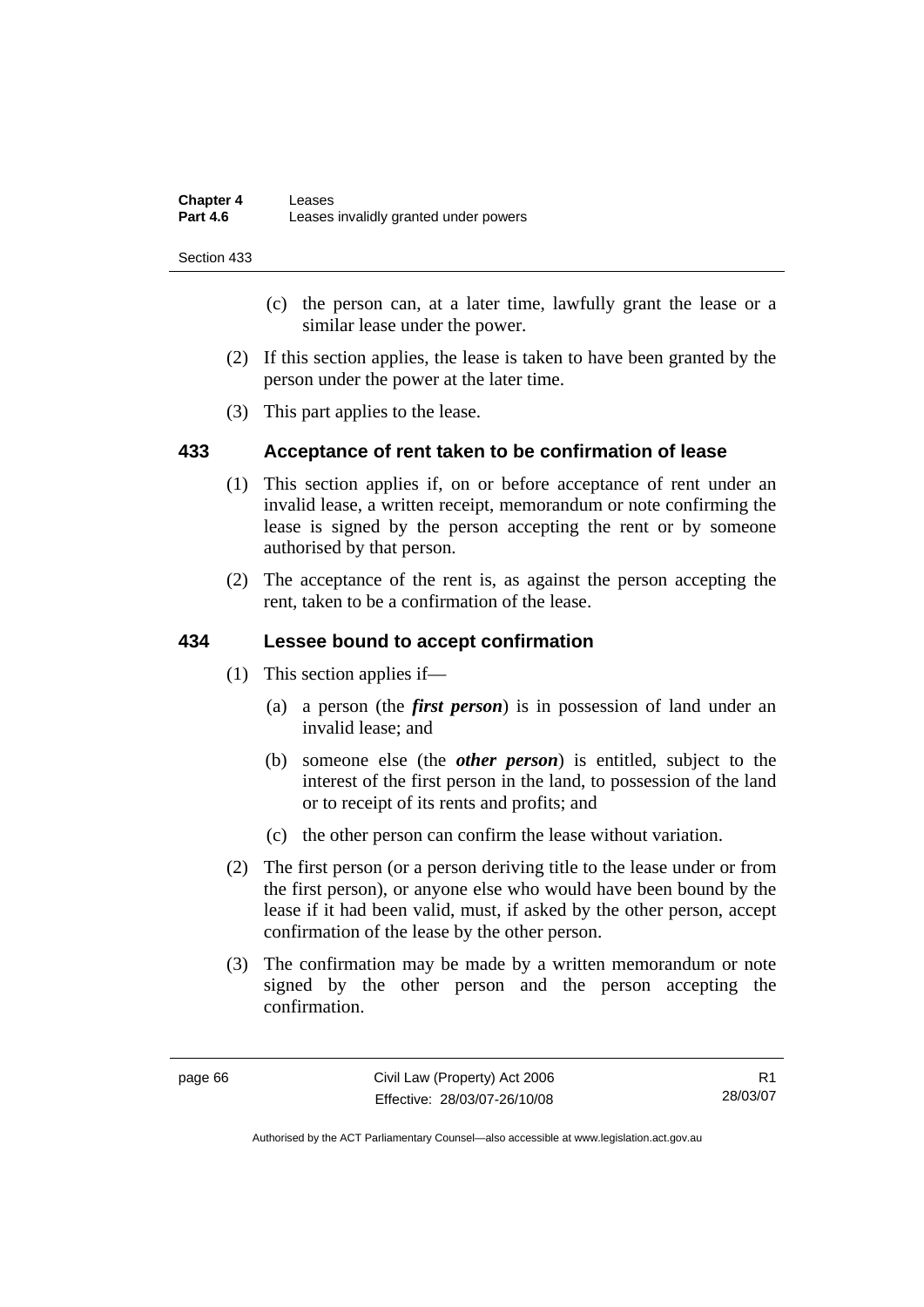(4) On the confirmation of the lease, the lease is taken to have been valid from the time it was granted.

#### **435 Pt 4.6 does not affect certain other rights**

This part does not affect the rights of anyone in relation to a breach of a provision of an invalid lease.

#### **Example**

rights of a person named as lessor of an invalid lease to re-entry or forfeiture for breach of a provision of the lease

*Note* An example is part of the Act, is not exhaustive and may extend, but does not limit, the meaning of the provision in which it appears (see Legislation Act, s 126 and s 132).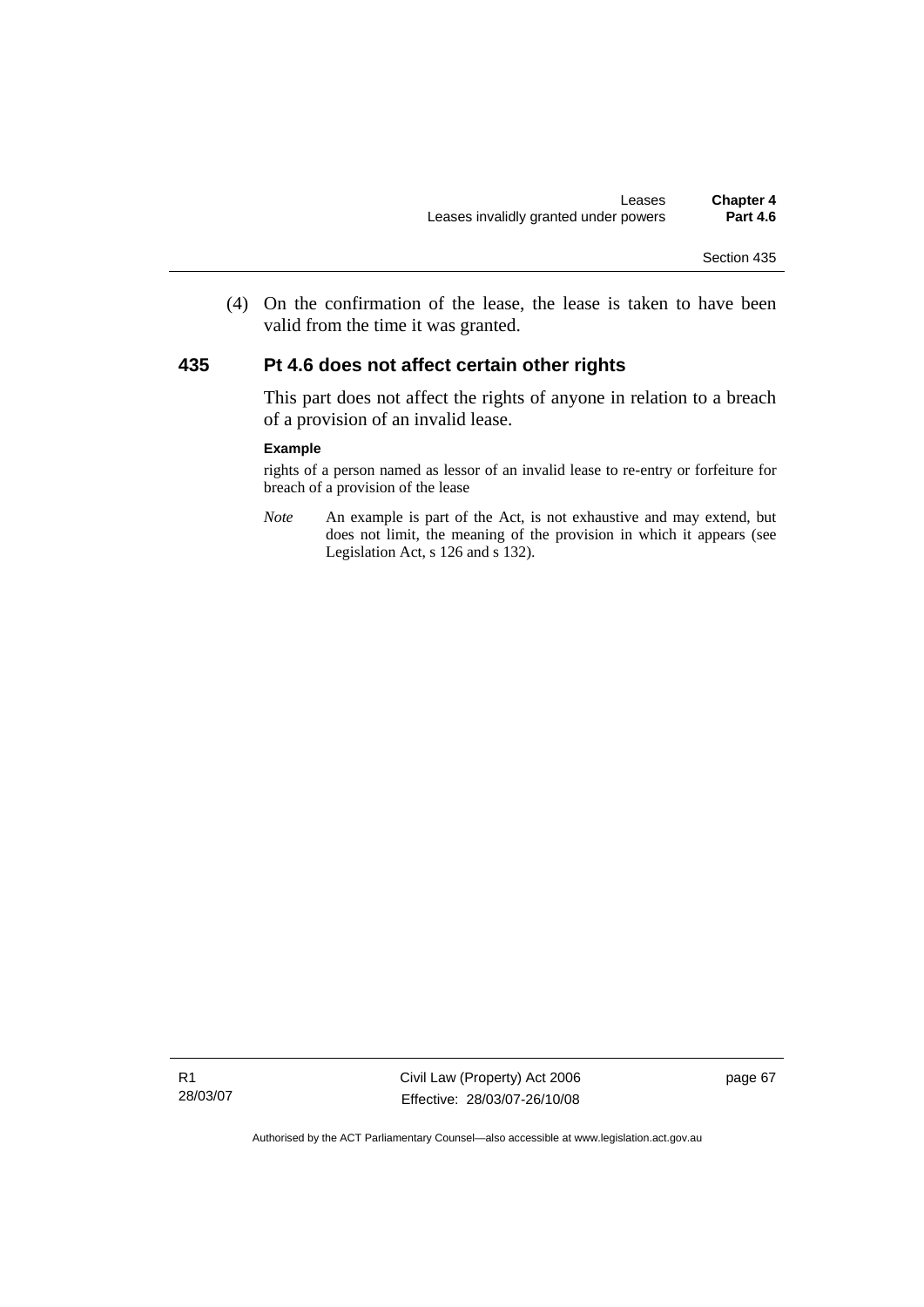**Chapter 4 Leases**<br>**Part 4.7 Recove Recovery of leased premises** 

Section 436

# **Part 4.7 Recovery of leased premises**

#### **436 Application—pt 4.7**

- (1) This part does not—
	- (a) apply to—
		- (i) a residential tenancy agreement under the *Residential Tenancies Act 1997*; or
		- (ii) a lease under the *Leases (Commercial and Retail) Act 2001*; or
	- (b) bind the Territory.
- (2) Subsection (1) (b) has effect despite the Legislation Act, section 121 (Binding effect of Acts).

#### **437 Who is an** *agent* **for pt 4.7?**

In this part:

*agent* means—

- (a) a person usually employed by a lessor in leasing premises or collecting rents; or
- (b) a person authorised in writing by the lessor of premises to act in relation to the premises.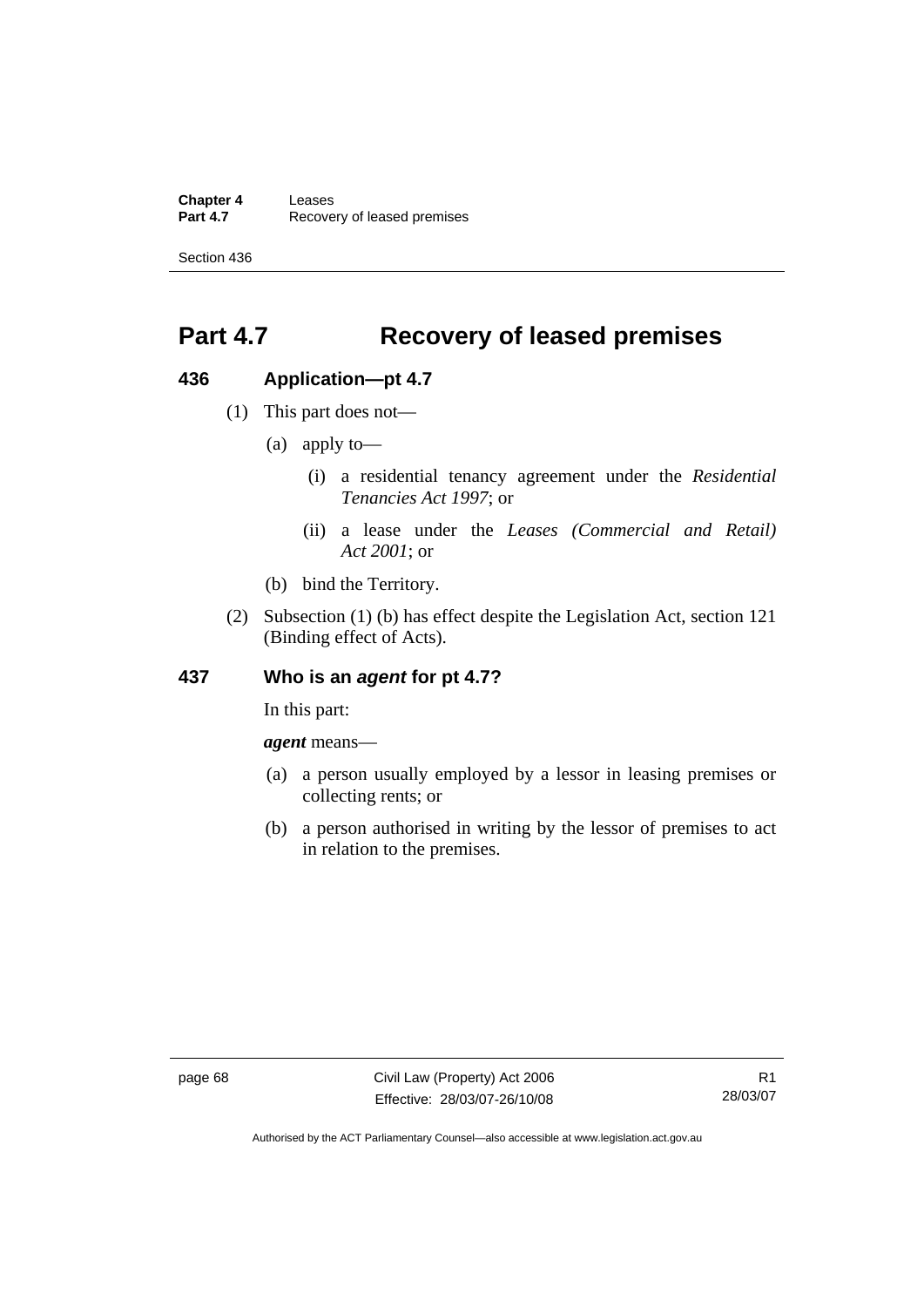## **438 Recovery of possession**

- (1) This section applies—
	- $(a)$  if—
		- (i) the term of a lease has ended; or
		- (ii) a lease has been terminated by a notice to quit or a demand for possession; and
	- (b) the lessee, or a person claiming under the lessee who is occupying the leased premises or a part of the premises, fails to quit and give possession of the premises or a part of the premises to the lessor.
- (2) The lessor or the lessor's agent may apply to the Supreme Court or Magistrates Court for an order for recovery of possession of the premises.
- (3) If the court is satisfied that the term of the lease has ended or that the lease has been terminated, it may make an order for recovery of possession of the premises by the lessor and may—
	- (a) issue a warrant authorising a police officer or someone else to enter (with any reasonable and necessary force) into the premises and give possession to the lessor or the lessor's agent; or
	- (b) postpone the issue of a warrant mentioned in paragraph (a), or suspend the execution of the warrant, for a time it considers appropriate.
- (4) In this section:

*possession*—to remove any doubt, *possession* of land does not include receipt of income from the land.

page 69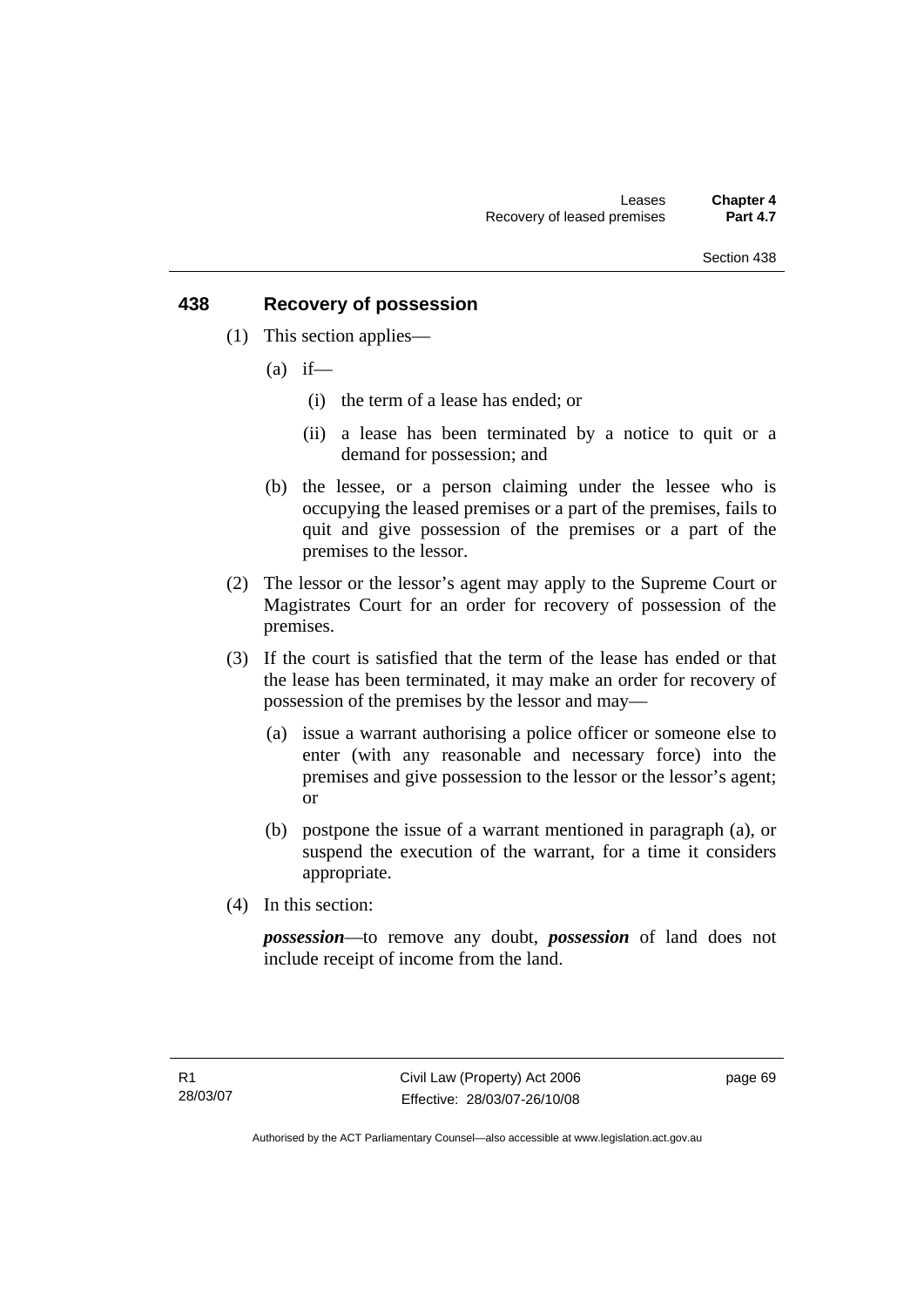# **Chapter 5 Miscellaneous**

# **Part 5.1 Debts charged on property of deceased person**

# **500 Charges on property of deceased person to be paid primarily out of property charged**

- (1) This section applies if a person dies possessing or being entitled to, or, under a general power of appointment, disposes of by will—
	- (a) property that at the time of the person's death is charged with the payment of an amount, whether by legal mortgage, equitable charge or in some other way (including a lien for unpaid purchase money); or
	- (b) land for which an amount is owing at the time of the person's death under a contract of purchase.
- (2) Unless the deceased person has by will indicated a contrary intention, the property charged or land for which purchase money is owing is, as between the different people claiming through the deceased person, primarily liable for the payment of the charge or purchase money and—
	- (a) each part of property that is subject to a charge must bear a proportionate part of the charge on the whole of the property; and
	- (b) each part of a parcel of land for which purchase money is owing must bear a proportionate part of the amount owing for the whole parcel.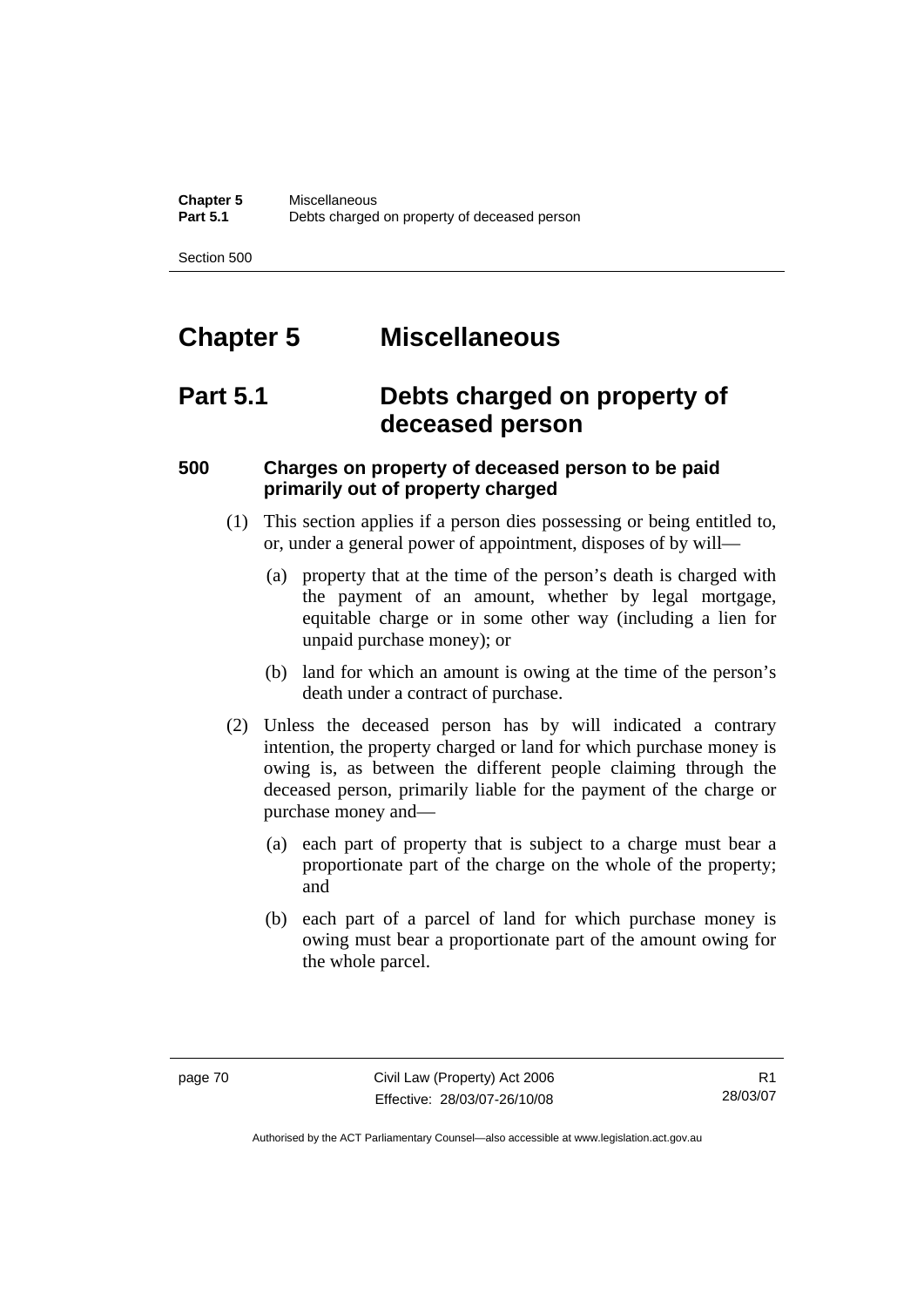- (3) A contrary intention is not taken to be indicated—
	- (a) by a general direction in the deceased person's will for the payment of debts, or all debts, of the person out of—
		- (i) the person's personal estate; or
		- (ii) the person's residuary real and personal estate; or
		- (iii) the person's residuary real estate; or
	- (b) by a charge in the deceased person's will of debts, or all debts, of the person on any estate mentioned in paragraph (a).
- (4) However, a contrary intention is taken to be indicated by words in the deceased person's will expressly or by necessary implication indicating an intention that a general direction in the will of the kind mentioned in subsection (3) (a), or a charge in the will of the kind mentioned in subsection (3) (b), is to apply to a charge on property mentioned in subsection (1) (a) or an amount of unpaid purchase money mentioned in subsection (1) (b).
- (5) This section does not affect the right of a person entitled to a charge on property mentioned in subsection (1) (a), or to unpaid purchase money mentioned in subsection (1) (b), to obtain payment of the charge or purchase money out of other assets of the deceased person or in some other way.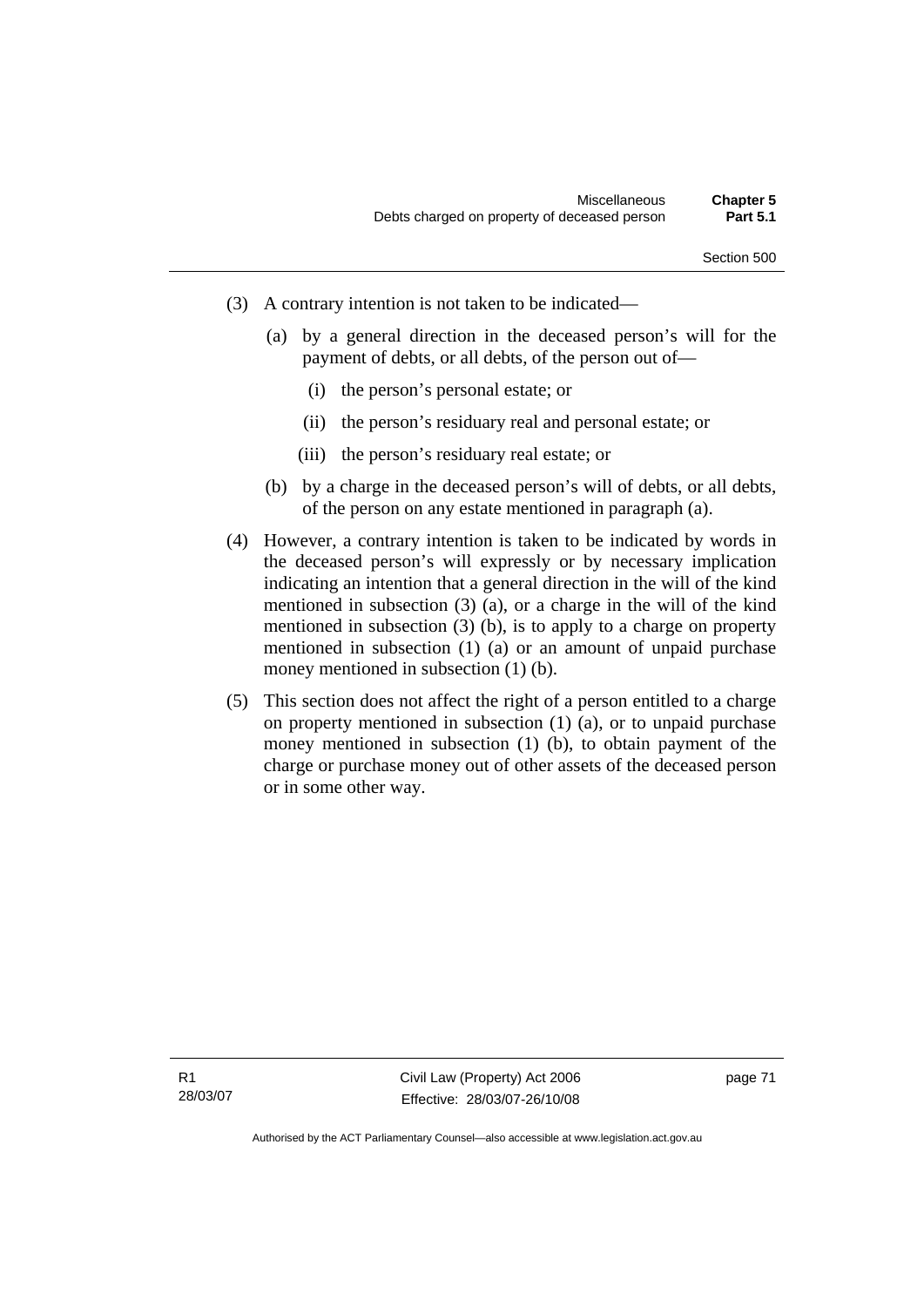**Chapter 5** Miscellaneous<br>**Part 5.2** Stipulations in **Stipulations in contracts** 

Section 501

# **Part 5.2 Stipulations in contracts**

**501 Stipulations not of the essence of contracts** 

Stipulations in a contract, about time or anything else, that, in accordance with the rules of equity, are taken not to be, or not to have been, of the essence of the contract must be interpreted and have effect at law in accordance with those rules.

page 72 Civil Law (Property) Act 2006 Effective: 28/03/07-26/10/08

R1 28/03/07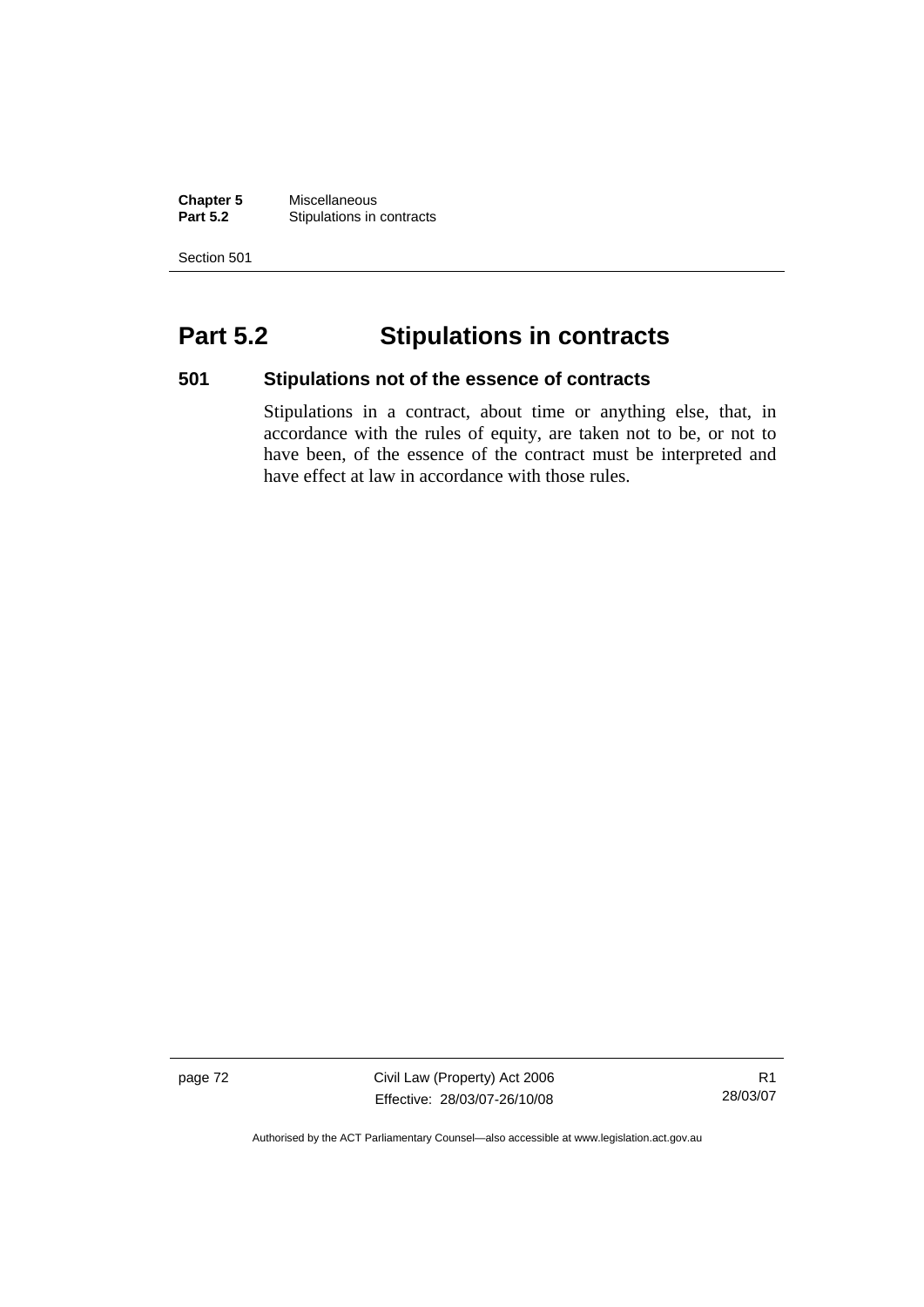# **Part 5.3 Miscellaneous—other provisions**

## **502 Approved forms**

- (1) The Minister may, in writing, approve forms for this Act.
- (2) If the Minister approves a form for a particular purpose, the approved form must be used for that purpose.

*Note* For other provisions about forms, see the Legislation Act, s 255.

(3) An approved form is a notifiable instrument.

*Note* A notifiable instrument must be notified under the Legislation Act.

#### **503 Regulation-making power**

The Executive may make regulations for this Act.

*Note* A regulation must be notified, and presented to the Legislative Assembly, under the Legislation Act.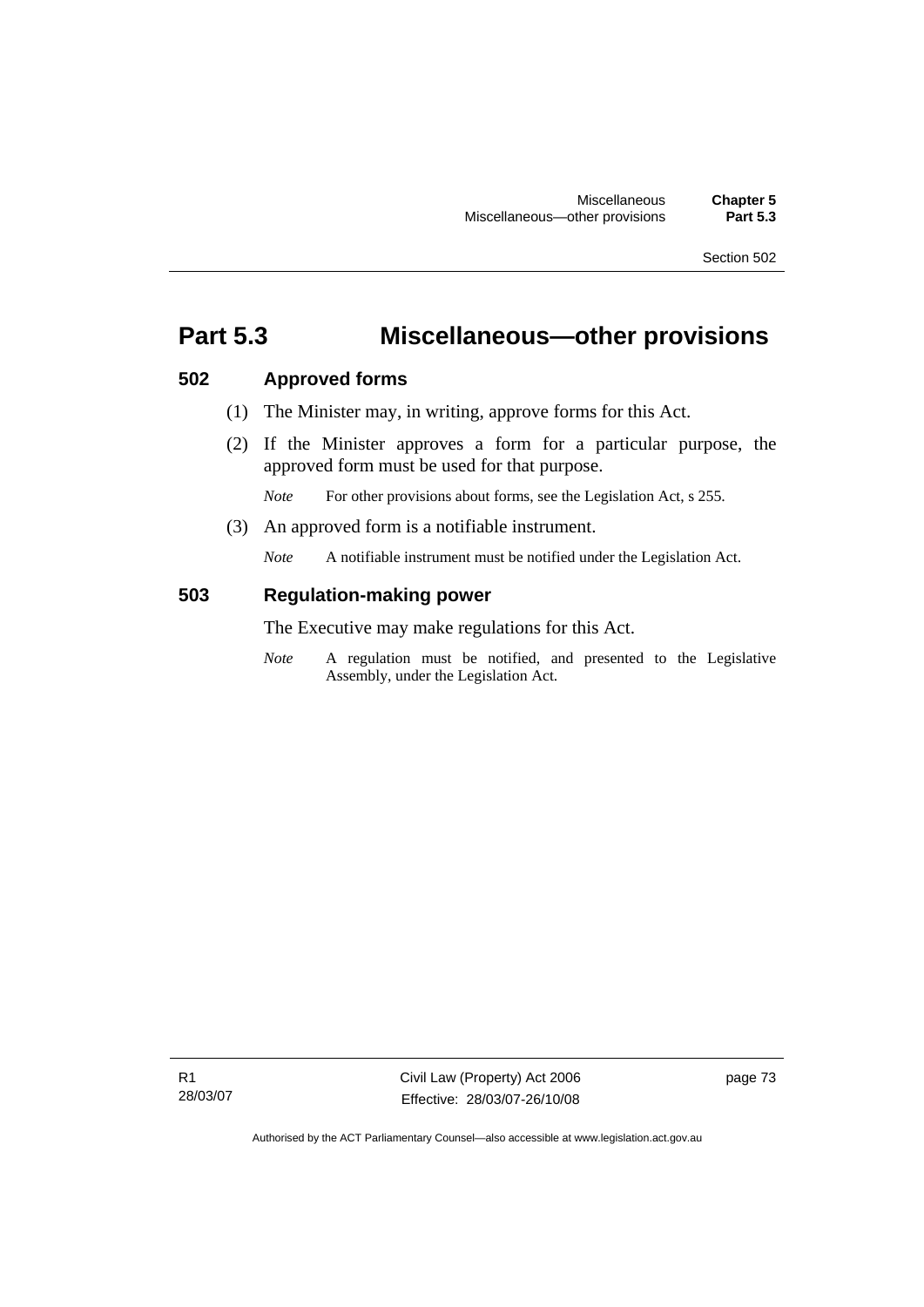**Chapter 5** Miscellaneous<br>**Part 5.4** Transitional **Part 5.4** Transitional

Section 504

# **Part 5.4 Transitional**

#### **504 References to repealed Act**

- (1) In any Act, instrument made under an Act or document, a reference to a repealed Act (or a provision of a repealed Act) is, in relation to anything to which this Act applies, a reference to this Act (or the corresponding provision of this Act).
	- *Note* A reference to an Act includes a reference to the statutory instruments made or in force under the Act, including any regulation (see Legislation Act, s 104).
- (2) In this section:

#### *repealed Act* means—

- (a) the *Conveyancing Act 1919*; or
- (b) the *Conveyancing and Law of Property Act 1898*; or
- (c) the *Forfeiture and Validation of Leases Act 1905*; or
- (d) the *Landlord and Tenant Act 1899*; or
- (e) the *Law Reform (Miscellaneous Provisions) Act 1955*.

## **505 Transitional regulations**

- (1) A regulation may prescribe transitional matters necessary or convenient to be prescribed because of the enactment of this Act.
- (2) A regulation may modify this part (including its operation in relation to another territory law) to make provision in relation to anything that, in the Executive's opinion, is not, or is not adequately or appropriately, dealt with in this part.
- (3) A regulation under subsection (2) has effect despite anything elsewhere in this Act or another territory law.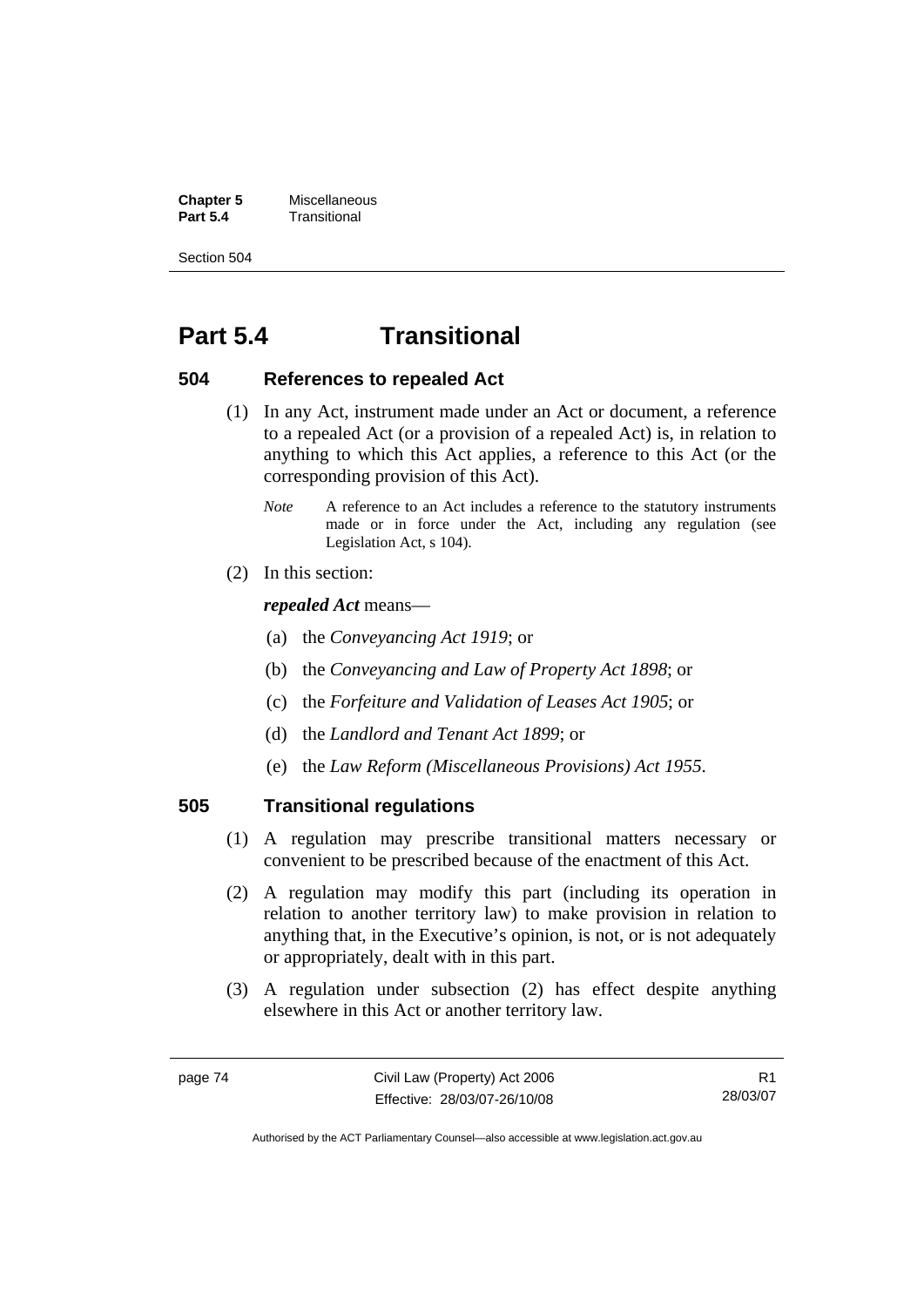| <b>Miscellaneous</b> | <b>Chapter 5</b> |
|----------------------|------------------|
| Transitional         | <b>Part 5.4</b>  |

# **506 Expiry of pt 5.4**

This part expires 2 years after the day it commences.

R1 28/03/07 Civil Law (Property) Act 2006 Effective: 28/03/07-26/10/08 page 75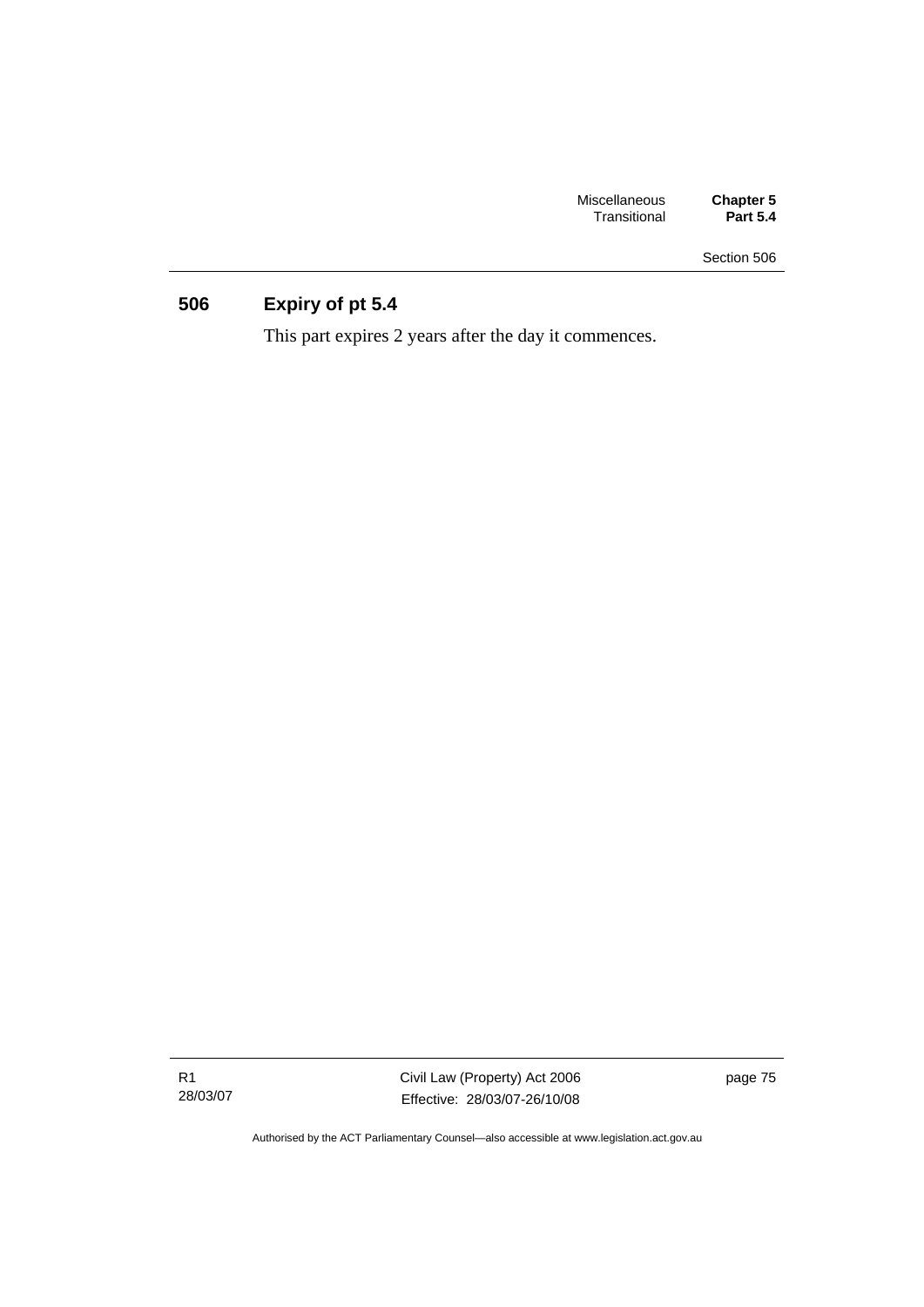# **Dictionary**

(see s 3)

*Note 1* The Legislation Act contains definitions and other provisions relevant to this Act.

*Note 2* For example, the Legislation Act, dict, pt 1, defines the following terms:

- adult
- child
- corporation
- Corporations Act
- domestic partnership (see s 169 (2))
- *individual*
- instrument (see s 14)
- interest
- land
- person
- police officer
- proceeding
- provision (see s 16)
- public trustee
- registrar-general.
- *Note 3* See also the Legislation Act, s 168 (References to person with interest in land include personal representative etc).

*administrator* includes anyone to whom administration of the estate of a deceased person is granted, and includes the public trustee acting under the *Administration and Probate Act 1929*, part 6.

*agent*, for part 4.7 (Recovery of leased premises)—see section 437.

*annuity*, for part 2.6 (Apportionment)—see section 248.

*assurance* includes a conveyance and a disposition made otherwise than by will.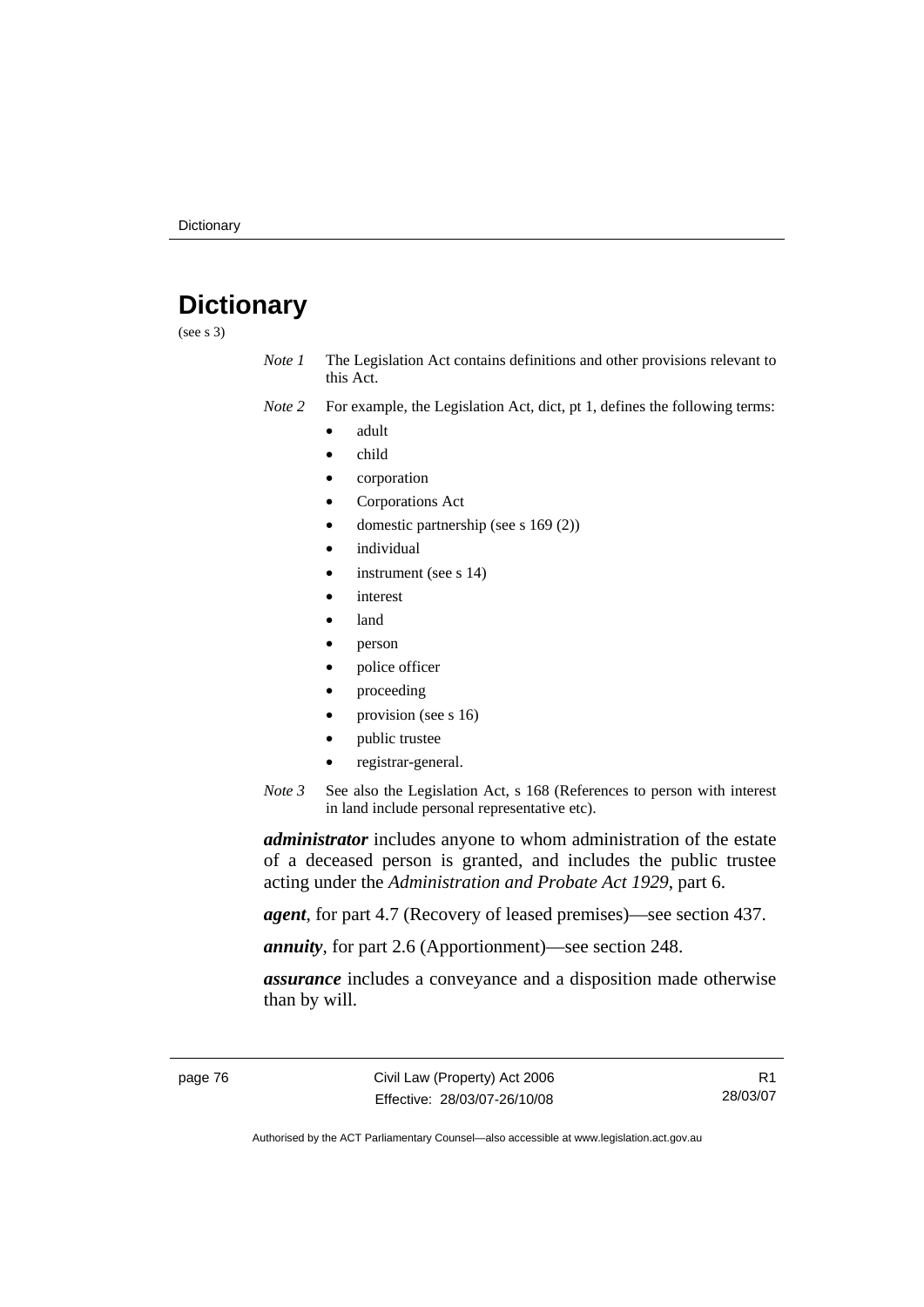**bankruptcy** includes any act or proceeding in law having effects or results similar to those of bankruptcy.

#### **Example**

winding-up of a company

*Note* An example is part of the Act, is not exhaustive and may extend, but does not limit, the meaning of the provision in which it appears (see Legislation Act, s 126 and s 132).

*conveyance* includes an assignment, appointment, lease, settlement or other assurance by deed of any property.

*deed*, in relation to land under the *Land Titles Act 1925*, includes an instrument that has the effect of a deed under that Act.

#### *disposition* includes—

- (a) a conveyance; and
- (b) an acknowledgment under the *Administration and Probate Act 1929*, section 56 (Executor may sign acknowledgment instead of conveyance); and
- (c) a vesting instrument, declaration of trust, disclaimer, release or any other assurance of property by an instrument other than a will; and
- (d) a release, devise, bequest or appointment of property in a will.

*dividend*, for part 2.6 (Apportionment)—see section 248.

*encumbrance* includes—

- (a) a mortgage; and
- (b) a trust for securing money; and
- (c) a lien or charge of a portion, annuity, or other capital or annual sum.

*executor* means the executor to whom probate has been granted, and includes an executor by right of representation.

*income*, of land, includes rents and profits.

| R1       | Civil Law (Property) Act 2006 | page 77 |
|----------|-------------------------------|---------|
| 28/03/07 | Effective: 28/03/07-26/10/08  |         |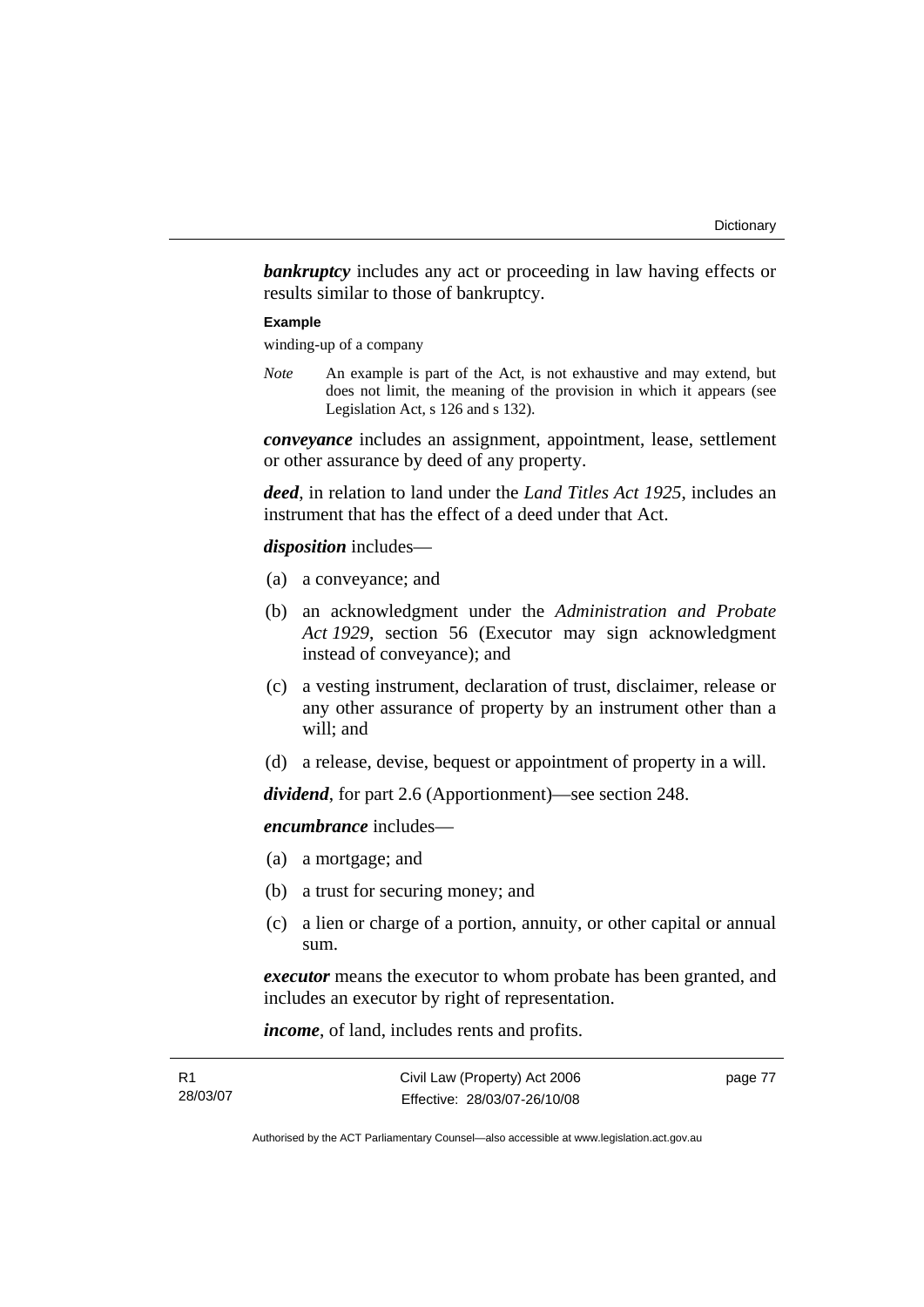*instrument* includes a deed, a will, an agreement for settlement, and a law of the Territory, the Commonwealth, a State or another Territory.

*interested person*, in relation to property, for part 2.5 (Partition) see section 242.

*lease*, for part 4.5 (Forfeiture of leases)—see section 424.

*lessee*, for part 4.5 (Forfeiture of leases)—see section 424.

*lessor*, for part 4.5 (Forfeiture of leases)—see section 424.

*life interest*, for division 2.2.3 (Ending life interests)—see section 215.

#### *mortgage*—

- (a) for land under the *Land Titles Act 1925*—see that Act, section 6 (1); and
- (b) for other property—includes a charge on property for securing money or money's worth.

#### *mortgagee*—

- (a) for land under the *Land Titles Act 1925*—see that Act, section 6 (1); and
- (b) for other property—includes a person taking title to the mortgage under the original mortgagee.

#### *mortgagor*—

- (a) for land under the *Land Titles Act 1925*—see that Act, section 6 (1); and
- (b) for other property—includes any of the following:
	- (i) a person taking title to the equity of redemption under the original mortgagor;
	- (ii) a person entitled to redeem a mortgage, according to the person's interest in the mortgaged property.

R1 28/03/07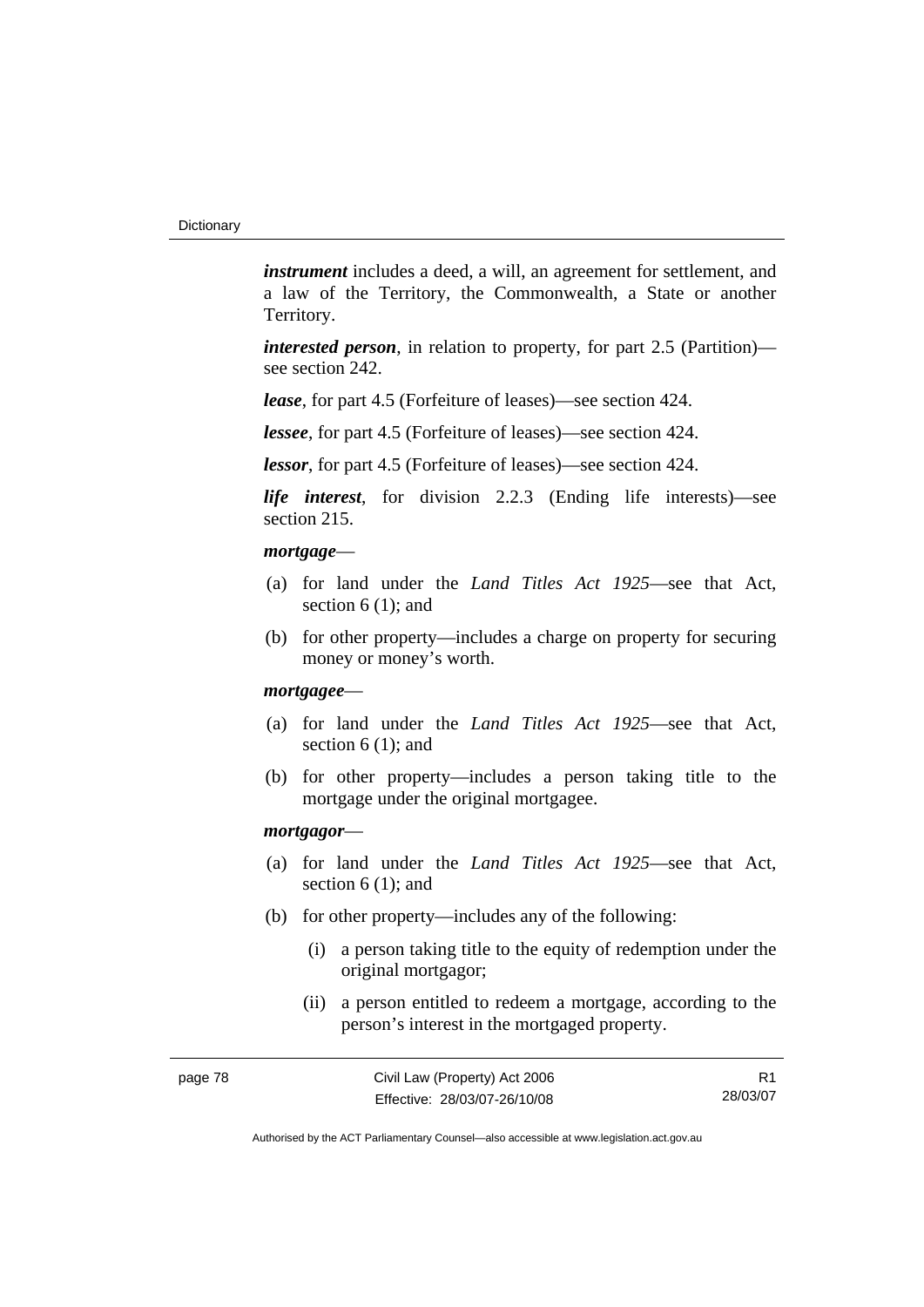*personal representative* means the executor or administrator of a deceased person.

*person with a legal disability* means—

- (a) a child; or
- (b) a person with a mental disability.

*person with a mental disability* means—

- (a) in relation to a proceeding—a person (other than a child) who is not legally competent to be a party to the proceeding; and
- (b) in relation to the doing of something—a person (other than a child) who is not legally competent to do the thing;

and includes such a person even if a guardian or manager has not been appointed for the person under the *Guardianship and Management of Property Act 1991*.

*possession*, of land, includes receipt of income from the land.

*proceeding for partition of property*, for part 2.5 (Partition)—see section 242.

## *purchaser*—

- (a) for division 2.4.1 (Dispositions on trust for sale or with power of sale)—see section 230; and
- (b) for division 2.4.2 (Voidable dispositions)—see section 238; and
- (c) for any other provision—means a purchaser for valuable consideration, and includes—
	- (i) a lessee or mortgagee; and
	- (ii) anyone else who acquires an interest in property for valuable consideration.

*registered* means registered in the appropriate register kept by the registrar-general.

| – R1     | Civil Law (Property) Act 2006 | page 79 |
|----------|-------------------------------|---------|
| 28/03/07 | Effective: 28/03/07-26/10/08  |         |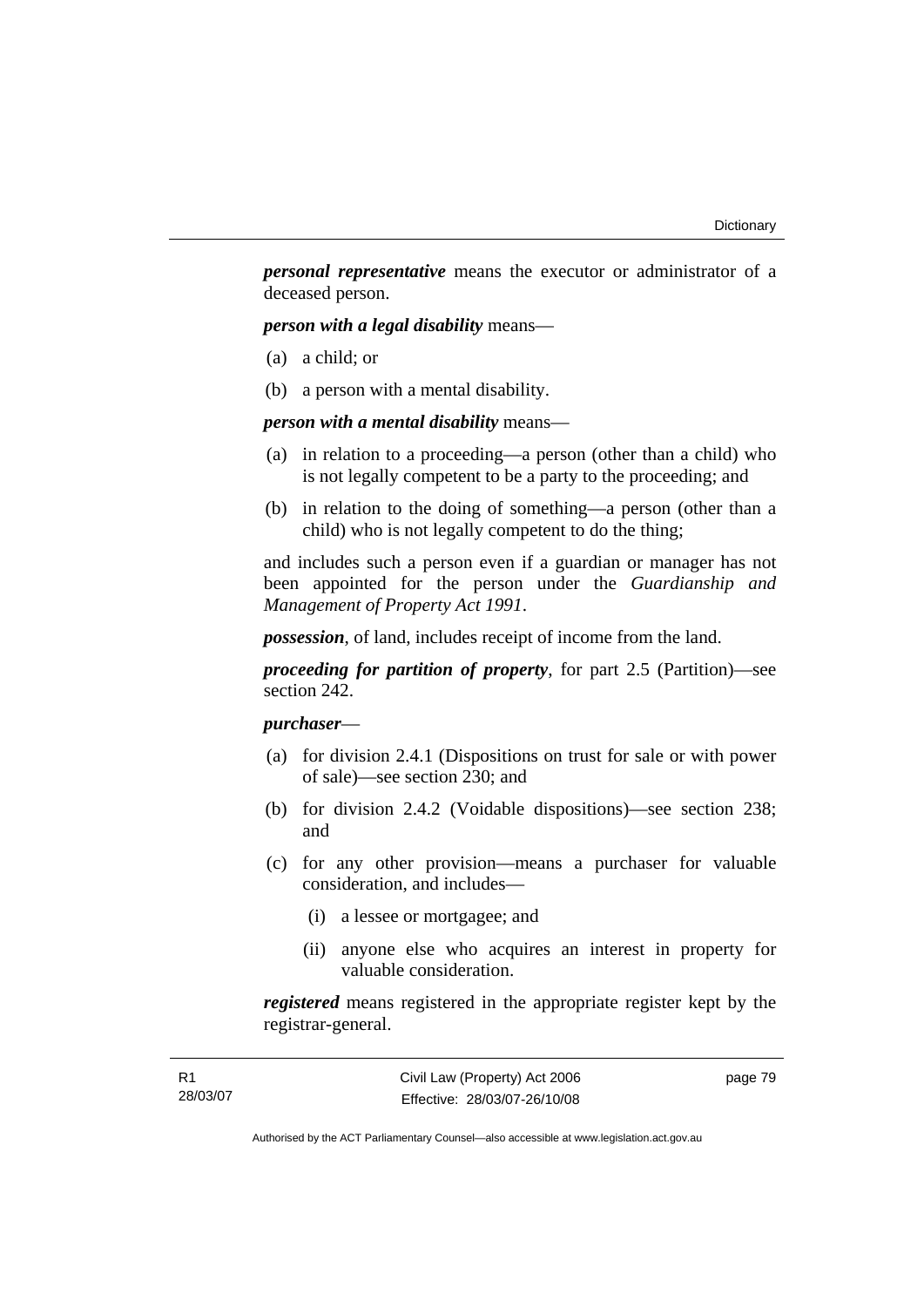#### *rent*—

- (a) includes yearly or other rent; and
- (b) for part 2.6 (Apportionment)—see section 248.

*securities* includes stocks, funds and shares.

*settlement*—see section 200.

*sublease*, for part 4.5 (Forfeiture of leases)—see section 424.

*trust corporation* means—

- (a) the public trustee or a trustee company; or
- (b) the Official Trustee in Bankruptcy under the *Bankruptcy Act 1966* (Cwlth); or
- (c) the trustee in whom the property of a bankrupt is vested.

*trustee company*—see the *Trustee Companies Act 1947*, dictionary.

*trustees for sale* means the people holding property on trust for sale.

*trust for sale* means a binding trust for sale, whether or not exercisable at the request or with the consent of anyone, and with or without a discretionary power to postpone sale.

*valuable consideration* includes marriage, but does not include a nominal consideration in money.

page 80 Civil Law (Property) Act 2006 Effective: 28/03/07-26/10/08

R1 28/03/07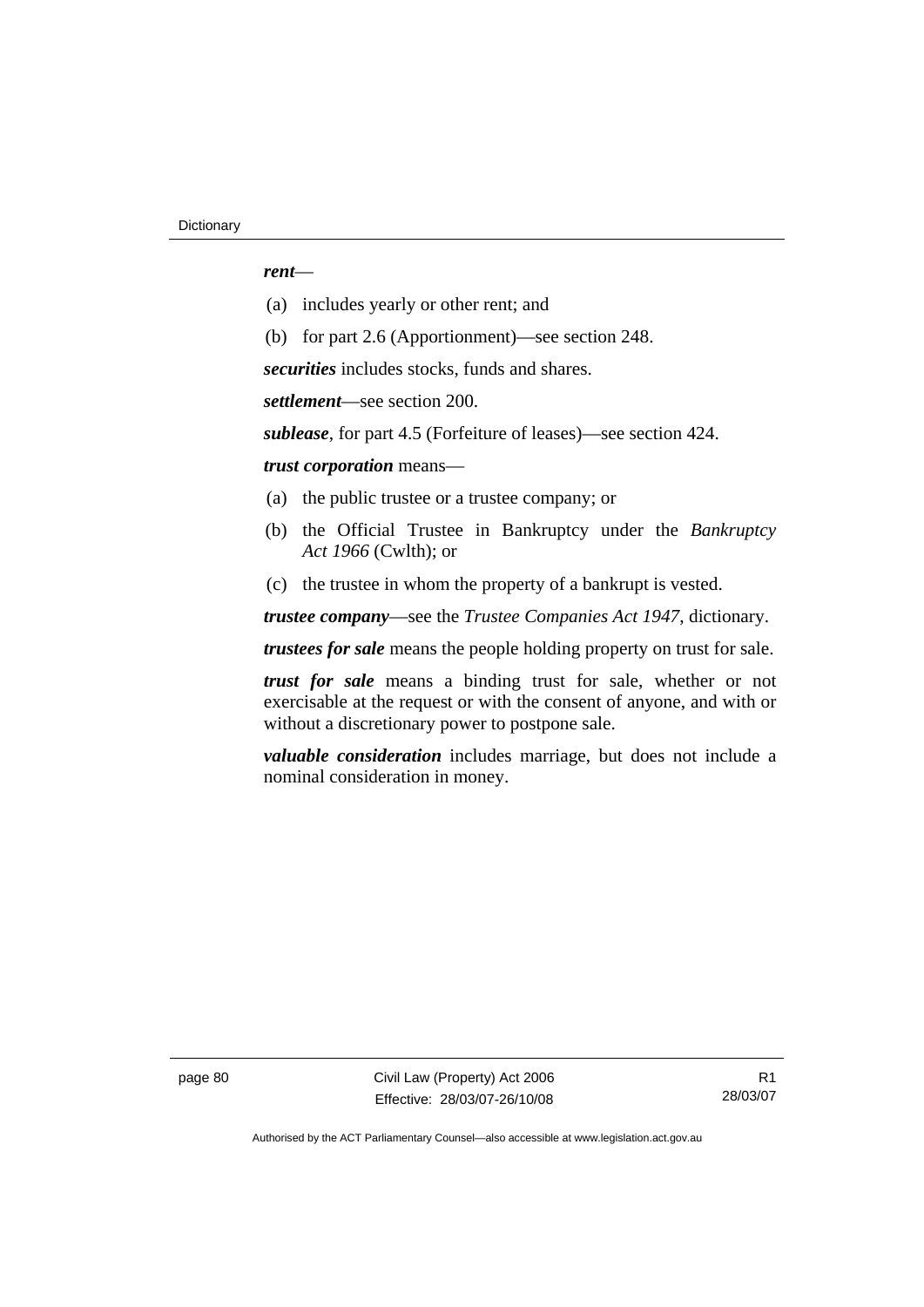#### **Endnotes**

# **Endnotes**

## **1 About the endnotes**

Amending and modifying laws are annotated in the legislation history and the amendment history. Current modifications are not included in the republished law but are set out in the endnotes.

Not all editorial amendments made under the *Legislation Act 2001*, part 11.3 are annotated in the amendment history. Full details of any amendments can be obtained from the Parliamentary Counsel's Office.

Uncommenced amending laws and expiries are listed in the legislation history and the amendment history. These details are underlined. Uncommenced provisions and amendments are not included in the republished law but are set out in the last endnote.

If all the provisions of the law have been renumbered, a table of renumbered provisions gives details of previous and current numbering.

The endnotes also include a table of earlier republications.

| $am = amended$                               | $ord = ordinance$                         |
|----------------------------------------------|-------------------------------------------|
| $amdt = amendment$                           | orig = original                           |
| $ch = chapter$                               | par = paragraph/subparagraph              |
| $def = definition$                           | $pres = present$                          |
| $dict = dictionary$                          | $prev = previous$                         |
| $disallowed = disallowed by the Legislative$ | $(\text{prev}) = \text{previously}$       |
| Assembly                                     | $pt = part$                               |
| $div = division$                             | $r = rule/subrule$                        |
| $exp = expires/expired$                      | $renum = renumbered$                      |
| $Gaz = gazette$                              | $reloc = relocated$                       |
| $hda =$ heading                              | $R[X]$ = Republication No                 |
| $IA = Interpretation Act 1967$               | $RI = reissue$                            |
| $ins = inserted/added$                       | $s = section/subsection$                  |
| $LA =$ Legislation Act 2001                  | $sch = schedule$                          |
| $LR =$ legislation register                  | $sdiv = subdivision$                      |
| $LRA =$ Legislation (Republication) Act 1996 | $sub =$ substituted                       |
| $mod = modified/modification$                | SL = Subordinate Law                      |
| $o = order$                                  | underlining = whole or part not commenced |
| $om = omitted/repealed$                      | or to be expired                          |
|                                              |                                           |

#### **2 Abbreviation key**

R1 28/03/07 Civil Law (Property) Act 2006 Effective: 28/03/07-26/10/08 page 81